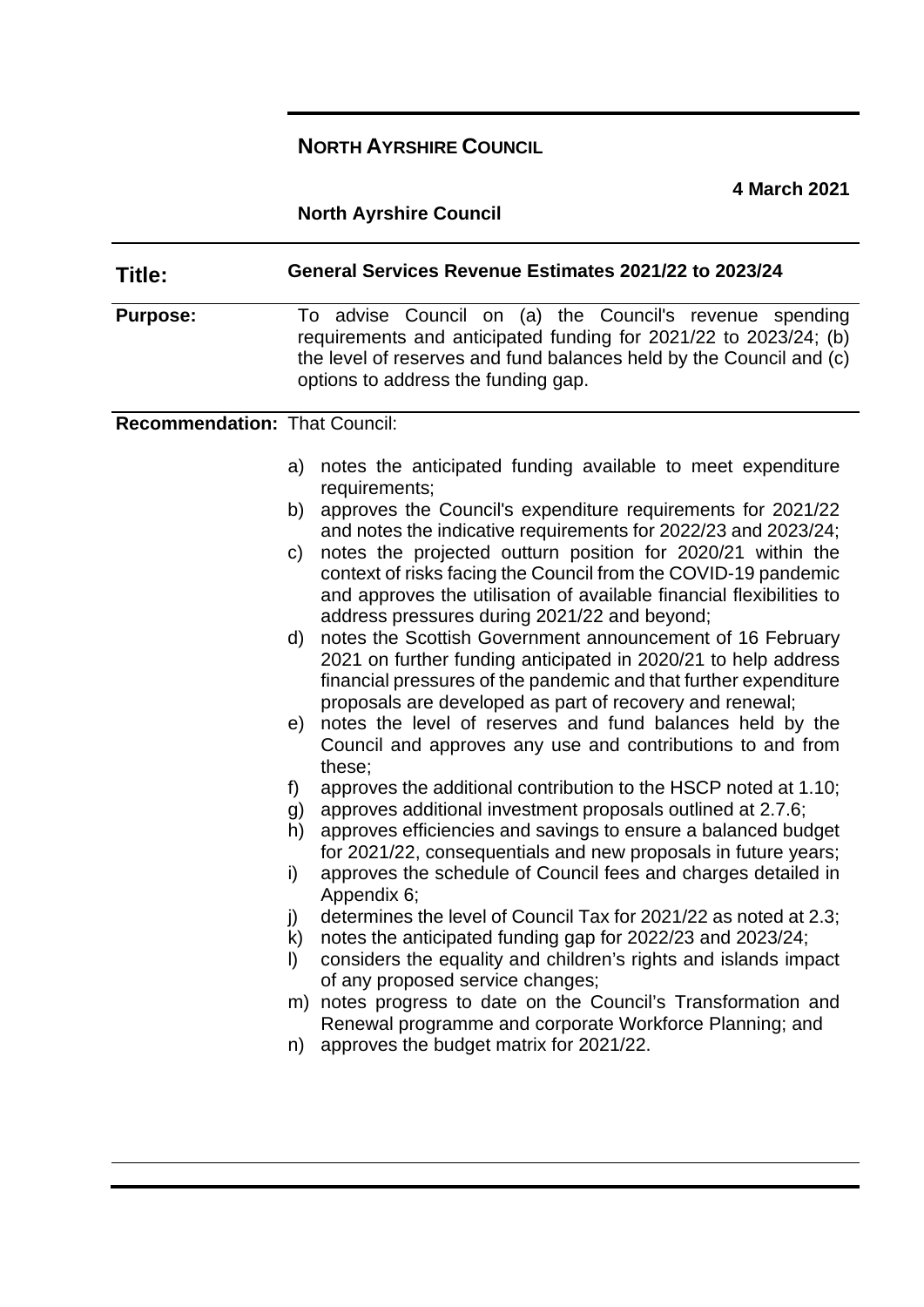## **1. Executive Summary**

#### Introduction

- 1.1. Section 93 of the Local Government Finance Act 1992 requires Councils to determine the levels of expenditure in the forthcoming financial year, and thereafter to set council tax sufficient to cover any unfunded balance.
- 1.2. This report provides Members with an overview of the Council's anticipated financial position on the General Fund revenue budget for the next three financial years, 2021/22 to 2023/24. It also sets out the information required to enable the Council to set a balanced budget and its Council Tax for 2021/22 by 11 March as required by statute.
- 1.3. A report "Long Term Financial Outlook 2021/22 to 2030/31 and the Medium Term Financial Outlook 2021/22 to 2023/24" was presented to Council on 16 December 2020. In addition, Members' sessions were held between December 2020 and February 2021 during which officers provided Members with information on the financial pressures faced by the Council and options to reduce expenditure within the context of the priorities within the Council Plan 2019-2024.

### Revenue Budget

- 1.4. When the Council set its budget for 2020/21 on 5 March 2020 the decisions taken resulted in a balanced budget for 2020/21 with indicative funding gaps of £9.773m and £9.818m for 2021/22 and 2022/23 respectively.
- 1.5. The Medium Term Financial Plan (MTFP) for 2021/22 to 2023/24 builds on last year's MTFP and the analysis within the updated LTFO. The proposals in this report provide a balanced budget for 2021/22 with indicative funding gaps remaining for 2022/23 and 2023/24 of £4.424m and £8.440m respectively. A summary of the key components underpinning this is provided at section 2.7.
- 1.6. Detail is provided at section 2.5 on the anticipated level of earmarked, unearmarked and specific reserves with unearmarked reserves at the level of 2.7% equal to £9.659m**,** earmarked reserves of £30.684m and specific reserves of £6.321m aligning with anticipated future commitments. This represents an increase of £4.350m on reserves relative to the position as at March 2020.
- 1.7. The MTFP incorporates further investment proposals to support families in dealing with the financial challenges associated with the cost of the school day as well as additional support to the capital programme and to build on and supplement the Investment fund in delivering environmental projects, core infrastructure investment and Community Wealth Building activity. Council is asked to consider these proposals.
- 1.8. On the 16 February 2021 the Scottish Government announced details of further non-recurring funding to be made available in 2020/21 to local authorities to support vulnerable families, meet costs of the Education recovery and help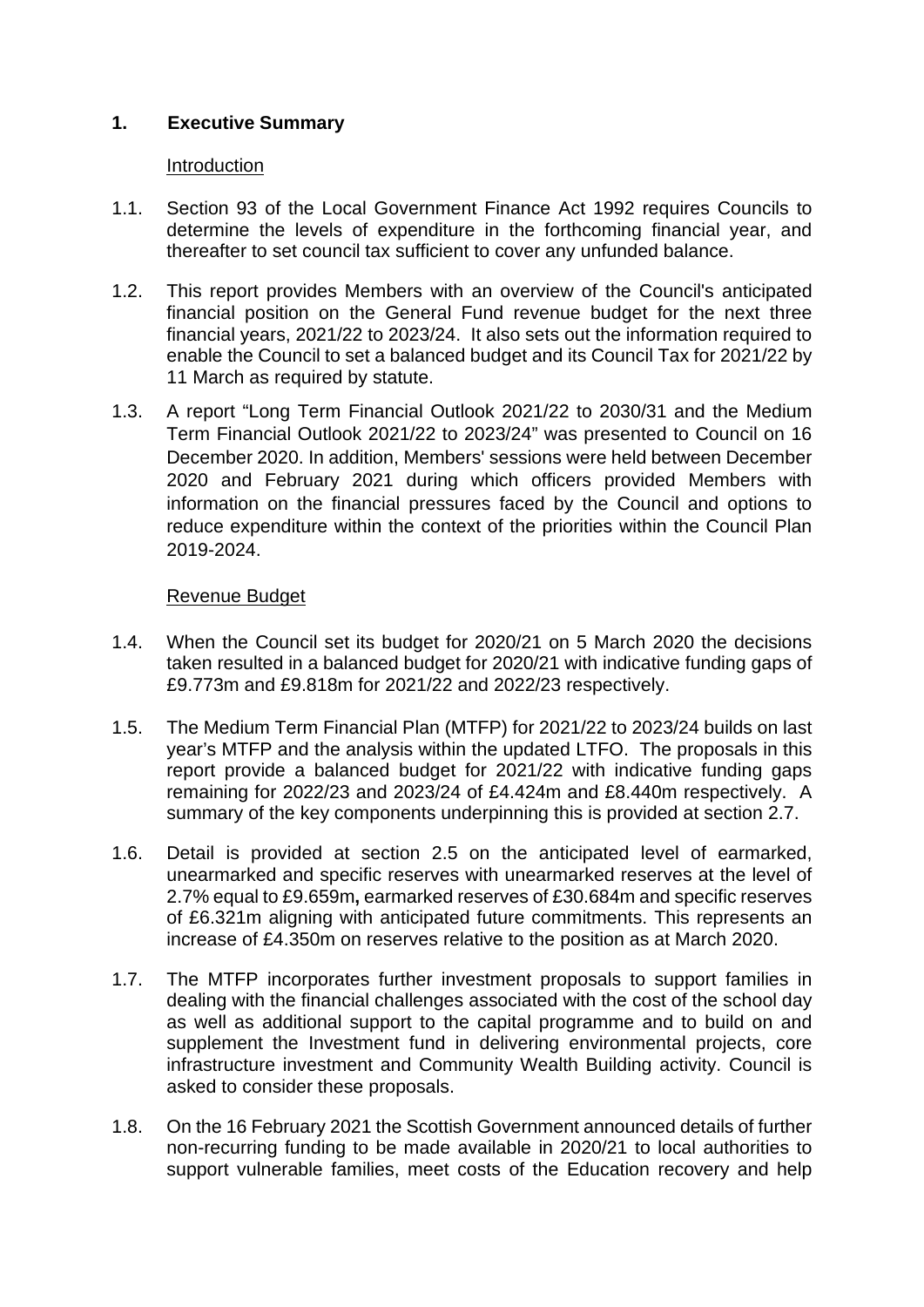address financial pressures associated with the pandemic. At the time of writing this report the allocation of funding to North Ayrshire Council is not known. Council should note that the funding will be received in 2020/21 and depending on the final outturn position for 2020/21, elements of funding will be considered through the 2020/21 financial performance reporting for carry forward to 2021/22, to help further address the uncertain financial impact of the pandemic. It is also anticipated that further expenditure proposals will be developed as part the Council's recovery and renewal planning.

### Health and Social Care Partnership

- 1.9 The Director of the Health and Social Care Partnership (HSCP) has provided Members with information on pressures and potential savings options to inform the Council's proposed contribution to the Partnership. This information is not detailed within the Council's budget proposal on the basis that the final position will be determined by the Integration Joint Board (IJB).
- 1.10 The proposed additional contribution for 2021/22 is £1.861m. This reflects the requirements as set out in the local government finance settlement.
- 1.11 The Integration Scheme approved by Scottish Ministers states that following determination of the Council and NHS payment to the IJB, the IJB will refine its Strategic Plan and planned service delivery to take account of the totality of resources available, delivering a balanced budget.
- 1.12 In addition to the above, the Council's core budget includes £1.486m to support repayment of the IJB £5.293m debt to the Council in the medium term. In the longer term this funding will be available to support the key priorities of the Council.

### Chief Finance Officer Assurance

- 1.13 The 2021/22 annual budget and 2021/22 to 2023/24 Medium Term Financial Plan has been informed by the Council's Long-Term Financial Outlook and previous MTFP. Significant scrutiny of the underlying assumptions and savings delivery has been undertaken to ensure the 2021/22 Annual Budget is robust. It is the responsibility of Chief Officers, including the HSCP, to manage any variance from the underlying assumptions.
- 1.14 The report notes at 2.14 the significant risks and mitigations to the financial sustainability of service delivery. Allied to this is the requirement for the Council to hold a sufficient level of Reserves. The level of Reserves set out in the Budget Report aligns with known future commitments and recognises the ongoing financial pressures associated with the pandemic. The Change and Service Redesign Fund will require to be kept under review to ensure sufficient resources are available to continue to support the Council's Transformation and Renewal programme.
- 1.15 Unearmarked reserves continue to remain at the lower level of recognised best practice.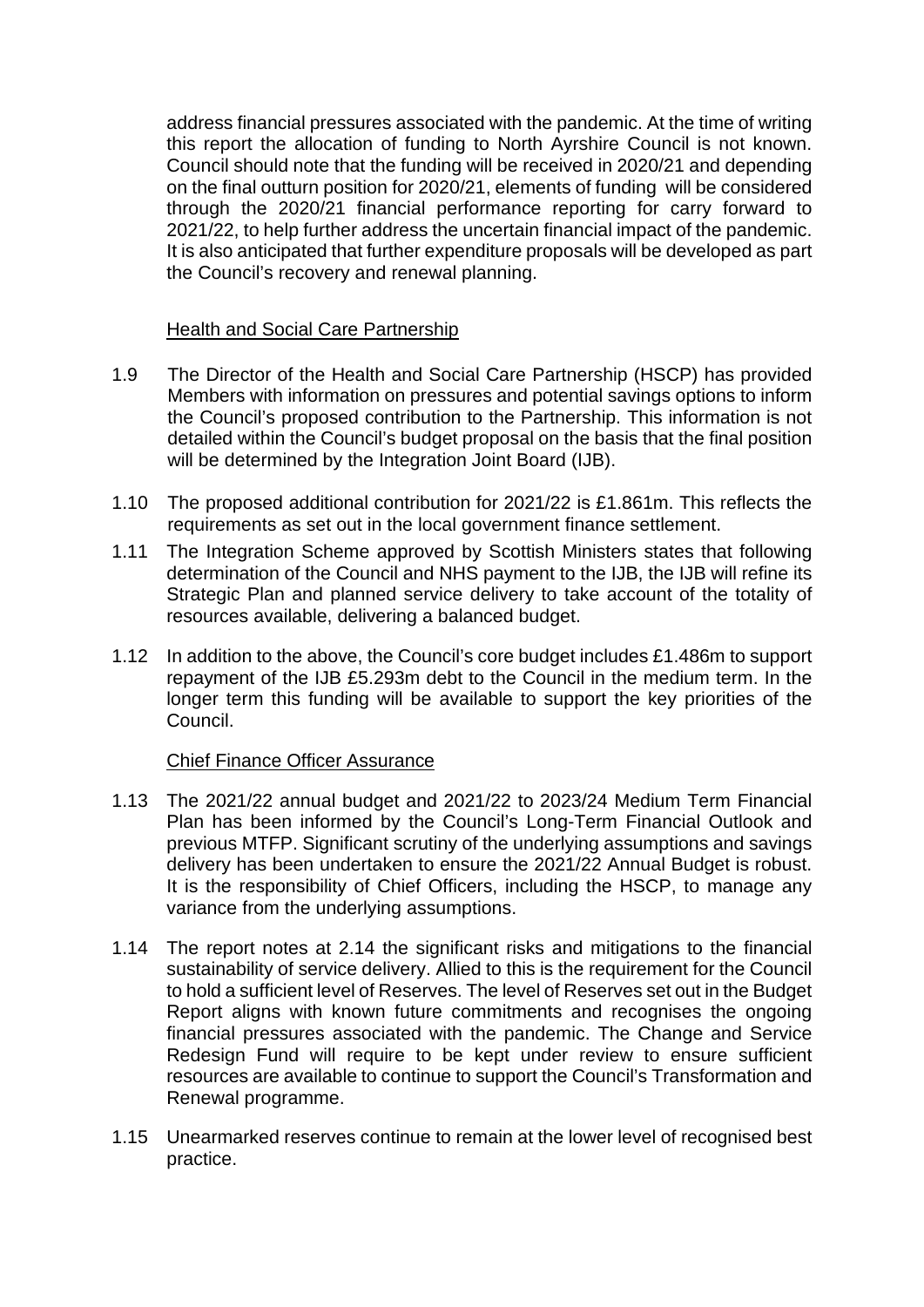## **2. Background**

### **2.1 Financial Context**

- 2.1.1 The Long Term Financial Outlook for the Council covering the 10 year period 2021/22 to 2030/31 was considered by Council at its meeting on 16 December 2020. This is the cornerstone of the Council's strategic financial planning framework and has informed the development of the Medium-Term Financial Plan 2021/22 to 2023/24.
- 2.1.2 The economic outlook for the Scottish, UK and global economy continues to be dominated by the impact of the pandemic. Reductions in economic output continue to be experienced due to ongoing lockdown restrictions across the UK, with most economists predicting that economic output will not return to prepandemic levels until late 2022.

## **2.2 Scottish Government Funding**

- 2.2.1 The Local Government Finance Settlement for 2021/22 was published on 1 February 2021. Funding support from the Scottish Government comprises:
	- general revenue grant:
	- non domestic rate income; and
	- specific grant.
- 2.2.2 In addition to resources from the Local Government Settlement, some funds are routed through other Scottish Government portfolios.
- 2.2.3 The provisional settlement is subject to Parliamentary approval. Stages 2 and 3 of the Scottish Budget debate is scheduled for 8<sup>th</sup> and 9<sup>th</sup> March 2021 respectively.
- 2.2.4 North Ayrshire Council's anticipated Scottish Government funding support, as distributed, for 2021/22 is £303.879m.
- 2.2.5 The Settlement resulted in an increase of £2.492m (0.84%) in the core grant funding when compared to the 2020/21 settlement. In addition to the core settlement, funding has been received to meet the cost of new national expenditure requirements. The main elements include;
	- £1.133m to fund final tranche Early Learning and Childcare expansion;
	- Additional HSCP funding of £1.861m for real living wage, free personal care and nursing care and Carers Act;
	- £2.182m to fund a Council Tax Freeze at 2020/21 levels;
	- Pupil Equity Fund and Attainment Challenge funding to continue in 2021/22;
	- Funding continued to maintain the pupil:teacher ratio at a national level and secure places for all probationer teachers;
	- Continuation of funding for teachers pay and pensions;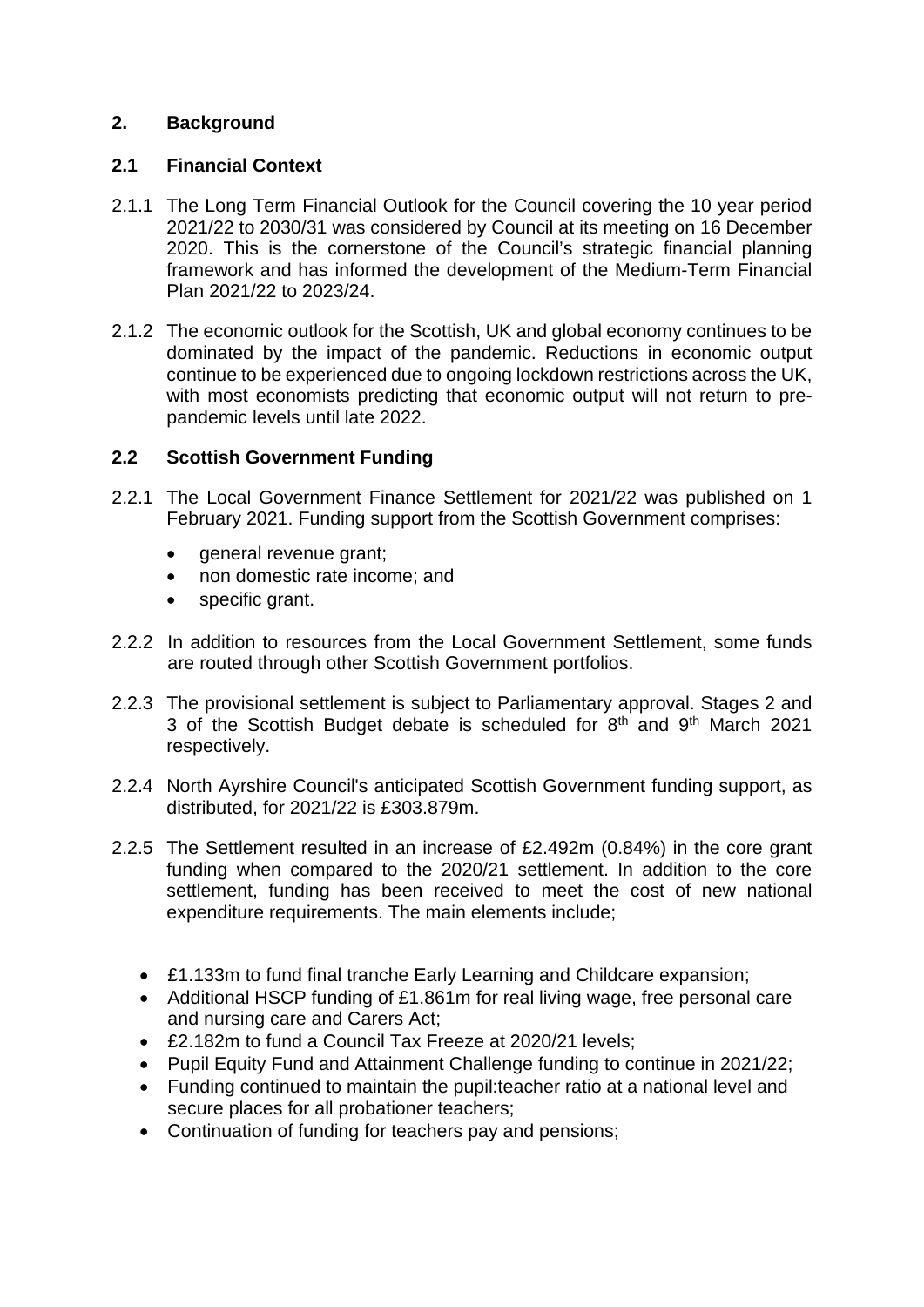- 2.2.6 The Settlement announcement included 100% NDR relief for the first 3 months of 2021/22 for the retail, leisure and hospitality sector as well as a reduction in NDR Poundage to 49p. A subsequent Scottish Government Budget announcement on 16 February 2021 has confirmed extension of NDR relief covering the full year in 2021/22.
- 2.2.7 Although not included in the Settlement, the Scottish Government announced an additional £259.000m non-recurring COVID funding to be distributed in 2021/22. Funding will be discussed and agreed with COSLA and will be subject to specific commitments.
- 2.2.8 The Scottish Government's requirements as set out in the Settlement letter includes;
	- Maintaining pupil / teacher ratios at a national level and ensuring places for all probationers;
	- Funding allocated to the HSCP should be in addition to the 2020/21 recurring baseline position (£1.861m);
	- Funding of £2.182m to North Ayrshire Council to support a Council Tax freeze at 2020/21 levels.
- 2.2.9 For 2022/23 and 2023/24 the current planning assumption is that the level of core grant support will reduce by 1% for each year. A 1% reduction in core grant equates to around £3.000m. It is also assumed at this time that the funding to support a Council tax freeze in 2021/22 will be made available on a recurring basis.

## **2.3 Council Tax**

- 2.3.1 Local authorities have discretion to increase Council Tax. Section 74 of the 1992 Act sets the proportions payable by each council tax band. As such, Councils can only apply a standard percentage increase across all Council tax bands, they cannot vary the percentage increase between bands.
- 2.3.2 As noted in section 2.2 the 2021/22 Settlement includes funding of £2.182m to support a Council tax freeze at 2020/21 levels. Although not explicit in the Settlement letter, it is implicit that those Councils who choose to increase Council tax would in turn lose this funding. Further, as noted in 2.2.9 it is assumed that this funding will be made available on a recurring basis.
- 2.3.3 It is recognised that the pandemic has impacted collection levels through 2020/21. To the end of January, 2021 the in-year collection rate was 89% compared with 92% up to the same period the previous year. For 2021/22 the budgeted collection rate of 96.5% has been applied and takes account of income collected up to a 5-year period. The total estimated Council Tax Income based on a Council tax freeze at 2020/21 levels, and excluding Council Tax for second homes, for 2021/22 is £58.626m, after applying the council tax reduction scheme. Further increases of 3% per annum and other adjustments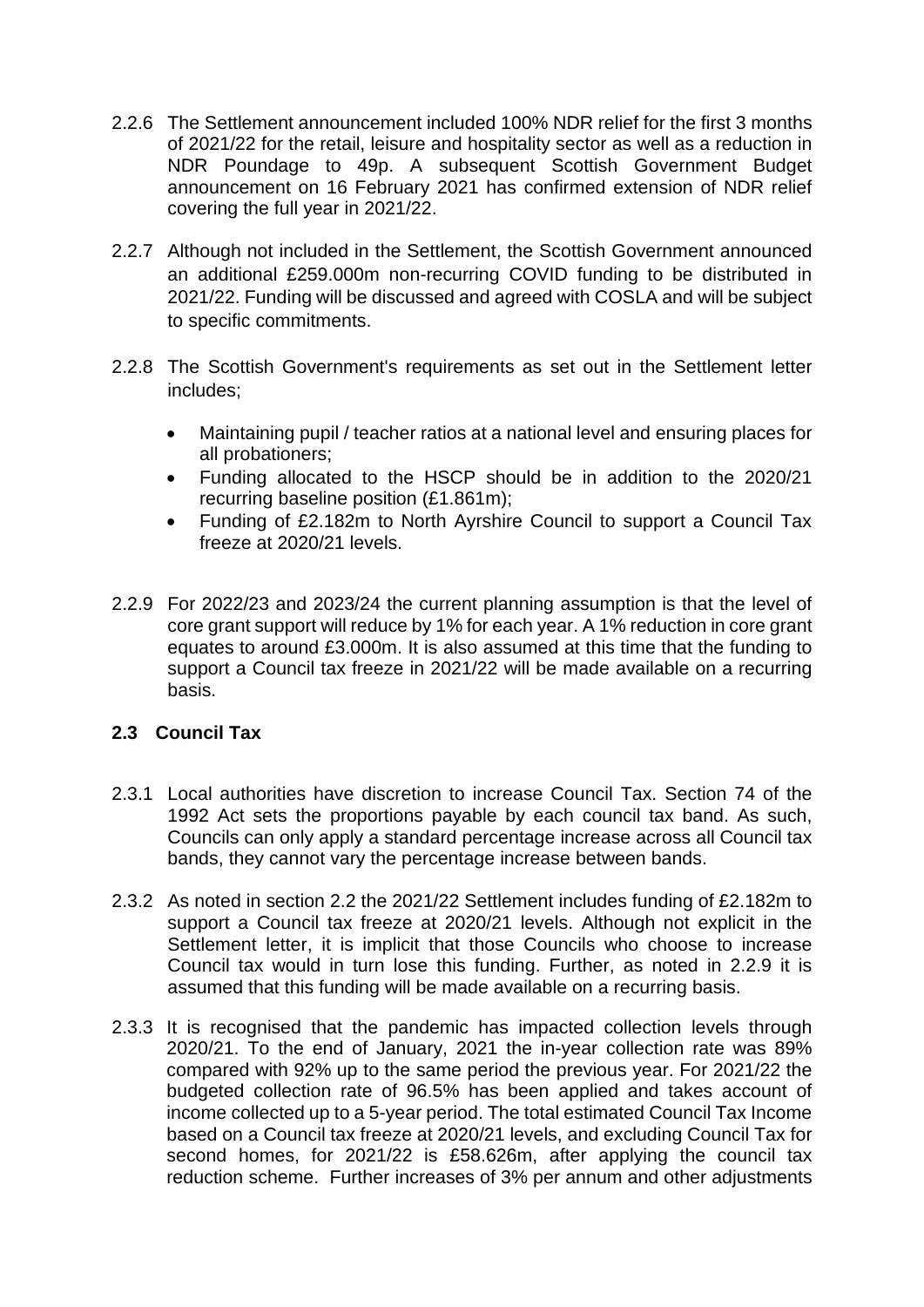in 2022/23 and 2023/24 will increase Council Tax income to £60.559m and £62.555m, respectively. It should also be noted that the impact of any future increase for those on the lowest incomes will continue to be mitigated through the Council Tax Reduction scheme.

| <b>Band</b> | <b>Valuation</b>     | 2020/21            | 0%              | 2021/22            |
|-------------|----------------------|--------------------|-----------------|--------------------|
|             | (at 1991 levels)     | <b>Council Tax</b> | <b>Increase</b> | <b>Council Tax</b> |
| A           | <b>Under £26,999</b> | £895.12            |                 | £895.12            |
| в           | £27,000 to £34,999   | £1,044.31          |                 | £1,044.31          |
| С           | £35,000 to £44,999   | £1,193.49          |                 | £1,193.49          |
| D           | £45,000 to £57,999   | £1,342.69          |                 | £1,342.69          |
| E.          | £58,000 to £79,999   | £1,764.14          |                 | £1,764.14          |
| F           | £80,000 to £105,999  | £2,181.86          |                 | £2,181.86          |
| G           | £106,000 to £211,999 | £2,629.42          |                 | £2,629.42          |
| н           | Over £212,000        | £3,289.58          |                 | £3,289.58          |

2.3.4 The above will result in the following Council Tax charges in 2021/22 for each property band (excluding charges for water and sewage).

2.3.5 Comparative information on Band D is provided within the Council Tax leaflet that is issued with Council Tax Bills. The comparative information for 2020/21 is as follows;

| Scotland                      | £1,308    |
|-------------------------------|-----------|
| <b>North Ayrshire Council</b> | £1,342.69 |

## **2.4 Probable Outturn 2020/21**

- 2.4.1 Based on the revenue financial performance report for 2020/21 at the end of November 2020, a break-even budget position is currently forecast. The factors contributing to this and associated risks were reported to Cabinet on 26 January 2021. The major risk to the forecast position is the uncertainty around the progress of the Covid-19 pandemic. The imposition of Tier 4 restrictions and ongoing impact of any future restrictions are expected to result in more constrained working environments, resulting in additional cost and income pressures throughout the remainder of the current financial year. Further grant support is anticipated in relation to specific cost pressures.
- 2.4.2 The Settlement letter included reference to Scottish Government funding during 2020/21 in respect of the income loss recovery scheme. The overall support allocation due to be distributed to local authorities has increased from £90.000m to £200.000m. Although this has yet to be distributed it will include funding to support Arms-Length Organisations. Based on the current forecast 2020/21 position this funding will be required to support the ongoing impact of the pandemic on income streams in 2021/22.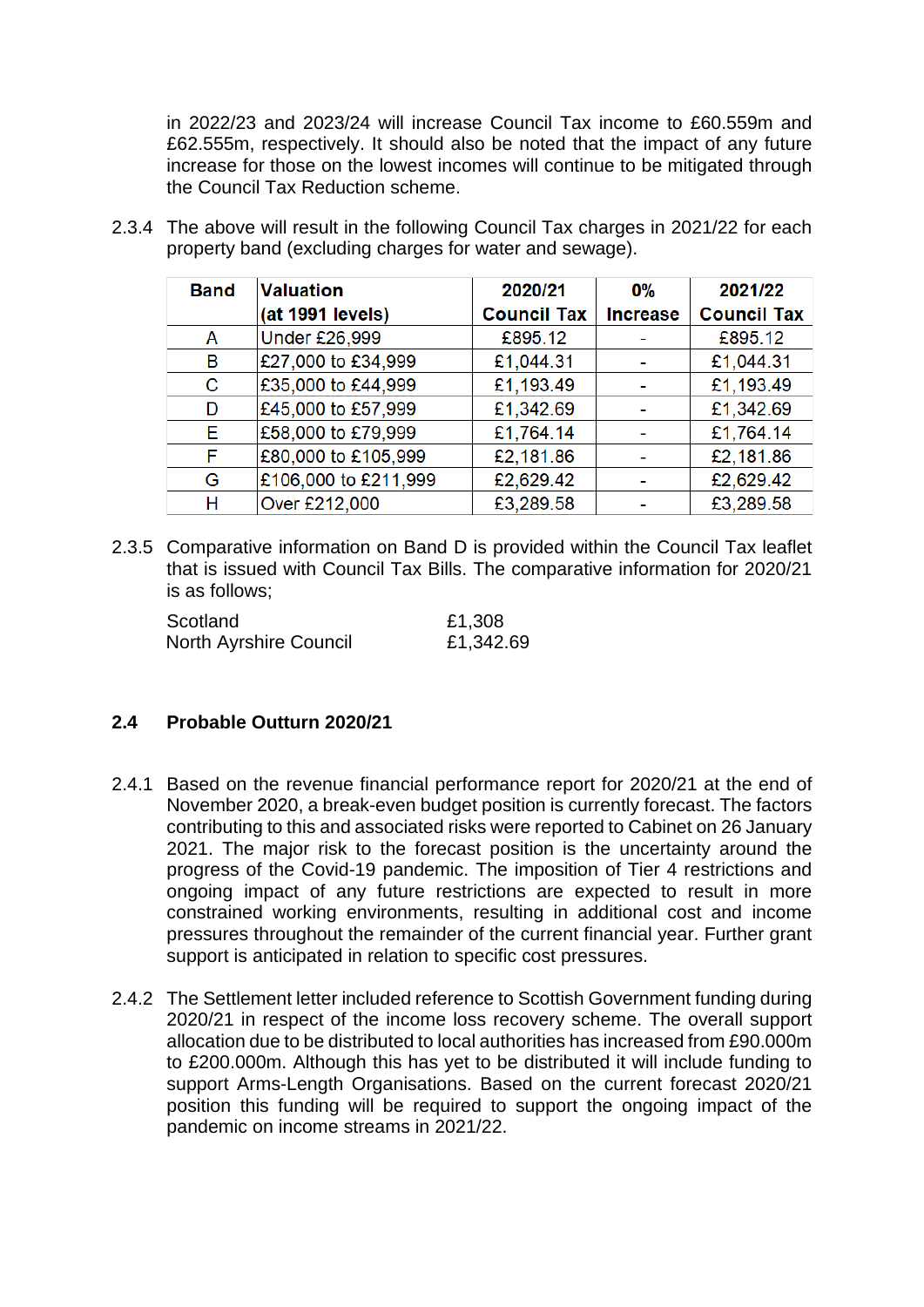- 2.4.3 On the 16 February 2021 the Scottish Government announced details of further non-recurring funding to be made available in 2020/21 to local authorities to support vulnerable families, meet costs of the Education recovery and help address financial pressures associated with the pandemic. At the time of writing this report the allocation of funding to North Ayrshire Council is not known. Council should note that the funding will be received in 2020/21 and depending on the final outturn position for 2020/21, elements of funding will be considered through 2020/21 financial performance reporting for carry forward to 2021/22, to help further address the uncertain financial impact of the pandemic. It is also anticipated that further expenditure proposals will be developed as part the Council's recovery and renewal planning.
- 2.4.4 Local authorities continue to engage with COSLA and the Scottish Government around additional support measures including a range of financial flexibilities which may be applied to address the financial impact of the pandemic on both the revenue and capital accounts. These include;
	- Use of capital grant or borrowing to meet pressures;
	- Use of capital receipts in 20/21 or 21/22 to meet pressures;
	- Credit arrangements Changes to accounting approach for PPP contracts;
	- Loans fund principal repayment holiday
- 2.4.5 Based on the current commitments in the capital programme and from analysis of draft guidance issued by the Scottish Government to date, the medium-term benefits to North Ayrshire Council are relatively limited. Further, based on the forecast outturn position for 2020/21 and the ongoing financial impact of the pandemic into 2021/22, progress on the guidance and potential benefit to the Council will continue to be monitored and Council is asked to approve the use of such flexibility to meet COVID related pressures should this need arise through 2021/22.

### **2.5 Reserve and Fund Balances**

#### Introduction

2.5.1 Setting the General Fund Reserve is one of several related decisions in the formulation of the Medium Term Financial Plan and the annual revenue budget. In setting its budget the Council must have a clear reserves policy that takes account of; known commitments, potential liabilities and the risk profile of the Council, providing flexibility to deal with unforeseen circumstances. The right level of reserves supports financially sustainable service delivery. The Council's approach is in line with CIPFA's recommended practice as set out in the document "Local Authority Reserves and Balances".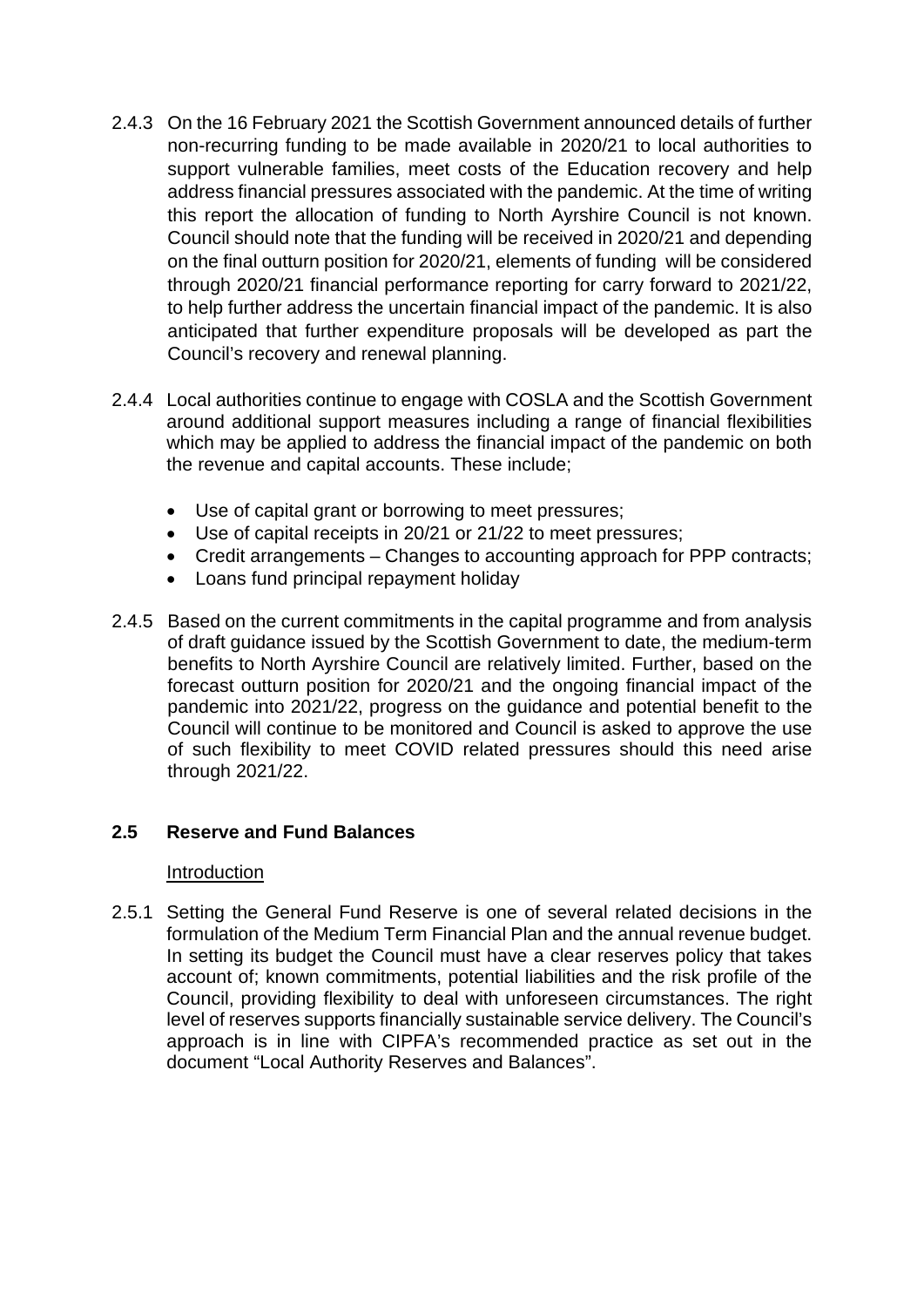### Application of Reserves

- 2.5.2 North Ayrshire Council has used reserves in setting its budget over the last few years. This has included a reduction in unearmarked reserves, release of earmarked reserves no longer required and application of in year underspends. Use of reserves provides a temporary solution but it is recognised that more sustainable approaches are required. A summary of application of reserves is noted below;
	- In 2017/18 £8.782m funded the HSCP Challenge Fund and supported nonrecurring expenditure;
	- In 2018/19 and 2019/20 £3.500m and £3.880m respectively supported the core recurring budget.
	- In 2020/21, following a review of earmarked reserves, a total of £0.548m has been released to support the 2020/21 Budget.
	- In 2021/22, following a review of corporate contingency funds, a total of £0.862m has been released to support the 2021/22 Budget.

### Reserves Policy

## Unearmarked Reserve

- 2.5.3 This reserve is held to ensure the Council remains in a prudent financial position in 2021/22 and could respond to major unforeseen incidents or emergencies.
- 2.5.4 On 17 March 2020, Cabinet agreed that any in-year underspend in 2019/20 would be used to help mitigate the impact of Covid-19 and support recovery and renewal activities. At 31 March 2020, the Council had unearmarked reserves of £9.659m. Based on the projected outturn position for 2020/21 it is unlikely there will be a requirement to draw on these funds, however, it would be prudent to retain at current levels to help mitigate the ongoing financial impact of the pandemic.
- 2.5.5 It is therefore anticipated at 31 March 2021 the balance of unearmarked reserves will be retained at £9.659m which equates to 2.7% of the Council's net expenditure budget. The unearmarked reserve continues to be at the lower end of the recommended range of 2% - 4% for general reserves.

### Earmarked Reserves

- 2.5.6 These Funds have been approved for carry forward to meet known commitments or liabilities which will be settled in future years. Current earmarked funds include:
	- Affordable Housing accumulated from Council Tax collected from second homes and long-term empty properties;
	- Project-specific funds these funds will be carried forward from 2020/21 to allow for the completion of specific projects after 31 March 2021;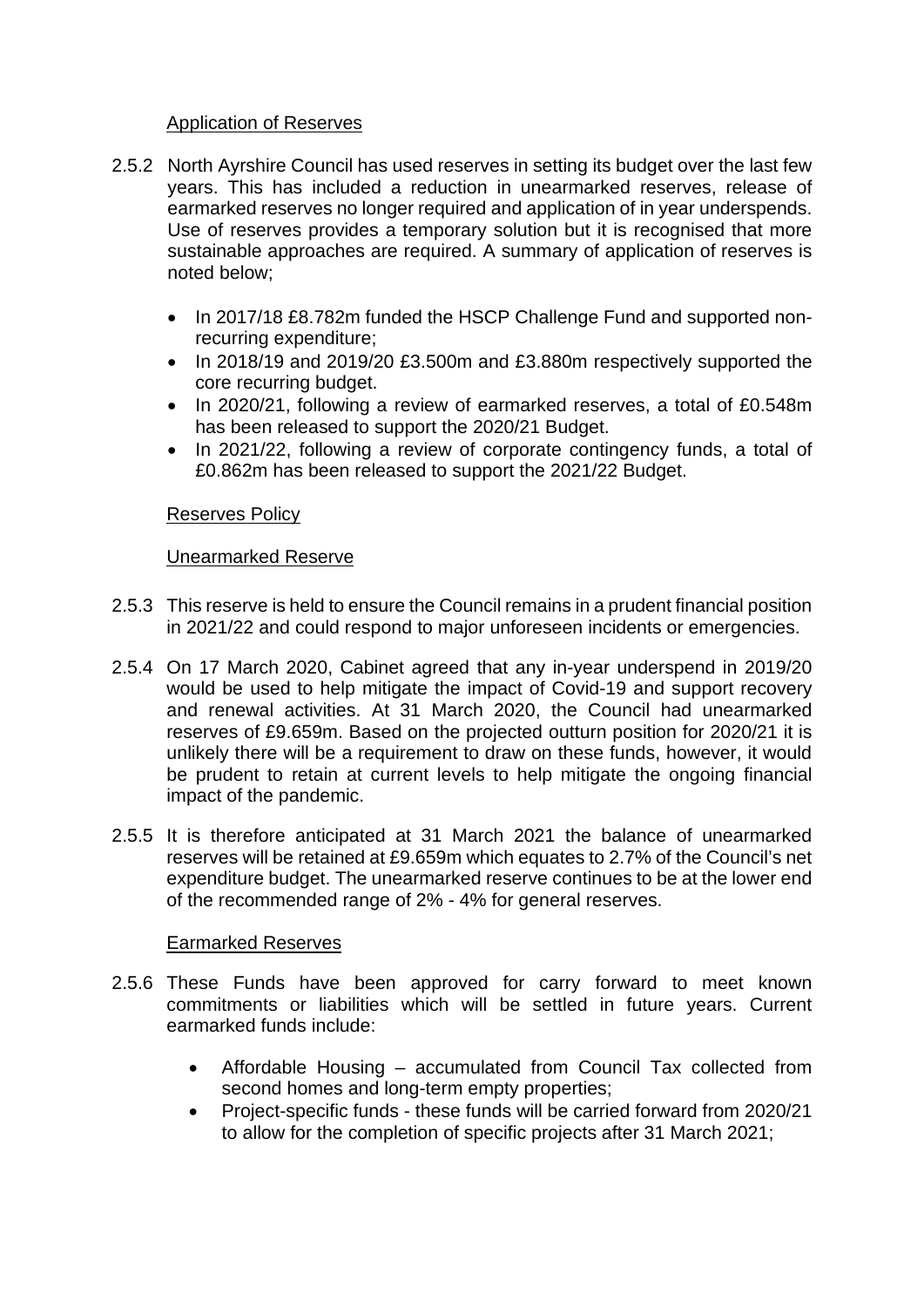- Prudential Investment Fund resources to smooth the revenue implications of loan charges supporting the Capital Investment Programme;
- Change and Service Redesign Fund supports delivery of transformation and renewal activity, and
- Investment fund commitments.
- 2.5.7 On 5 March 2020 North Ayrshire Council approved an £8.800m Investment fund to support environmental projects (including renewable energy), infrastructure investment and Community Wealth Building activity and to secure a return on investment. Details of current commitments against the Investment fund are outlined in the undernoted table. It is recognised that this approach to sustainable investment supports the key priorities of the Council and through a Community Wealth Building approach supports the economic and green recovery. To build on this and in view of the current level of commitments, Council is asked to consider further investment of £2.000m on a non-recurring basis. This additional investment will be targeted towards renewable energy developments and explore further Community Wealth Building opportunities across the Council's land and property assets.

| <b>Project / Activity</b>                                      | <b>Commitment</b><br>£m |
|----------------------------------------------------------------|-------------------------|
| <b>Tree Planting Strategy</b>                                  | £0.500m                 |
| Community Wealth Building - Community Based Initiatives        | £0.250m                 |
| <b>Annickbank Commercial Property</b>                          | £0.250m                 |
| LED Investment - 4440 replacement units                        | £0.695m                 |
| Solar PV Farm Investment - Nethermains Development             | £4.500m                 |
| Green Jobs Fund                                                | £0.250m                 |
| Community Wealth Building – Communities and Town<br>Centres    | £1.200m                 |
| Commercial Estate / Infrastructure / Town Centre<br>Investment | £1.155m                 |
| Total                                                          | £8,800m                 |

### Specific Reserves

- 2.5.8 Comments on the specific reserves are as follows;
	- Insurance Fund the current balance on this Fund aligns with the most recent actuarial valuation, provision for uninsured claims and outstanding liabilities insured through Municipal Mutual Insurance pre-local government reorganisation.
	- Capital Fund This supports the proposed capital investment programme.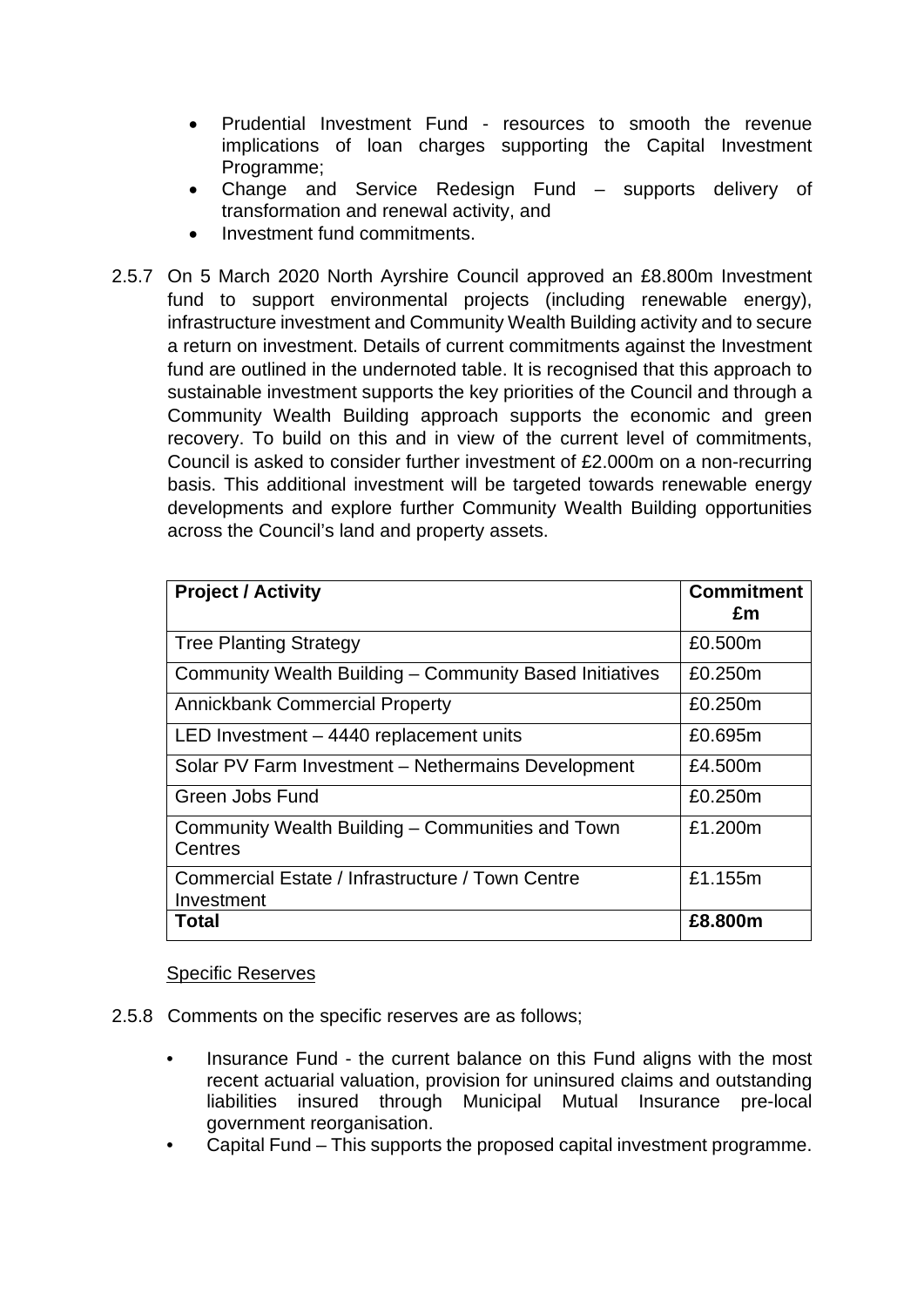### Summary

2.5.9 The projected accumulated balances on the Council's Funds and Reserves at 31 March 2021 are outlined in the table below, with the majority of these being earmarked for specific purposes. The value of reserves is anticipated to increase during 2020/21 by £4.350m.

| <b>General Fund</b>                          | <b>Balance at</b><br>31 March<br>2020<br>£m | <b>Transfers</b><br>Approved by<br>Cabinet<br>26 Jan 2021<br>£m | Projected<br><b>Transfers to</b><br>31 Mar 2021<br>£m | <b>Transfers</b><br>Included in<br><b>Budget</b><br>Paper<br>£m | <b>Projected</b><br><b>Balance at</b><br>31 Mar 2021<br>£m | Anticipated<br>Future<br>Spend<br>£m | Projected<br><b>Future</b><br><b>Balance</b><br>£m |
|----------------------------------------------|---------------------------------------------|-----------------------------------------------------------------|-------------------------------------------------------|-----------------------------------------------------------------|------------------------------------------------------------|--------------------------------------|----------------------------------------------------|
| <b>Unearmarked</b>                           | 9.659                                       |                                                                 |                                                       |                                                                 | 9.659                                                      |                                      | 9.659                                              |
| <b>General Fund Earmarked</b>                |                                             |                                                                 |                                                       |                                                                 |                                                            |                                      |                                                    |
| <b>Education DMR</b>                         | 0.341                                       | (0.341)                                                         |                                                       |                                                                 |                                                            |                                      |                                                    |
| Affordable Housing                           | 3.081                                       | (1.290)                                                         |                                                       |                                                                 | 1.791                                                      | (1.791)                              |                                                    |
| <b>Project Specific Funds</b>                | 8.968                                       | 3.204                                                           | (0.114)                                               | (0.862)                                                         | 11.196                                                     | (11.196)                             |                                                    |
| <b>Prudential Investment Fund</b>            | 0.589                                       | 3.641                                                           |                                                       |                                                                 | 4.230                                                      | (4.230)                              |                                                    |
| Change and Service<br><b>Redesign Fund</b>   | 3.144                                       | (0.227)                                                         |                                                       |                                                                 | 2.917                                                      | (2.917)                              |                                                    |
| <b>Investment Fund</b>                       | 8.800                                       | (0.250)                                                         |                                                       | 2.000                                                           | 10.550                                                     | (10.550)                             |                                                    |
| <b>Total Earmarked Funds</b>                 | 24.923                                      | 4.737                                                           | (0.114)                                               | 1.138                                                           | 30.684                                                     | (30.684)                             |                                                    |
|                                              |                                             |                                                                 |                                                       |                                                                 |                                                            |                                      |                                                    |
| <b>Total General Fund</b><br><b>Balances</b> | 34.582                                      | 4.737                                                           | (0.114)                                               | 1.138                                                           | 40.343                                                     | (30.684)                             | 9.659                                              |
| <b>Specific Reserves</b>                     |                                             |                                                                 |                                                       |                                                                 |                                                            |                                      |                                                    |
| <b>Insurance Fund</b>                        | 3.214                                       |                                                                 |                                                       |                                                                 | 3.214                                                      | (3.214)                              |                                                    |
| <b>Capital Fund</b>                          | 4.518                                       | (1.411)                                                         |                                                       |                                                                 | 3.107                                                      | (3.107)                              |                                                    |
| <b>Total Specific Reserves</b>               | 7.732                                       | (1.411)                                                         | ۰                                                     | ۰                                                               | 6.321                                                      | (6.321)                              |                                                    |
|                                              |                                             |                                                                 |                                                       |                                                                 |                                                            |                                      |                                                    |
| <b>Total General Fund</b><br><b>Reserves</b> | 42.314                                      | 3.326                                                           | (0.114)                                               | 1.138                                                           | 46.664                                                     | (37.005)                             | 9.659                                              |

2.5.10 Based on the risks the Council faces, mostly as a consequence of the ongoing pandemic, the current level of Reserves is considered prudent.

## **2.6 Income Summary**

- 2.6.1 Total funding available to the Council to finance its expenditure plans in 2021/22 is noted in the table below. The main assumptions are as follows;
	- 2021/22 Scottish Government Funding in line with the Finance Circular and letter of 1 February 2021 with an assumption that all 2021/22 grant is recurring. A 1% reduction in core funding is projected for years 2 and 3, excluding anticipated adjustments in respect of loan charge support;
	- A Council tax freeze for 2021/22 in line with 2020/21 levels and supported by Scottish Government funding, with an appropriate adjustment for the number of households and further assumed increases of 3.00% per annum for 2022/23 and 2023/24 respectively;
	- Use of Reserves in line with the Council's Reserves Strategy with the requirement for more sustainable recurring solutions to be in place for 2022/23 through the Council's Transformation and Renewal programme; and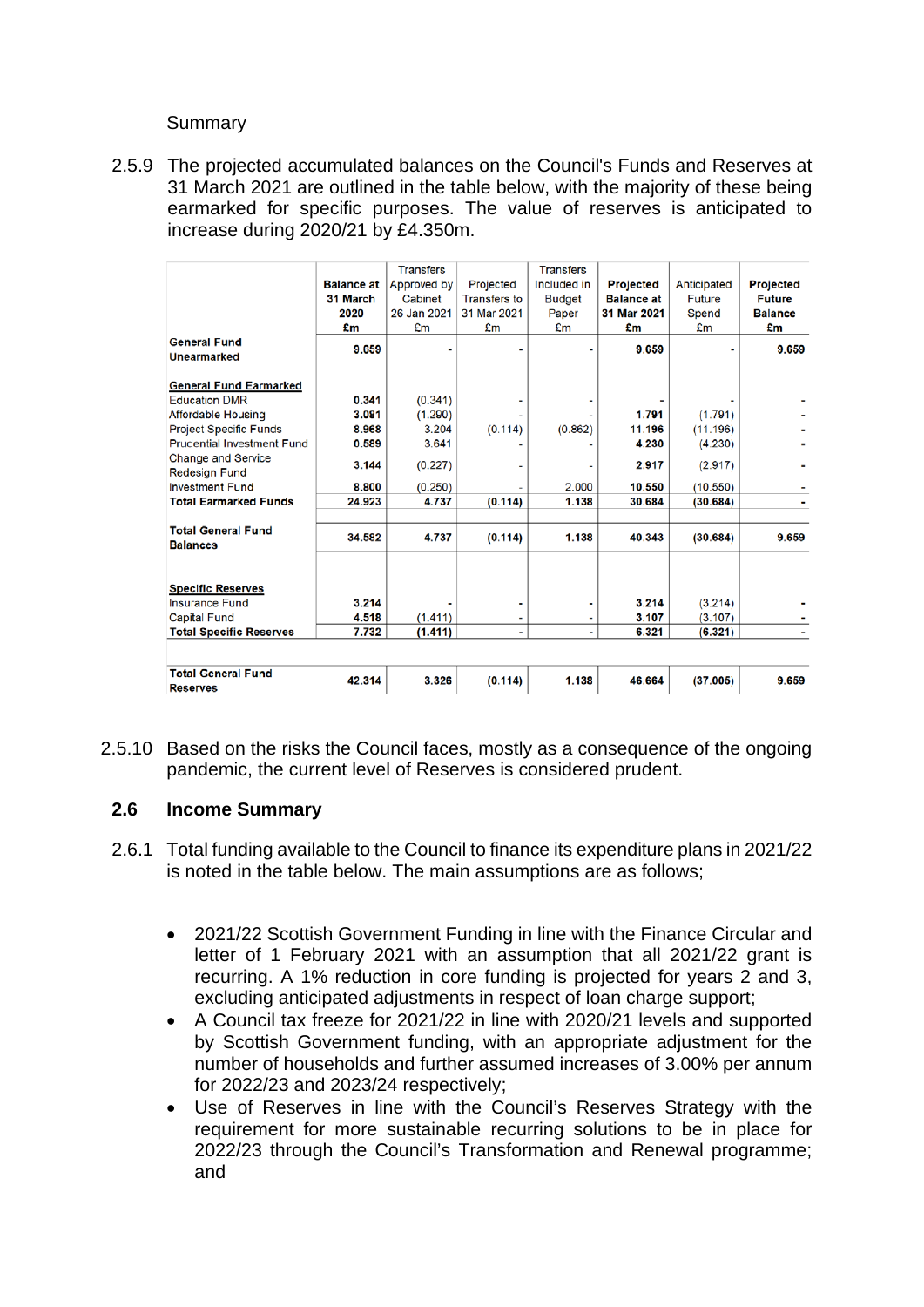• Outwith specific proposals, fees and charges for 2021/22 retained at 2020/21 levels and uplifted annually by 5% for 2022/23 and 2023/24.

|                                                                          | 2021/22<br>£m   | 2022/23<br>£m   | 2023/24<br>£m   |
|--------------------------------------------------------------------------|-----------------|-----------------|-----------------|
| Aggregate External Finance                                               | 303.879         | 301.472         | 298.615         |
| Additional Aggregate External Finance due:<br>Teachers' Induction Scheme | 0.734           | 0.734           | 0.734           |
| <b>Council Tax</b><br>Additional Council Tax Income from Second Homes    | 58.626<br>1.195 | 60.559<br>1.231 | 62.555<br>1.268 |
| <b>Contribution from Earmarked Reserves</b>                              | 0.862           |                 |                 |
| <b>Total Funding Available</b>                                           | 365,296         | 363.996         | 363.172         |

## **2.7 Expenditure Requirement**

- 2.7.1 The revised expenditure requirement for 2021/22 is £365.296m and is summarised in Appendix 1. This is the 2020/21 base budget adjusted to reflect the outcome of a full review of service pressures, previously approved savings, operational budget adjustments, national expenditure requirements and the proposed funding contribution to the Health and Social Care Partnership. The main assumptions and pressures are summarised below;
	- Costs of continuing the current level of service;
	- Inflationary pressures, including assumed pay awards, teachers pensions, contractual commitments and utilities;
	- The financial implication of decisions already taken by the Council:
	- Significant socio economic and demographic pressures including:
		- o a growing older population;
		- o increased demand for support for adults;
		- o increased demand for support for vulnerable children and young people;
	- Additional property and operating costs arising from the capital investment programme.
- 2.7.2 It should be noted that in the absence of an agreed pay settlement to date through COSLA, the SJC and SNCT, the financial planning assumption for pay inflation for 2021/22 remains at 3% and further 3% increases for 2022/23 and 2023/24 respectively.
- 2.7.3 In establishing the expenditure requirements, no provision has been made for general non pay inflation resulting in a reduction in the purchasing power of the budgets affected.
- 2.7.4 Operational budget adjustments, including decisions already taken or reductions not impacting on policy or current service levels, are detailed in Appendix 2.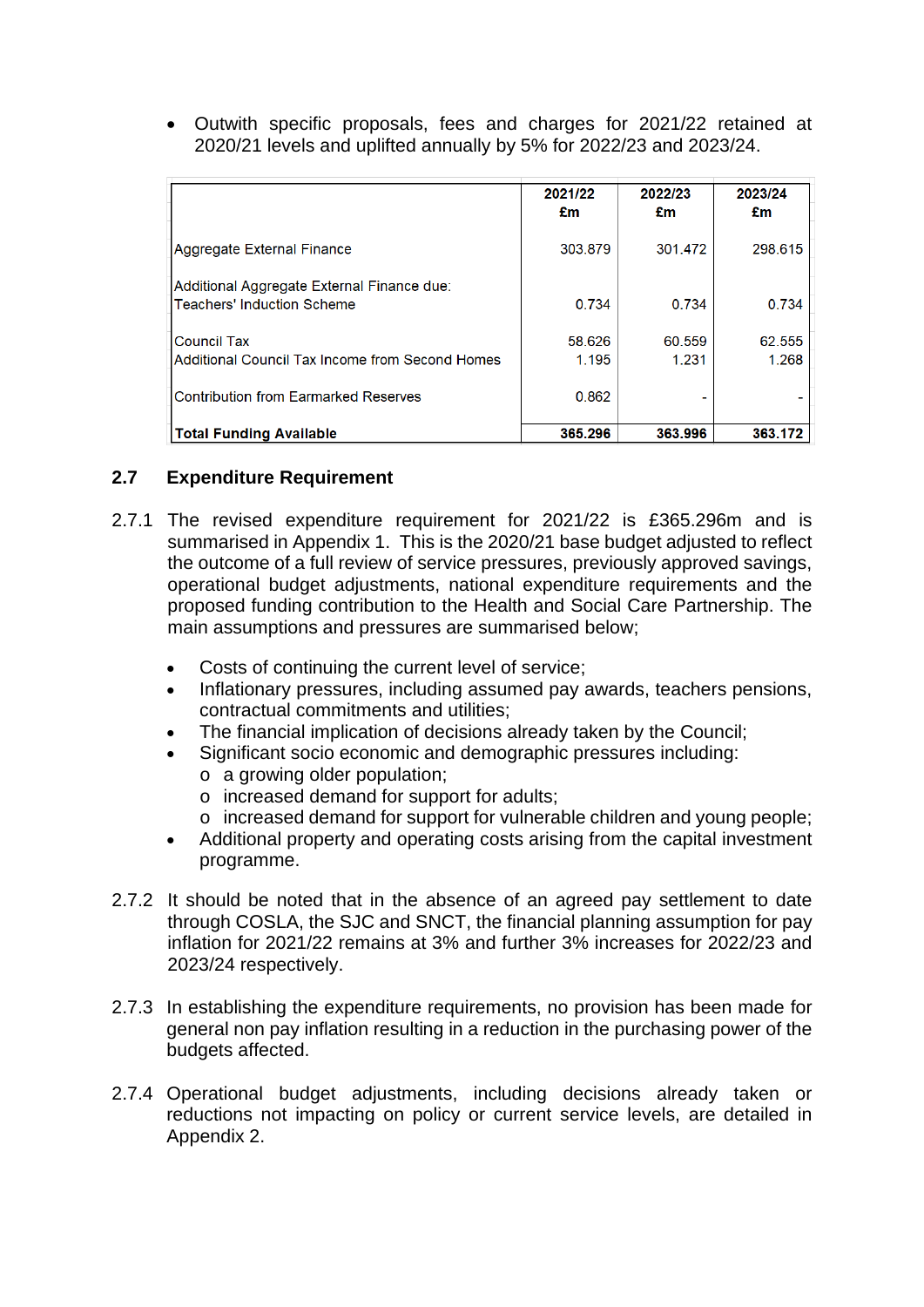- 2.7.5 As part of the 2020/21 revenue budget, savings were approved for 2021/22 and 2022/23 and they are detailed at Appendix 3.
- 2.7.6 The expenditure requirements include additional investment proposals totalling £3.089m for Council to consider, specifically;
	- Support to vulnerable families of £0.500m on a recurring basis in addressing the cost of the school day, including investment in digital, food and clothing support;
	- £2.000m on a non-recurring basis to supplement the Investment fund and develop further renewable energy opportunities in solar and wind projects to reduce our carbon footprint and secure a return on investment. The investment will also be used to focus on further Community Wealth Building opportunities across the Council's land and property assets to support economic recovery and renewal; and
	- From a recurring revenue financing cost budget of £0.589m, secure additional capital investment of up to £7.000m in core infrastructure including roads, active travel routes, property adaptations and energy efficiency improvements. The investment will also be used to help transition the Council's vehicle fleet to more sustainable electric, low emission / hybrid technologies and be supported by an electric vehicle charging strategy.
- 2.7.7 The expenditure requirements identified for 2021/22 to 2023/24, excluding investment proposals noted above, are detailed in appendix 4.
- 2.7.8 Based on this expenditure forecast, savings of £0.490m / £5.684m / £8.555m are required for 2021/22, 2022/23 and 2023/24 respectively.

## **2.8 Health and Social Care Partnership**

- 2.8.1 Included in the Finance Settlement on 1 February 2021, a further £72.6 million transferred from the health portfolio to the Local Authorities in 2021/22 for investment in health and social care and mental health services that are delegated to Integration Authorities. The additional funding comprises a contribution to continued delivery of the real Living Wage (£34 million), uprating of free personal and nursing care payments (£10.1 million), implementation of the Carers Act in line with the Financial Memorandum of the Carers Bill (£28.5 million). The share for North Ayrshire totals £1.861m with a requirement to passport to the HSCP. As a condition of the settlement the funding should be in addition to the 2020/21 recurring budget.
- 2.8.2 In recognition of the role of the Council vis a vis the Integrated Joint Board (IJB), the financial information presented in this report is limited to the proposed contribution the Council will make to the IJB, recognising that final distribution of resources is a matter for the IJB.
- 2.8.3 The Integration Scheme approved by Scottish Ministers states that, following determination of the Council and NHS payments to the IJB, the IJB will refine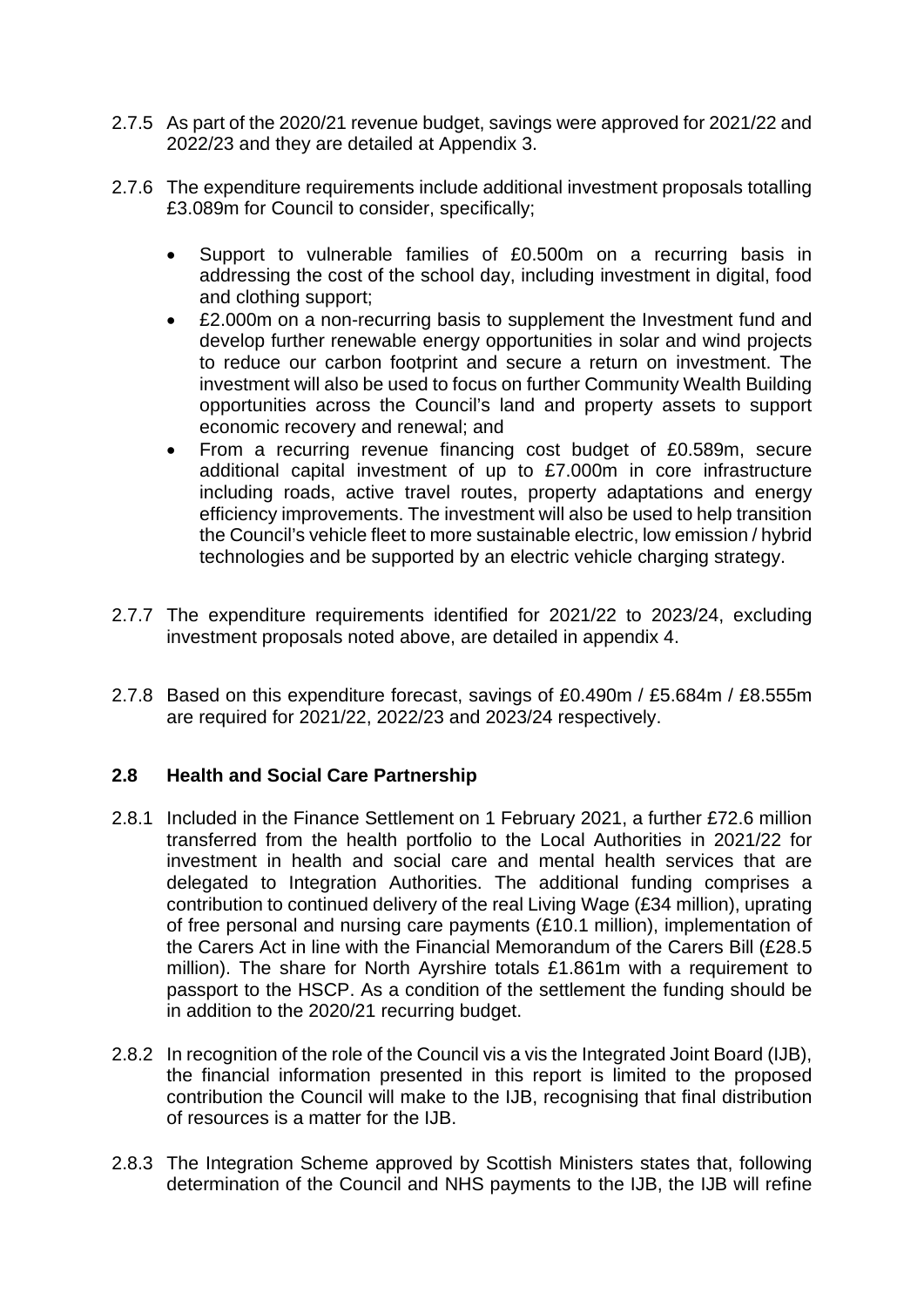its Strategic Plan to take account of the totality of resources available. Accordingly, the proposed financial contribution to the IJB of £1.861m in 2021/22 represents the full allocation required for the HSCP to meet new and existing spending commitments. For years 2022/23 and 2023/24 the financial planning assumption from the Council is that the financial pressures facing the IJB will be fully met by savings.

2.8.4 In addition to the above, the Council's core budget includes £1.486m to support repayment of the IJB £5.293m debt to the Council in the medium term. In the longer term this funding will be available to support the key priorities of the Council.

## **2.9 Efficiencies and Savings Proposals**

- 2.9.1 Proposals for efficiencies and savings have been made which can deliver a balanced budget for 2021/22, after applying £0.862m of reserves. There are estimated net budget shortfalls of £4.424m and £8.440m in 2022/23 and 2023/24. Proposed savings, excluding the HSCP, are summarised at Appendix 5.
- 2.9.2 Appendix 5 includes a breakdown of each savings proposal, and in particular;
	- Alignment of savings proposals to the key Council priorities of Aspiring Communities, Inspiring Places and a Council for the Future;
	- Alignment of savings proposals across Transformation themes;
	- Assessed impact on communities ranging from no impact through low to high negative impact to positive impact:
	- Delivery risk status assessed across Red / Amber / Green; and
	- Workforce implications of savings proposals for 2021/22.
- 2.9.3 Included in the 2020/21 Budget was approval to increase fees and charges by 5% per annum including 2021/22 and 2022/23. In recognising the impact of increased fees and charges to citizens and businesses during this challenging period of the pandemic, it is now proposed that charges in 2021/22 are retained at 2020/21 levels, with further increases deferred to 2022/23 and 2023/24. The schedule included in Appendix 6 contains the charges with effect from 1 April 2021. It is important to note that fee and charge levels in respect of the HSCP is for the IJB to consider. Further, the schedule also contains some statutory charges which are set at a national level and are, therefore, not subject to the proposals outlined in this report.
- 2.9.4 The table below summarises the anticipated community impact of new savings;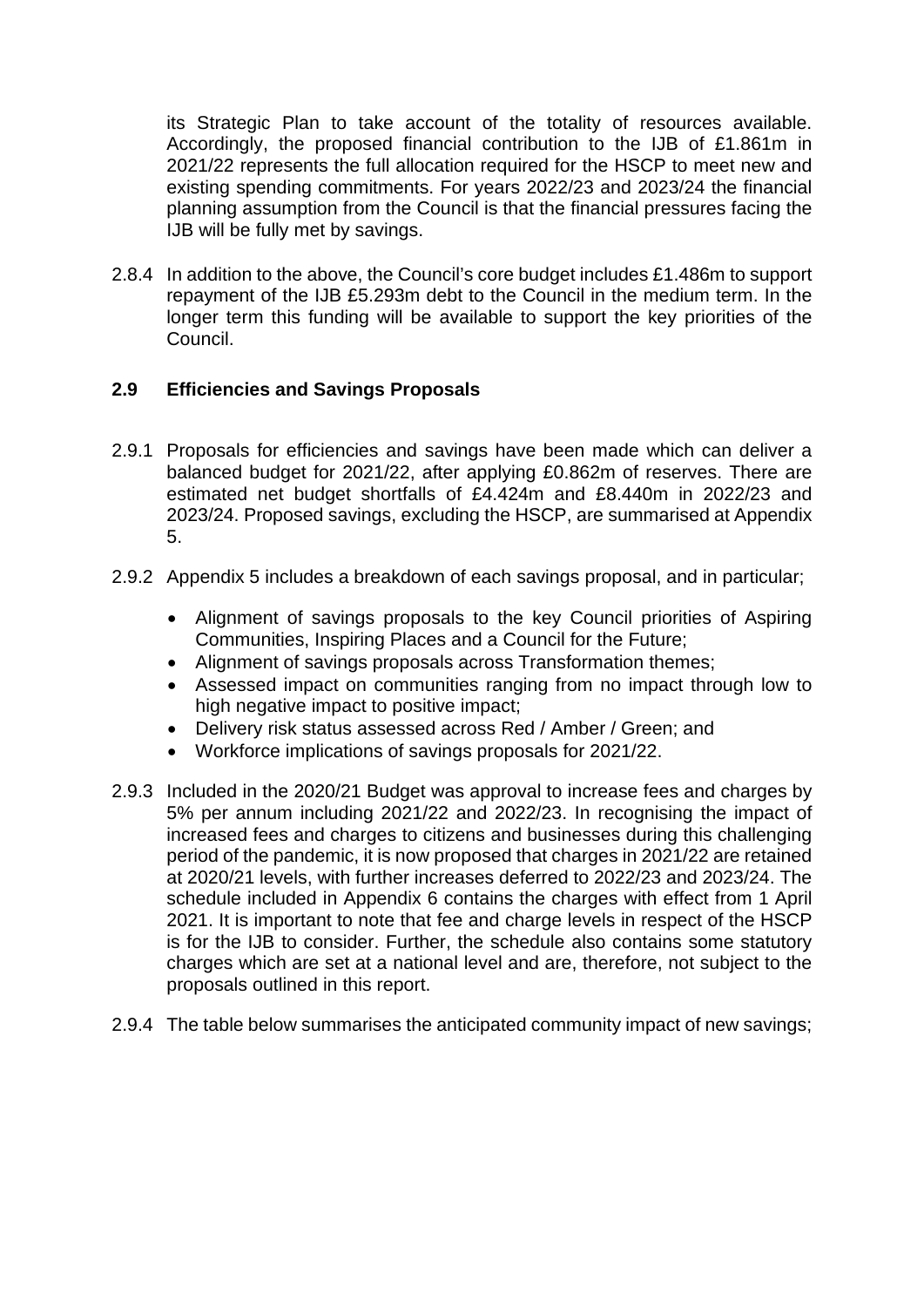| <b>Community Impact</b> | <b>Number of Savings</b><br><b>Options</b> | Value of Savings<br><b>Options</b> |
|-------------------------|--------------------------------------------|------------------------------------|
|                         |                                            | £m                                 |
|                         |                                            |                                    |
| No Impact               | 8                                          | 0.490                              |
| Low Impact              |                                            |                                    |
| <b>Medium Impact</b>    |                                            |                                    |
| <b>High Impact</b>      |                                            |                                    |
| Positive Impact         |                                            |                                    |
| <b>Total</b>            |                                            | 0.490                              |

## **2.10 Equality and Children's Rights Impacts of Budget Proposals**

- 2.10.1 The Council has a legal duty to consider the equalities and children's rights impact of proposals on groups with protected characteristics, being age, disability; gender reassignment; pregnancy and maternity; race; religion or belief; sex; and sexual orientation. The Council also has a duty to assess the socio-economic impact of proposals (The Fairer Scotland Duty) and Island proofing. This requires an assessment of the impact of proposals on reducing inequalities.
- 2.10.2 Proposals contained in these papers have been screened to assess whether there are any equalities and socio-economic impacts and, if so, the proposals have been equalities and children's rights impact assessed (ECRIA).
- 2.10.3 The purpose of the ECRIA is to ensure that Members are fully informed in advance of taking decisions, they do not prevent Members from making decisions. All ECRIAs have an assessment of risk alongside mitigating actions. This enables Council to consider if any detrimental impact can be minimised and any positive impact maximised.
- 2.10.4 A link to the relevant assessments will be issued to elected members prior to the Council meeting.
- 2.10.5 Any alternative proposals from Members will require to be screened and assessed to ensure Council is aware of impacts before making any decision.
- 2.10.6 Responsibility for the funding allocations within the HSCP rests with the Integrated Joint Board which has responsibility for assessment of the impact of the decisions it takes.

### **2.11 Community Engagement**

2.11.1 The Council carried out a virtual programme of engagement through November and early December across each locality with community representatives. The main focus of the sessions included a reflection on the role of the community hubs in supporting vulnerable citizens and families as part of the pandemic response and a discussion on the development of the Council's Renewal programme to build on progress across the Council's Transformation themes.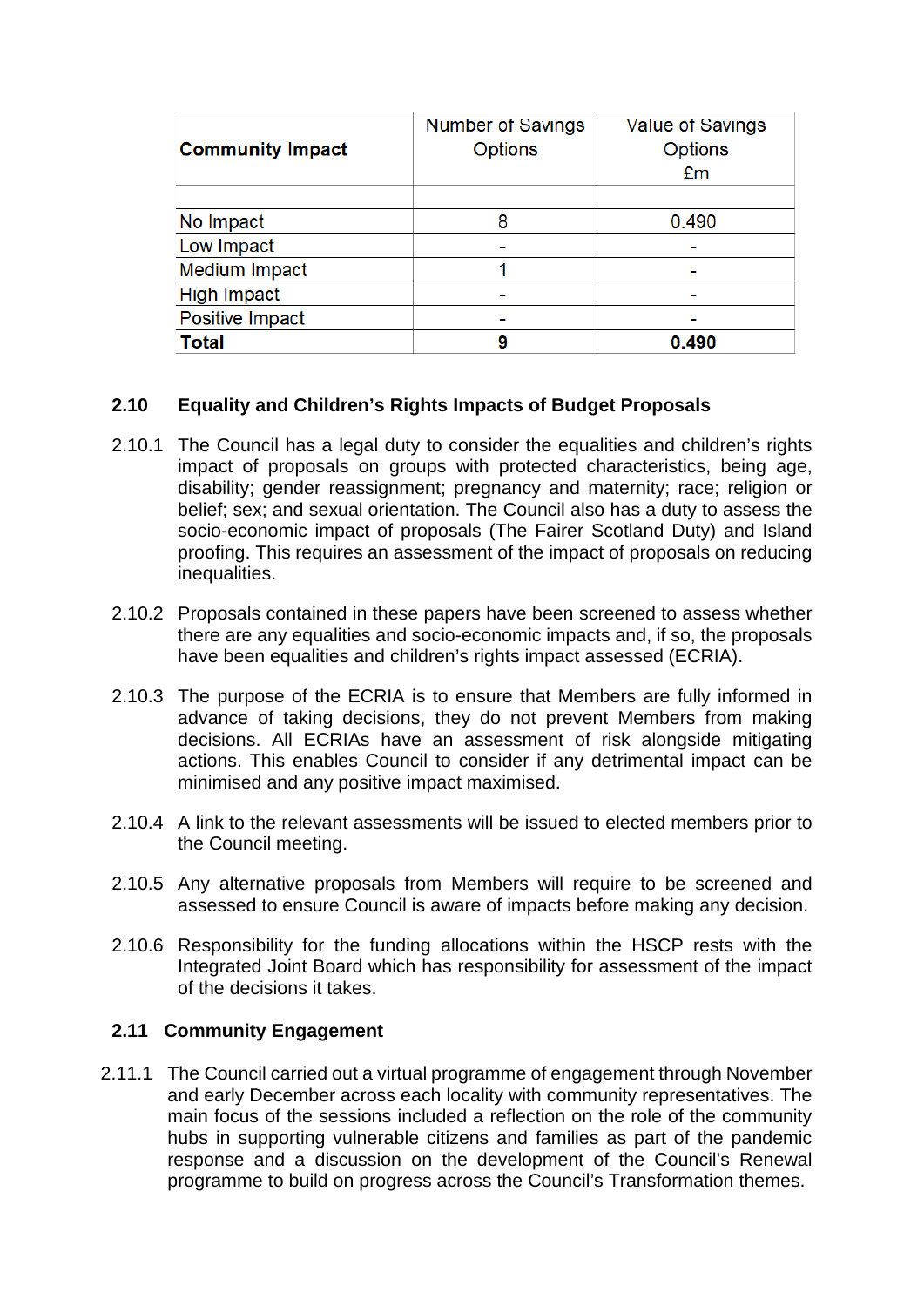- 2.11.2 Feedback from the community engagement sessions has helped shape the Transformation and Renewal programme (with progress noted in section 2.12) and will continue to influence the structure of current and future service delivery. The main areas of feedback included;
	- The benefits in a locality based approach to community hubs support and services
	- Need to address food insecurity for vulnerable families and citizens
	- The specific impact of the pandemic on children and young people
	- The importance of the outdoors and physical environment for health and wellbeing
	- Digital support and connectivity
	- Council staff, services and future ways of working
	- Health and Social Care at home

## **2.12 Transformation / Renewal Programme**

- 2.12.1 Progress continues to be made in developing projects and activities aligned to the Council's Transformation themes. The objective is to develop a programme of activity that delivers positive outcomes in accordance with the Council Plan priorities and to build sustainable financial savings to help address the projected funding gaps over the short, medium and long term. The Transformation themes include;
	- o *Caring for People (HSCP)*
	- o *Land and Property Assets*
	- o *Service Delivery Models*
	- o *Transport and Travel*
	- o *Charging for Services / Funding*
	- o *Children, Young People and Communities*
- 2.12.2 Influenced by the experiences from the pandemic response, including lessons learned and recognising good practice, the Council developed a Recovery and Renewal strategy which was approved by Cabinet on 8 September 2020. The strategy sets out key principles to recovery and renewal to help shape and influence service delivery moving forward, ensuring communities remain at the heart of any activity. Allied to the feedback from the recent community engagement sessions, the key emerging renewal themes include;
	- The needs of vulnerable citizens and families are best served through a locality based model which brings together key council services as well as community associations, the third sector and other agencies in an integrated model of support.
	- The pandemic response and in particular the food response to citizens reinforced the requirement for North Ayrshire to develop a sustainable model and network of food support.
	- The specific impact of the pandemic on children and young people and the need for a cross Directorate, Multi-agency support network to be put in place.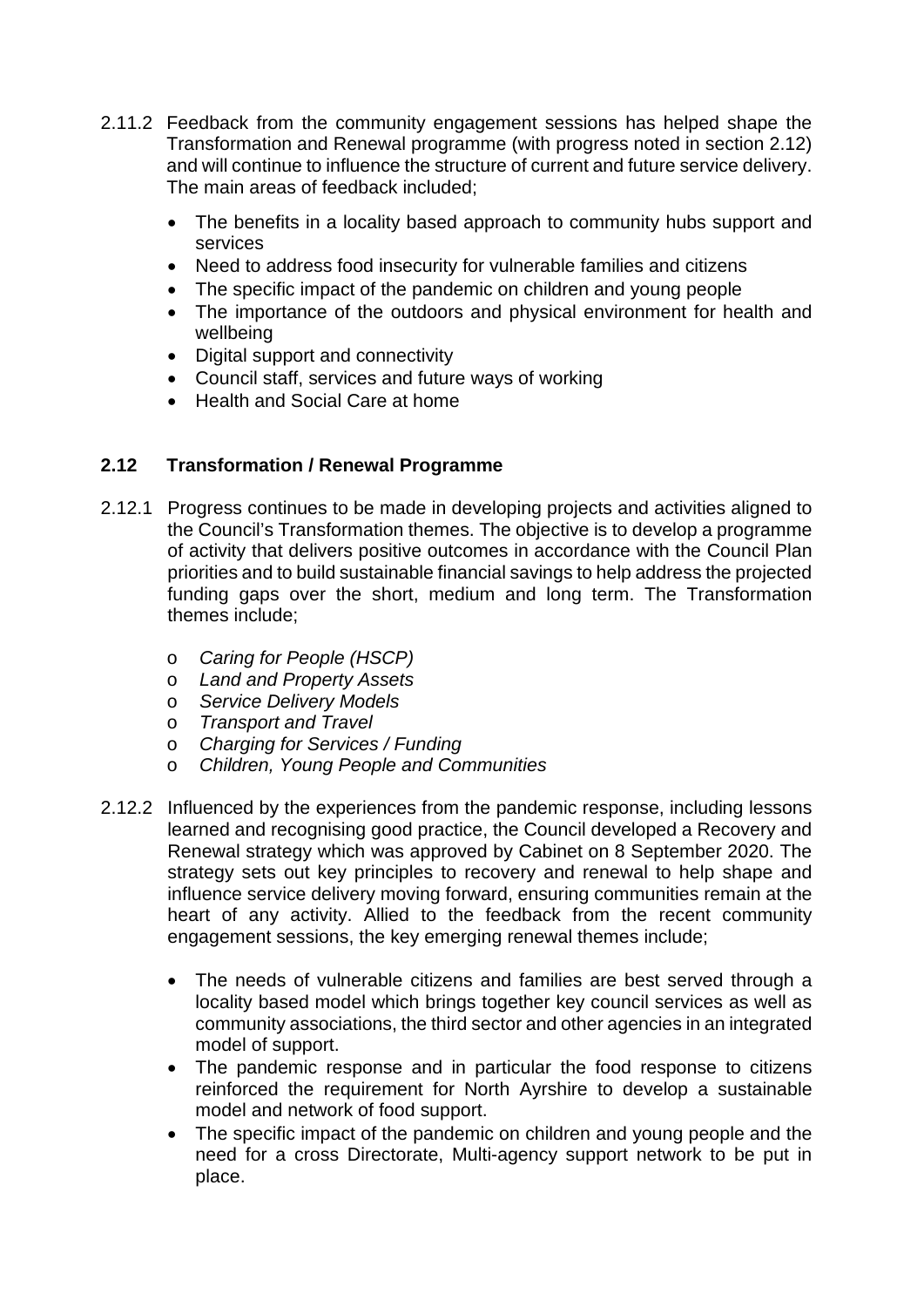- The importance of the outdoors to health and well-being and having a sustainable physical environment
- New ways of working for Council staff and service delivery, including digital support.
- 2.12.3 The programme builds on the existing Transformation themes and incorporates recent developments in renewal activity and has been consolidated into a Transformation and Renewal Programme. A summary of the programme is included below;



2.12.4 To support delivery of the Transformation and Renewal programme a revised governance framework is now in place and includes programme development and monitoring through the Council's Transformation Board and Executive Leadership Team.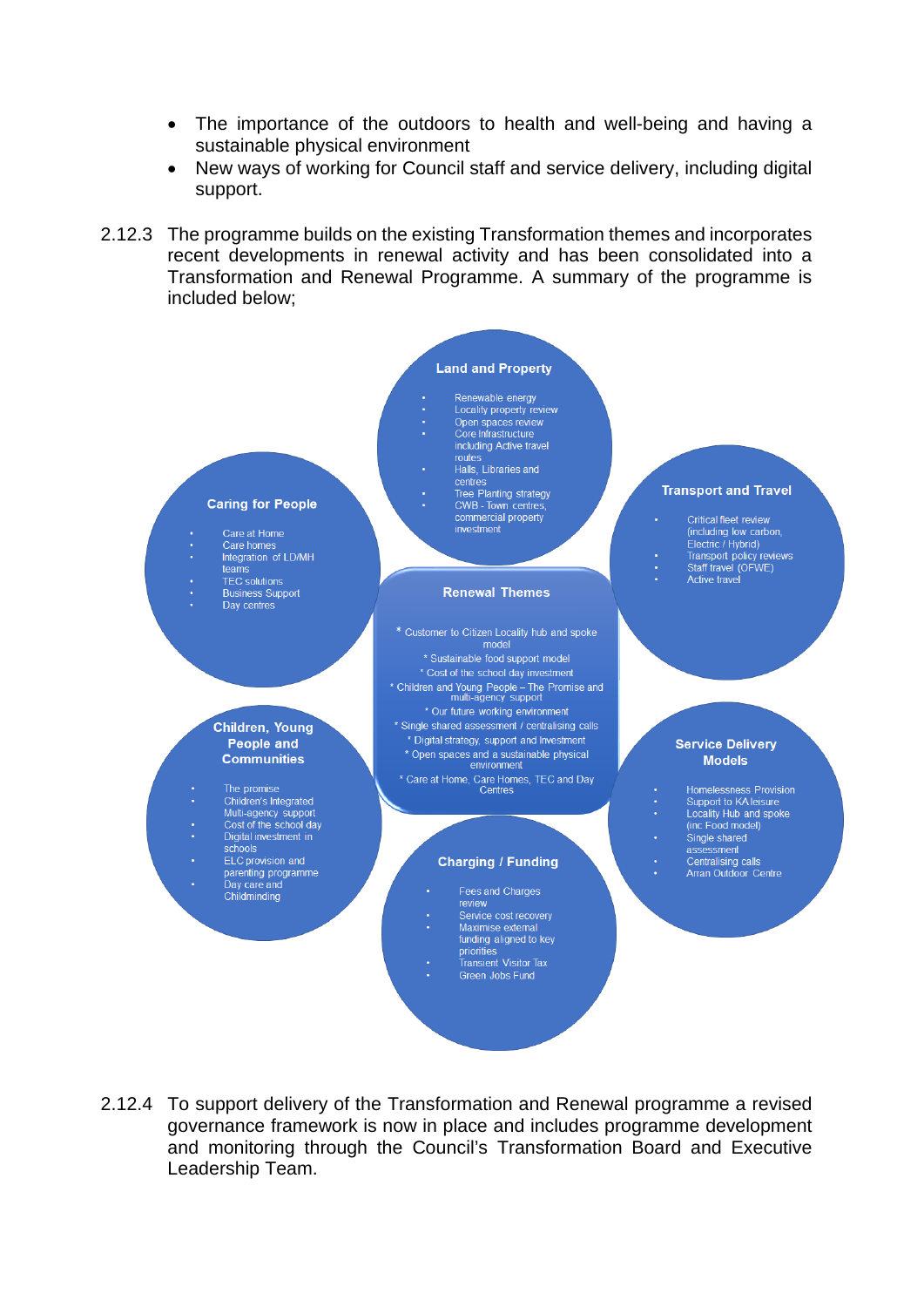2.12.5 In addressing recommendations outlined in the Council's Best Value Audit in June 2020 and to support governance arrangements, a robust monitoring framework has been developed which allows progress to be tracked against planned outcomes, any workforce implications and importantly, how the financial efficiencies within the programme address projected funding gaps across the short, medium and long term. Financial performance associated with programme will continue to incorporated into the Council's financial monitoring process.

### **2.13 Workforce Planning**

- 2.13.1 The shape of our workforce is critical to the delivery of efficient and effective services and is a significant factor in how we transform our Council and deliver our financial challenges. Our workforce planning approach is live and organic and utilises a variety of tools and techniques to ensure our workforce requirements for the future in terms of skills and capabilities are planned.
- 2.13.2 To demonstrate the Council's approach to workforce planning each Directorate has developed PESTLE analysis specific to their area which provides an indepth view of the demands and challenges of the Service and this is aligned to the current financial challenges and captures any workforce implications from the Transformation and Renewal programme. Changes to the current and future workforce are also considered within the context of span of control methodology which is embedded in discussions to support the staffing structures across Council services as well as opportunities for succession planning and career development.
- 2.13.3 Employees are the Council's most valuable resource and ensuring we have the right people with the right skills is critical. It is recognised that we require to have a pipeline of resources identified in order to shape the workforce of the future and to enable the Council to meet areas of demand. Attracting our future workforce, developing talent and succession planning are key elements in ensuring this is achieved. This work ranges from modern / graduate apprentice recruitment programmes to identifying skills gaps, technical / professional development, coaching, attracting new staff, retraining and redeployment. To recognise specific requirements across services this corporate approach to workforce planning is managed across individual Directorates.
- 2.13.4 North Ayrshire Council has a total of 5,935 full time equivalent employees at an annual cost of £239.728m. Anticipated workforce implications associated with the Budget programme over the next 3 years is summarised in the undernoted table. Additional investment through pressures and growth and the expansion of the Early Learning and Childcare programme have been partially offset by operational adjustments and previously approved savings and the HSCP. In 2021/22 the workforce is projected to grow by 12.9 FTE's, with further growth anticipated in 2022/23 and 2023/24, however, it is noted that further changes may occur through development of the Budget Programme in 2022/23.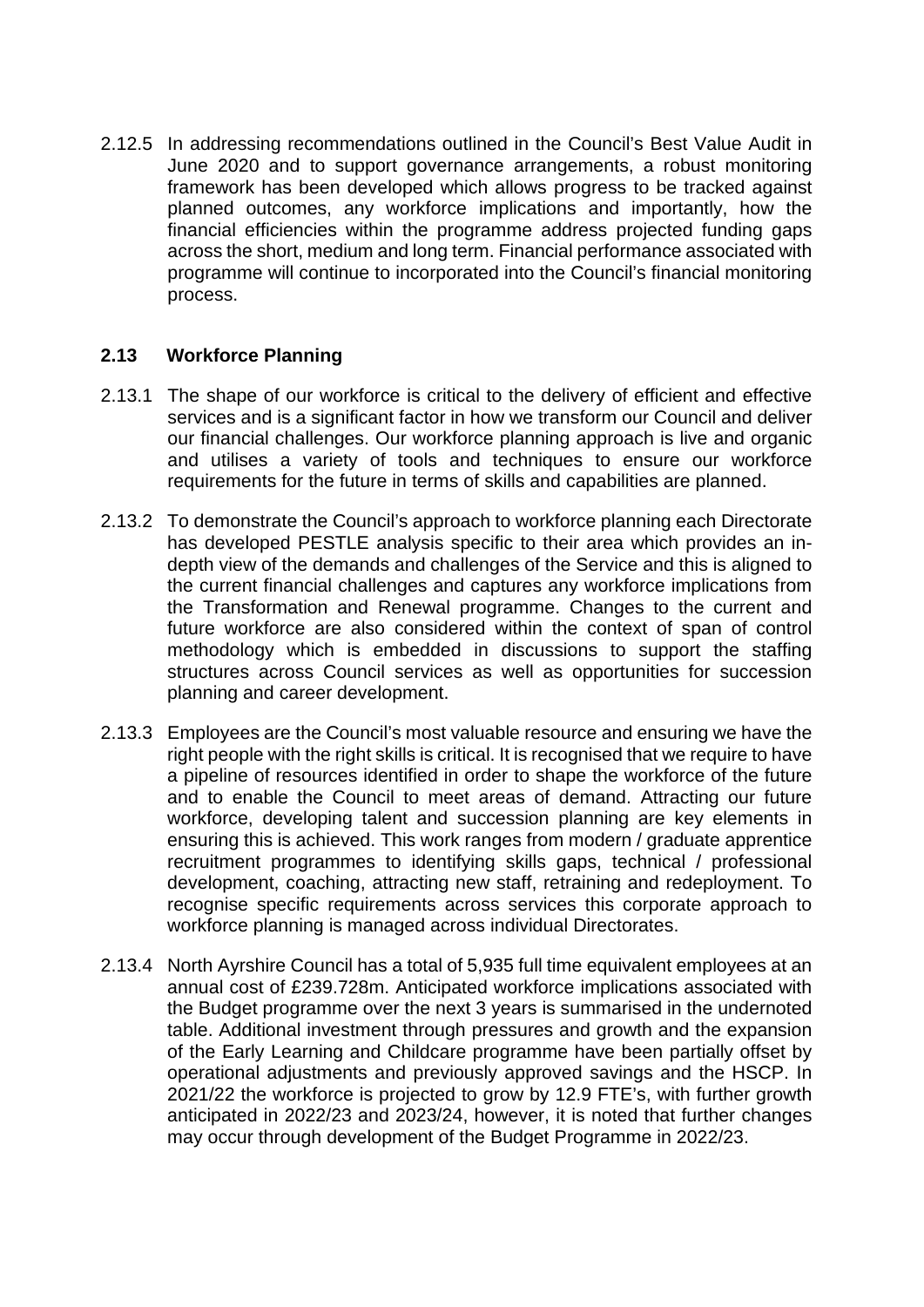| Category                              | 2021/22<br><b>FTE</b>    | 2022/23<br><b>FTE</b>    | 2023/24<br><b>FTE</b> |
|---------------------------------------|--------------------------|--------------------------|-----------------------|
| <b>Operational Budget Adjustments</b> | (1.3)                    | 2.0                      |                       |
| <b>Previously Approved Savings</b>    | (1.0)                    | 5.4                      |                       |
| <b>Pressures and Growth</b>           | 10.0                     | 1.2                      | 14.0                  |
| Savings to be Approved                | $\overline{\phantom{0}}$ | $\overline{\phantom{0}}$ |                       |
| <b>HSCP Net Position</b>              | (11.0)                   | 3.9                      | 10.5                  |
| <b>Early Learning Childcare</b>       | 16.2                     | $\overline{\phantom{a}}$ |                       |
| Expansion                             |                          |                          |                       |
| <b>Total Workforce Implications</b>   | 12.9                     | 12.5                     | 24.5                  |

2.13.5 Through a corporate workforce planning approach, changes to workforce levels, as noted above will be managed through vacancy management, voluntary early retirement, redeployment, recruitment and through the skills pipeline.

### **2.14 Management of Risk**

2.14.1 North Ayrshire's financial framework is underpinned by strategic, operational and project risk registers. Given the significance of the financial risks the Council faces, this report sets out in the table below a number of the key risks associated with securing financial sustainability along with the likelihood and impact scoring. For all areas of material risk to the Council and mitigations, this is reported to Cabinet through the Council's Strategic Risk Register.

| <b>Risk</b>                                                                                      | Likelihood<br><b>Score</b> | <b>Impact Score</b> |
|--------------------------------------------------------------------------------------------------|----------------------------|---------------------|
| <b>Financial Environment</b> – Funding not<br>keeping pace with cost of service<br>delivery      |                            | 5                   |
| <b>Financial Sustainability of the HSCP</b>                                                      | 4                          | 4                   |
| Delivery of the Transformation and<br>Renewal Programme - To address<br>projected budget deficit | 4                          | 4                   |

## **2.15 Revenue Budget - Objective and Subjective Analysis**

2.15.1 The Codes of Financial Practice outline categories of service delivery, known as the Objective Analysis, and categories of expenditure type, known as the Subjective Analysis. Based on the budget presented within this report, the budget matrix for 2021/22 is attached in Appendix 7.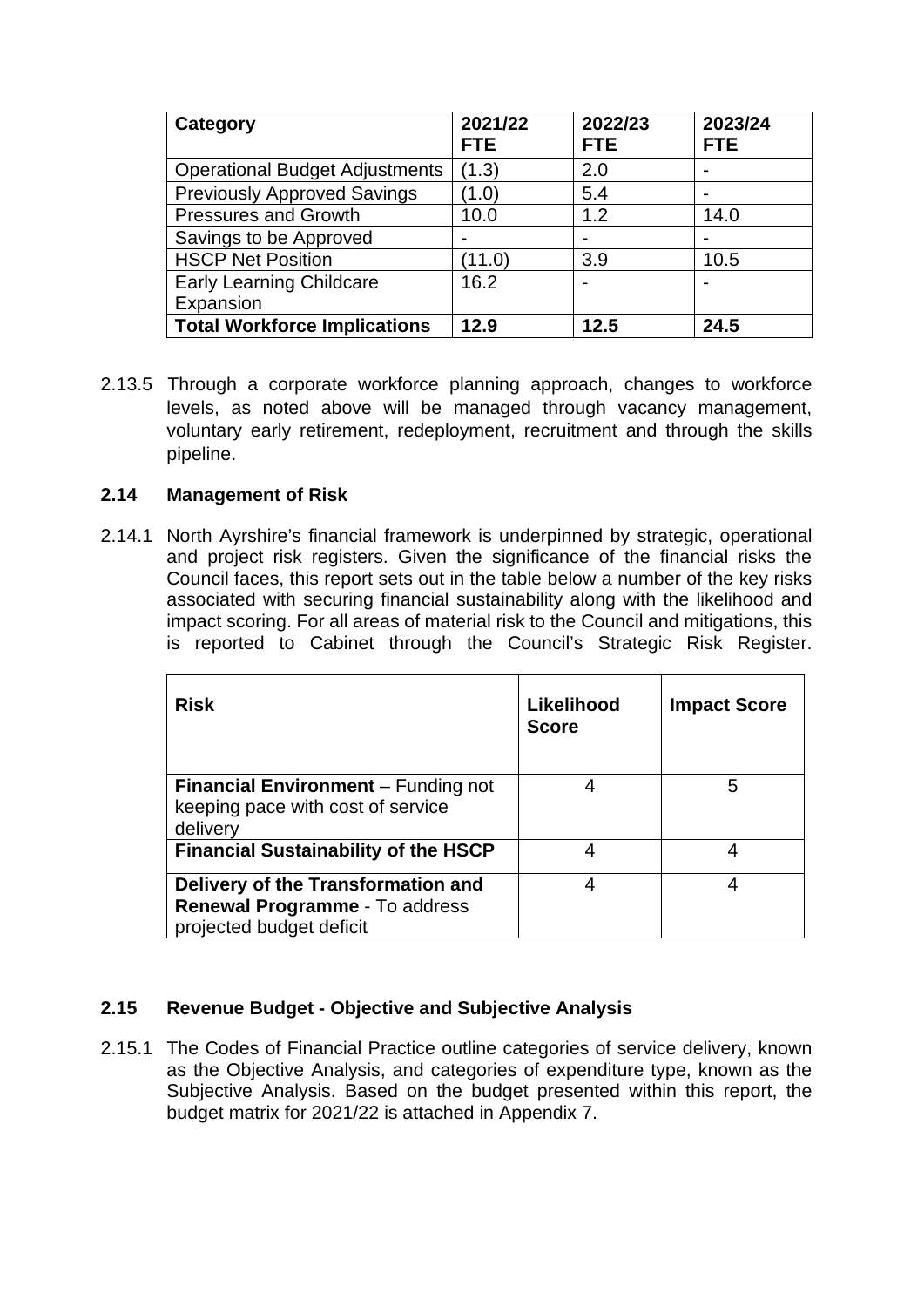- 2.15.2 Once this matrix is approved, services must spend in line with this and any subsequent significant and planned variation to this budget (i.e. virement) must be approved by Cabinet.
- 2.15.3 All North Ayrshire Council functions relating to health and social care are entirely delegated to the Integrated Joint Board, subject to appropriate reporting throughout the year to the Council.

#### **2.16 Summary**

- 2.16.1 The estimated financial position included in this report is set in the context of continued uncertainty through the impact of the pandemic and the performance of global and UK economies.
- 2.16.2 A total of £0.862m of reserves provides non-recurring funding in 2021/22 with a sustainable solution required for 2022/23.
- 2.16.3 The table below summarises the assumptions and financial implications of the budget proposal;

|                                                                      | 2021/22<br>£m | 2022/23<br>£m | 2023/24<br>£m |
|----------------------------------------------------------------------|---------------|---------------|---------------|
| <b>Council Tax Increase</b>                                          | $0.00\%$      | 3.00%         | 3.00%         |
| <b>SG Core Grant Movement</b>                                        | 0.84%         | $-1.00%$      | $-1.00%$      |
| <b>Operational Adjustments</b>                                       | $-E1.837m$    | $+£0.025m$    | +£0.002m      |
| <b>Previously Approved Savings</b>                                   | $-E0.514$     | $-E1.626m$    | $-E0.607m$    |
| Expenditure Requirements (exc loan<br>charges, new funding and HSCP) | $+£7.499m$    | $+£7.353m$    | +£8.179m      |
| New Investment Proposals                                             | +£3.089m      |               |               |
| <b>HSCP Funding</b>                                                  | £1.861m       |               |               |
|                                                                      |               |               |               |
| <b>Savings to be Approved</b>                                        | $-£0.490m$    | -£4.424m      | $-E8.440m$    |

- 2.16.4 The proposed additional contribution for the HSCP in 2021/22 is £1.861m. This reflects the requirements as set out in the local government finance settlement.
- 2.16.5 A total of £0.665m net additional funding has been provided for 2021/22 to meet new national expenditure requirements.
- 2.16.6 Proposed levels of fees and charges are outlined at Appendix 6.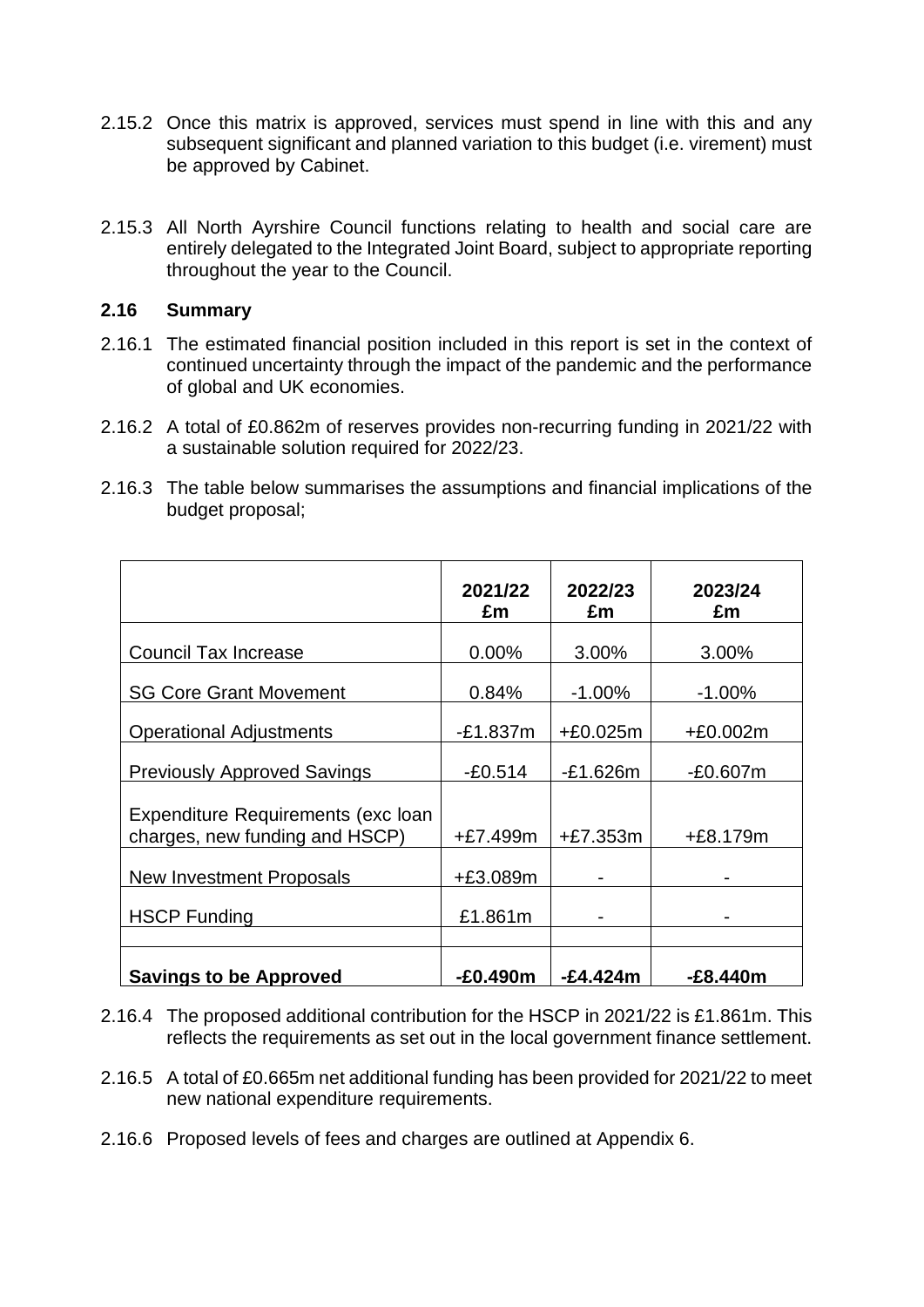## **3 Proposals**

## That Council:

- a) notes the anticipated funding available to meet expenditure requirements;
- b) approves the Council's expenditure requirements for 2021/22 and notes the indicative requirements for 2022/23 and 2023/24;
- c) notes the projected outturn position for 2020/21 within the context of risks facing the Council from the COVID-19 pandemic and approves the utilisation of available financial flexibilities to address pressures during 2021/22 and beyond;
- d) notes the Scottish Government announcement of 16 February 2021 on further funding anticipated in 2020/21 to help address financial pressures of the pandemic and that further expenditure proposals are developed as part of recovery and renewal;
- e) notes the level of reserves and fund balances held by the Council and approves any use and contributions to and from these;
- f) approves the additional contribution to the HSCP noted at 1.10;
- g) approves additional investment proposals outlined at 2.7.6;
- h) approves efficiencies and savings to ensure a balanced budget for 2021/22, consequentials and new proposals in future years;
- i) approves the schedule of Council fees and charges detailed in Appendix 6;
- j) determines the level of Council Tax for 2021/22 as noted at 2.3;
- k) notes the anticipated funding gap for 2022/23 and 2023/24;
- l) considers the equality and children's rights and islands impact of any proposed service changes:
- m) notes progress to date on the Council's Transformation and Renewal programme and corporate Workforce Planning; and
- n) approves the budget matrix for 2021/22.

## **4 Implications / Socio-economic Duty**

## **Financial**

4.1 The financial implications are as outlined in the report. Members require to approve a package of efficiencies and savings, excluding any decision taken by the IJB in respect of social care services, totalling £0.490m for 2021/22. The recommendations are based on a freeze to Council Tax at 2020/21 levels. Any increase in net expenditure above that outlined in the draft budget will require to be funded. Failure to agree to the requirements outlined in the Scottish Government's grant offer as outlined at 2.2.8 may result in a less favourable settlement.

## **Human Resources**

4.2 The total anticipated impact on the workforce is net growth of 12.9 FTE posts in 2021/22. This includes a reduction within the HSCP and growth across areas of the Council which also includes the final stage of the early learning and childcare expansion programme. The new savings proposals for 2021/22 has no workforce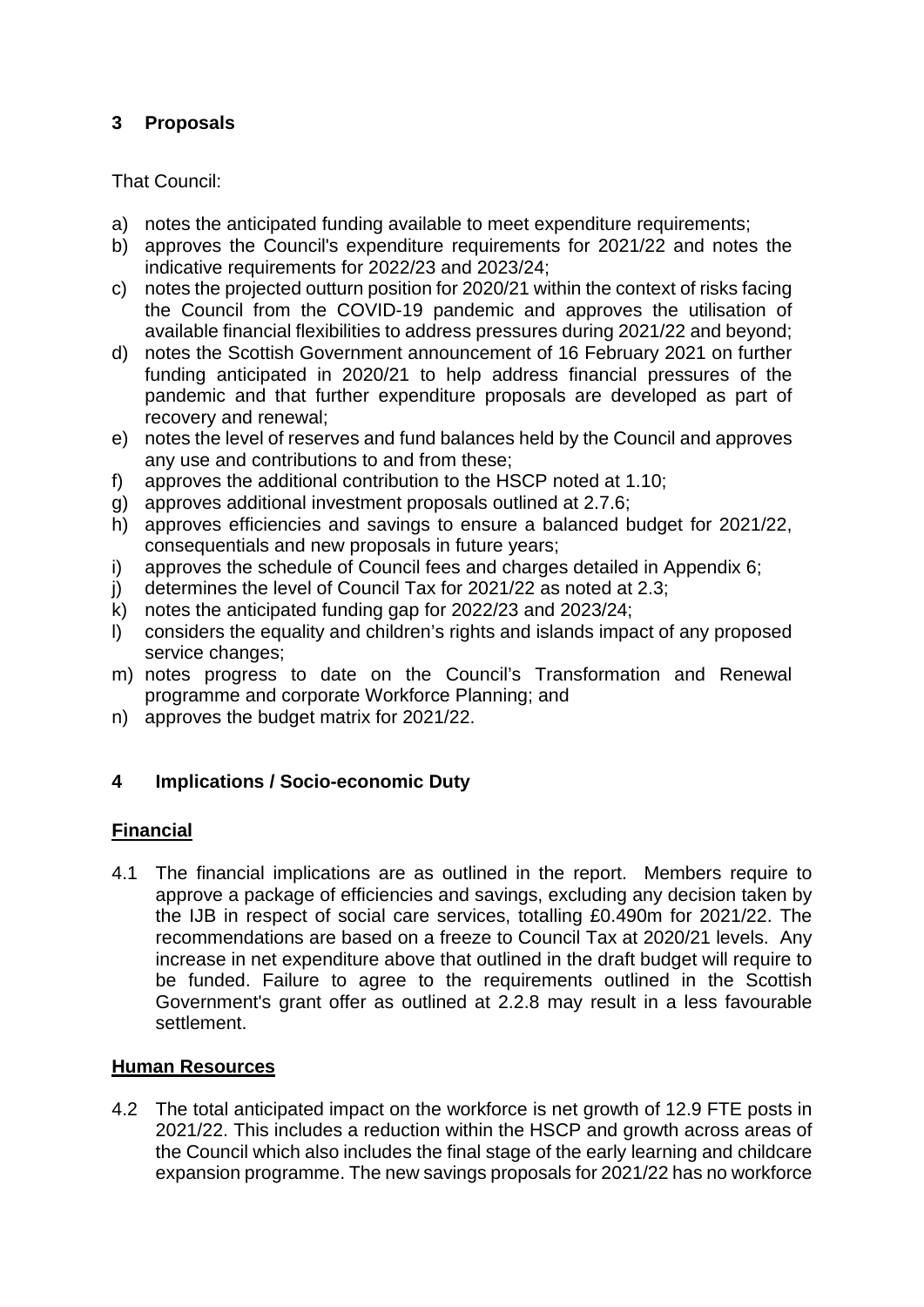impact. The Council has a robust workforce planning framework in place. In line with this any reduction to the workforce will be management through vacancies, redeployment, voluntary early retirement and voluntary redundancy. This will be effected by engagement and participation with the Trade Unions on a Service by Service basis to develop and agree implementation plans.

## **Legal**

4.3 The Council is obliged by the Local Government Finance Act 1992 to set a budget for 2021/22 and to do so in a manner and at such a time as to ensure that it is able lawfully to set its council tax by 11 March. Failure to do so could result in a number of legal and financial consequences, for both Council and Members.

### **Equality/Socio-economic**

4.4 Obligation in respect of equalities are set out at 2.10 of the report.

The Equality and Children's Rights Impact Assessments (incorporating Fairer Scotland Duty and Island Proofing) and a summary of screenings will be made available to elected members prior to the Council meeting.

## **Environmental and Sustainability**

4.5 While setting of the budget has no direct environmental or sustainability impacts, there may be impacts on individual services.

### **Key Priorities**

4.6 The draft budget supports delivery of the outcomes as outlined in the Council Plan 2019-2024.

### **Community Wealth Building**

4.7 Recommendations included in the report support investment for Community Wealth Building for consideration by Council.

### **5 Consultation**

- 5.1 Significant scrutiny and challenge of the underlying assumptions of the proposed budget has taken place with the Executive Leadership Team prior to submission to Elected Members at a number of sessions between November 2020 and February 2021.
- 5.2 The key issues within this report have been presented to the Trade Unions.
- 5.3 Community engagement has taken place across each locality during November and December 2020. This has been incorporated into the Council's Transformation and Renewal Programme and taken into consideration when setting the 2021/22 Budget.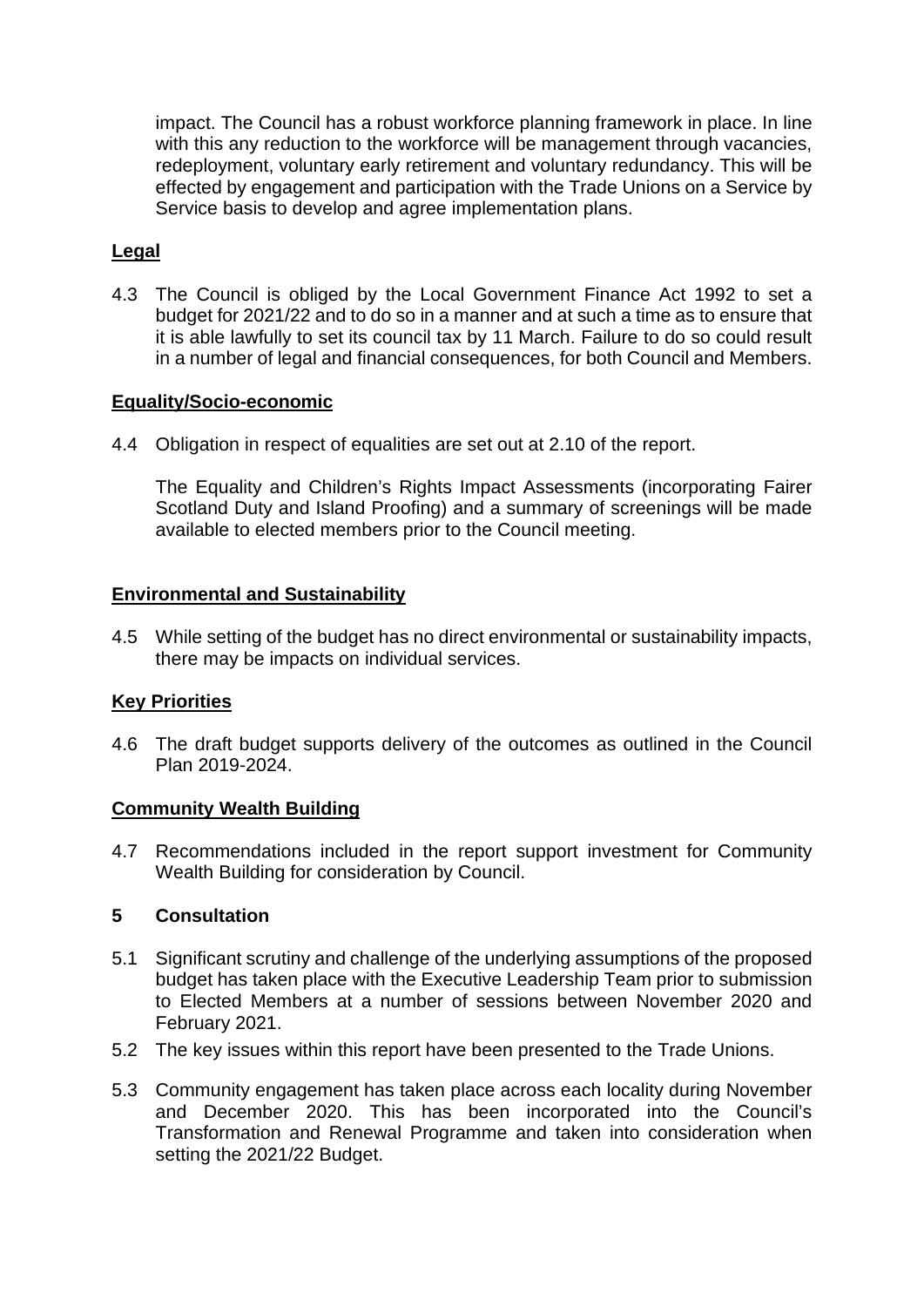Mark Boyd Head of Service (Finance)

For further information please contact Mark Boyd, Head of Service (Finance) on insert 01294-324560.

## **Background Papers**

Supplementary Budget Schedules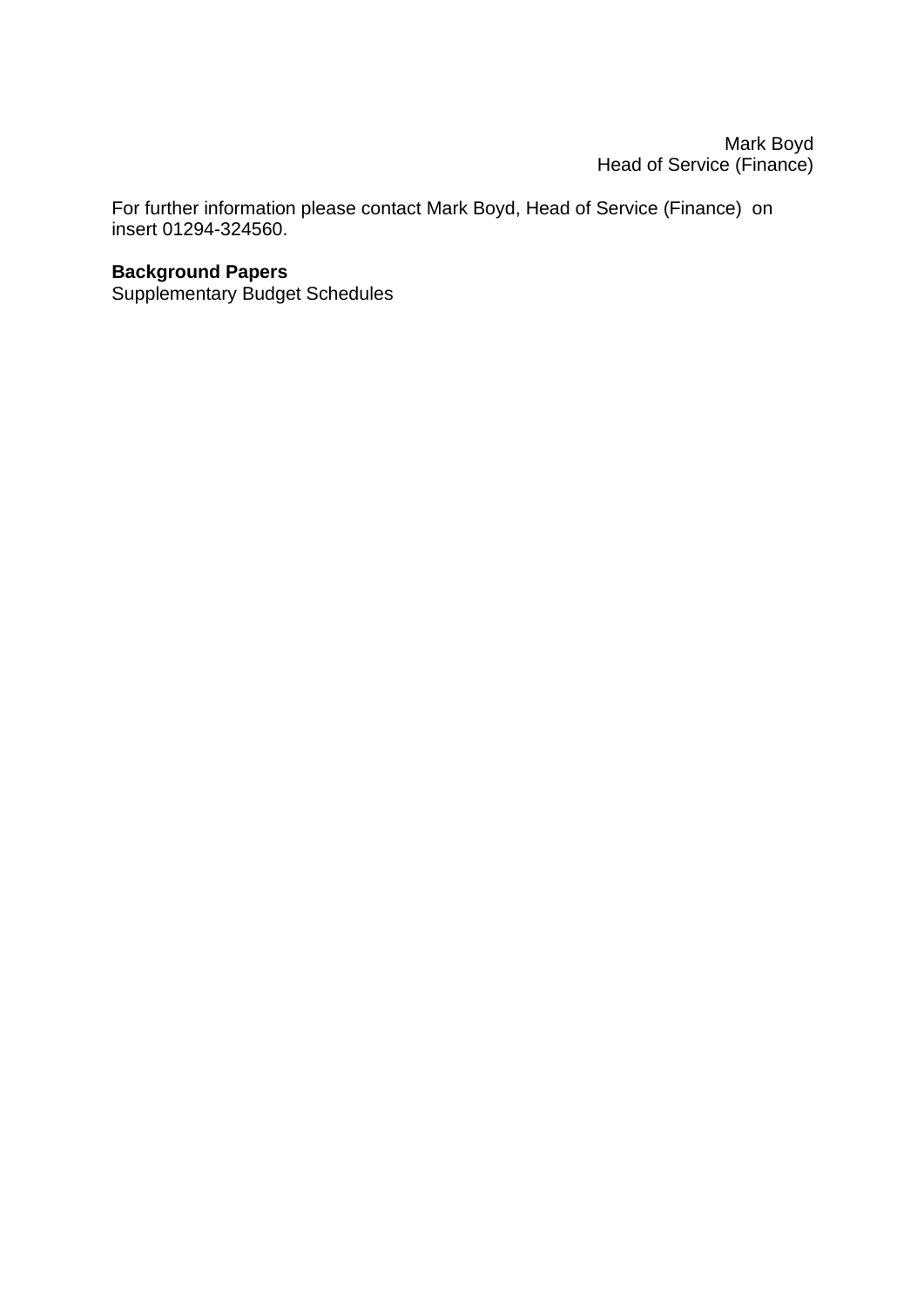| <b>North Ayrshire Council</b><br>Revenue Budget 2021/22<br><b>Revenue Budget Summary Position</b>    |                        |                                 |                                          |                        |                                 | <b>APPENDIX 1</b>                        |                        |
|------------------------------------------------------------------------------------------------------|------------------------|---------------------------------|------------------------------------------|------------------------|---------------------------------|------------------------------------------|------------------------|
|                                                                                                      | 2021/22<br>£000's      | <b>Consequentials</b><br>£000's | 2022/23<br><b>Rephased/New</b><br>£000's | <b>Total</b><br>£000's | <b>Consequentials</b><br>£000's | 2023/24<br><b>Rephased/New</b><br>£000's | <b>Total</b><br>£000's |
| <b>Funding</b>                                                                                       |                        |                                 |                                          |                        |                                 |                                          |                        |
| Aggregate external finance                                                                           | 303,879                |                                 | 301,472                                  | 301,472                |                                 | 298,615                                  | 298,615                |
| Additional aggregate external finance due :<br><b>Teachers' Induction Scheme</b>                     | 734                    |                                 | 734                                      | 734                    |                                 | 734                                      | 734                    |
| Council Tax Income<br>Council Tax Income from 2nd homes<br><b>Contribution from General Reserves</b> | 58,626<br>1,195<br>862 |                                 | 60,559<br>1,231                          | 60,559<br>1,231        |                                 | 62,555<br>1,268                          | 62,555<br>1,268        |
| <b>Total Funding Available</b>                                                                       | 365,296                | $\blacksquare$                  | 363,996                                  | 363,996                | $\blacksquare$                  | 363,172                                  | 363,172                |
| <b>Expenditure</b>                                                                                   |                        |                                 |                                          |                        |                                 |                                          |                        |
| <b>Base Budget</b>                                                                                   | 357,928                |                                 | 365,296                                  | 365,296                |                                 | 363,996                                  | 363,996                |
| <b>Operational Budget Adjustments</b>                                                                | (1,062)                |                                 | (96)                                     | (96)                   |                                 | (35)                                     | (35)                   |
| <b>Inspiring Places</b><br><b>Aspiring Communities</b>                                               | (29)                   |                                 |                                          |                        |                                 |                                          | ۰                      |
| A Council for the Future                                                                             | (747)                  |                                 | 121                                      | 121                    |                                 | 37                                       | 37                     |
| <b>Total Operational Budget Adjustments</b>                                                          | (1, 838)               |                                 | 25                                       | $\overline{25}$        |                                 | $\overline{2}$                           | $\mathbf{2}$           |
| <b>Savings Previously Approved</b>                                                                   |                        |                                 |                                          |                        |                                 |                                          |                        |
| <b>Inspiring Places</b>                                                                              | 15                     |                                 | (1,015)                                  | (1,015)                |                                 | (95)                                     | (95)                   |
| <b>Aspiring Communities</b>                                                                          | (475)                  |                                 | (278)                                    | (278)                  |                                 | (160)                                    | (160)                  |
| A Council for the Future                                                                             | (54)                   |                                 | (333)                                    | (333)                  |                                 | (353)                                    | (353)                  |
| <b>Total Savings Previously Approved</b>                                                             | (514)                  |                                 | (1,626)                                  | (1,626)                | $\blacksquare$                  | (608)                                    | (608)                  |
| <b>Investments - Contractual/Unavoidable</b>                                                         |                        |                                 |                                          |                        |                                 |                                          |                        |
| <b>Inspiring Places</b>                                                                              | 984                    |                                 | 65                                       | 65                     |                                 | 128                                      | 128                    |
| <b>Aspiring Communities</b><br>A Council for the Future                                              | 232<br>284             |                                 | 369                                      | 369                    |                                 | 910<br>$\sim$                            | 910                    |
| Corporate Investment                                                                                 | 3,777                  | $\overline{\phantom{a}}$        | 7,453                                    | 7,453                  | ٠                               | 7,198                                    | 7,198                  |
| <b>Total Contractual / Unavoidable</b>                                                               | 5,277                  | $\blacksquare$                  | 7,887                                    | 7,887                  | $\blacksquare$                  | 8,236                                    | 8,236                  |
| <b>Investments - National/Local Pressures</b>                                                        |                        |                                 |                                          |                        |                                 |                                          |                        |
| <b>Inspiring Places</b>                                                                              | 50                     |                                 |                                          |                        |                                 |                                          |                        |
| <b>Aspiring Communities</b>                                                                          | 595                    |                                 | 98                                       | 98                     |                                 | 101                                      | 101                    |
| A Council for the Future                                                                             | (188)                  |                                 |                                          |                        |                                 |                                          |                        |
| <b>Total National / Local Pressures</b>                                                              | 457                    |                                 | 98                                       | 98                     | $\blacksquare$                  | 101                                      | 101                    |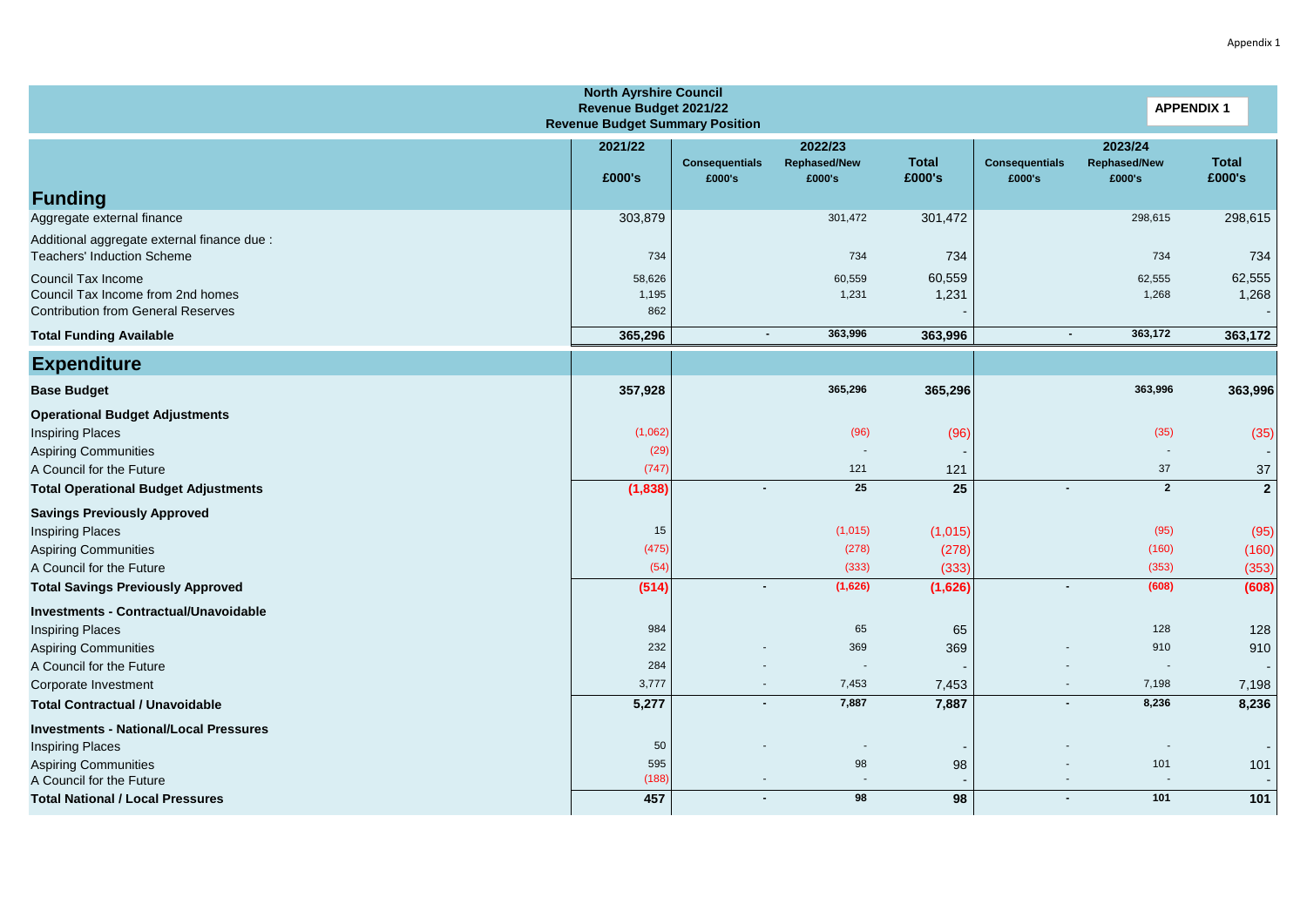| <b>North Ayrshire Council</b><br>Revenue Budget 2021/22<br><b>Revenue Budget Summary Position</b>                                                                                    |                        |                                 |                                          |                                    |                                 |                                          | <b>APPENDIX 1</b>             |
|--------------------------------------------------------------------------------------------------------------------------------------------------------------------------------------|------------------------|---------------------------------|------------------------------------------|------------------------------------|---------------------------------|------------------------------------------|-------------------------------|
|                                                                                                                                                                                      | 2021/22<br>£000's      | <b>Consequentials</b><br>£000's | 2022/23<br><b>Rephased/New</b><br>£000's | <b>Total</b><br>£000's             | <b>Consequentials</b><br>£000's | 2023/24<br><b>Rephased/New</b><br>£000's | <b>Total</b><br>£000's        |
| <b>New National Expenditure Requirements</b><br><b>Inspiring Places</b><br><b>Aspiring Communities</b><br>A Council for the Future<br><b>Total National Expenditure Requirements</b> | 623<br>(8)<br>615      |                                 |                                          |                                    |                                 |                                          |                               |
| <b>Total Expenditure Requirements (excl HSCP)</b>                                                                                                                                    | 6,349                  |                                 | 7,985                                    | 7,985                              |                                 | 8,337                                    | 8,337                         |
| <b>Health and Social Care Partnership</b><br>New HSCP National Expenditure Requirements - Recurring<br><b>Total Health and Social Care Partnership</b>                               | 1,861<br>1,861         |                                 |                                          |                                    | $\overline{a}$                  | $\sim$                                   | $\blacksquare$                |
| <b>Total Expenditure Requirements</b>                                                                                                                                                | 8,210                  |                                 | 7,985                                    | 7,985                              | $\blacksquare$                  | 8,337                                    | 8,337                         |
| <b>Additional Investment</b><br>Contribution to Investment Fund                                                                                                                      | 2,000                  |                                 | (2,000)                                  | (2,000)                            |                                 |                                          | $\blacksquare$                |
| <b>Total Adjustments</b>                                                                                                                                                             | 7,858                  |                                 | 4,384                                    | 4,384                              | $\overline{\phantom{0}}$        | 7,731                                    | 7,731                         |
| <b>Total Expenditure Requirement</b>                                                                                                                                                 | 365,786                |                                 | 369,680                                  | 369,680                            | $\blacksquare$                  | 371,727                                  | 371,727                       |
| (Surplus)/Deficit for Year                                                                                                                                                           | 490                    |                                 | 5,684                                    | 5,684                              |                                 | 8,555                                    | 8,555                         |
| <b>New Savings Proposed</b><br><b>Inspiring Places</b><br><b>Aspiring Communities</b><br>A Council for the Future<br><b>Total Savings Proposed</b>                                   | (400)<br>(90)<br>(490) | (770)<br>(375)<br>(1, 145)      | (65)<br>(50)<br>(115)                    | (65)<br>(820)<br>(375)<br>(1, 260) | (30)<br>(35)<br>(65)            | $\sim$<br>(50)<br>$\sim$<br>(50)         | (30)<br>(50)<br>(35)<br>(115) |
| <b>Revised Expenditure Requirement</b>                                                                                                                                               | 365,296                | 1,145                           | 369,565                                  | 368,420                            | 65                              | 371,677                                  | 371,612                       |
| Revised (Surplus)/Deficit for Year if all Savings Proposals are Accepted<br><b>Net Contribution to the HSCP</b>                                                                      |                        | (1, 145)                        | 5,569                                    | 4,424                              | (65)                            | 8,505                                    | 8,440                         |
| <b>Expenditure Requirements</b><br><b>Proposed Savings</b><br>Net Adjustments to the Contribution to the HSCP                                                                        | 4,231<br>(4, 231)      |                                 | 4,234<br>(4, 234)                        | 4,234<br>(4, 234)                  |                                 | 4,336<br>(4, 336)                        | 4,336<br>(4, 336)             |

Appendix 1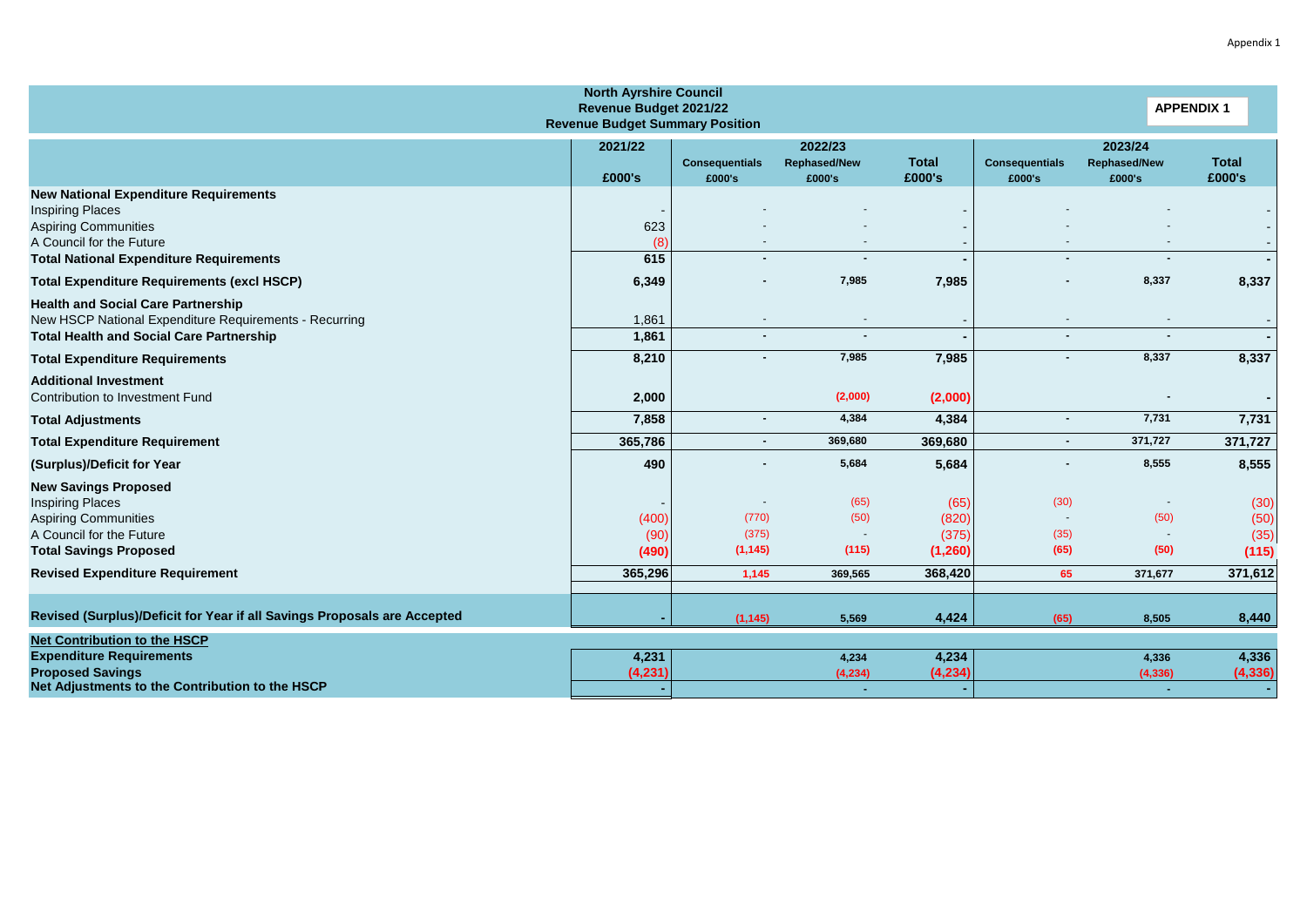| <b>North Ayrshire Council</b><br>Revenue Budget 2020/21<br><b>Revenue Budget Operational Budget Adjustments</b>                                                                      |                                                                                                                                                                   |                                           |                         |                                             | <b>APPENDIX 2</b>        |                |
|--------------------------------------------------------------------------------------------------------------------------------------------------------------------------------------|-------------------------------------------------------------------------------------------------------------------------------------------------------------------|-------------------------------------------|-------------------------|---------------------------------------------|--------------------------|----------------|
| <b>Council Objective/Theme</b>                                                                                                                                                       | <b>Operational Budget Adjustment</b>                                                                                                                              | <b>Reference</b>                          | Category                | 2021/22<br>E's                              | 2022/23<br>£'s           | 2023/24<br>E's |
| <b>Inspiring Places</b>                                                                                                                                                              |                                                                                                                                                                   |                                           |                         |                                             |                          |                |
| Charging for Services, Alternative Funding<br>Charging for Services, Alternative Funding<br>Charging for Services, Alternative Funding<br>Charging for Services, Alternative Funding | Increased Employability Programme match funding<br>Planning Services - release of earmarked funds<br>Review non ERDF Economic Growth support funding<br>Sub Total | SP-PL-20-19<br>SP-PL-21-12<br>SP-PL-20-20 | Green<br>Green<br>Green | 350,000<br>(47,000)<br>(185,000)<br>118,000 | 47,000<br>47,000         |                |
| Land, Property and Assets<br>Land, Property and Assets<br>Land, Property and Assets                                                                                                  | Road Lighting - Energy Efficiency Lunar 2<br>Non-Domestic Rates revaluation<br>Regeneration - Annickbank                                                          | SP-PL-20-14<br>SP-PL-21-20<br>SP-PL-21-14 | Green<br>Green<br>Green | (37,500)<br>(245, 219)                      |                          | (35,000)       |
| Land, Property and Assets<br>Land, Property and Assets                                                                                                                               | Reduction in departmental / property costs budget lines<br>Homeless Service provision and implementation of the agreed Rapid Re-<br>Housing Transition Plan       | SP-PL-21-21<br>SP-PL-21-15                | Green<br>Green          | (15, 548)<br>(816, 408)                     | (97, 607)                |                |
| Land, Property and Assets<br>Land, Property and Assets                                                                                                                               | Remove PMI budget for portacabin rental<br>Sub Total                                                                                                              | SP-PL-19-39                               | Green                   | (25,000)<br>(1, 139, 675)                   | (97, 607)                | (35,000)       |
| <b>Service Delivery Models</b><br><b>Service Delivery Models</b><br><b>Service Delivery Models</b>                                                                                   | Relocation of Homelessness Team<br>Reduction of Economic Policy sector research budget<br>Sub Total                                                               | SP-PL-20-26<br>SP-PL-21-10                | Green<br>Green          | (40,000)<br>(40,000)                        | (45,000)<br>(45,000)     |                |
| Total                                                                                                                                                                                |                                                                                                                                                                   |                                           |                         | (1,061,675)                                 | (95,607)                 | (35,000)       |
| <b>Aspiring Communities</b>                                                                                                                                                          |                                                                                                                                                                   |                                           |                         |                                             |                          |                |
| Children, Young People and Communities<br>Children, Young People and Communities                                                                                                     | <b>ASN Review</b><br>Sub Total                                                                                                                                    | SP-COM-20-10                              | Amber                   | (29.190)<br>(29, 190)                       | $\overline{\phantom{a}}$ |                |

Total (29,190) - -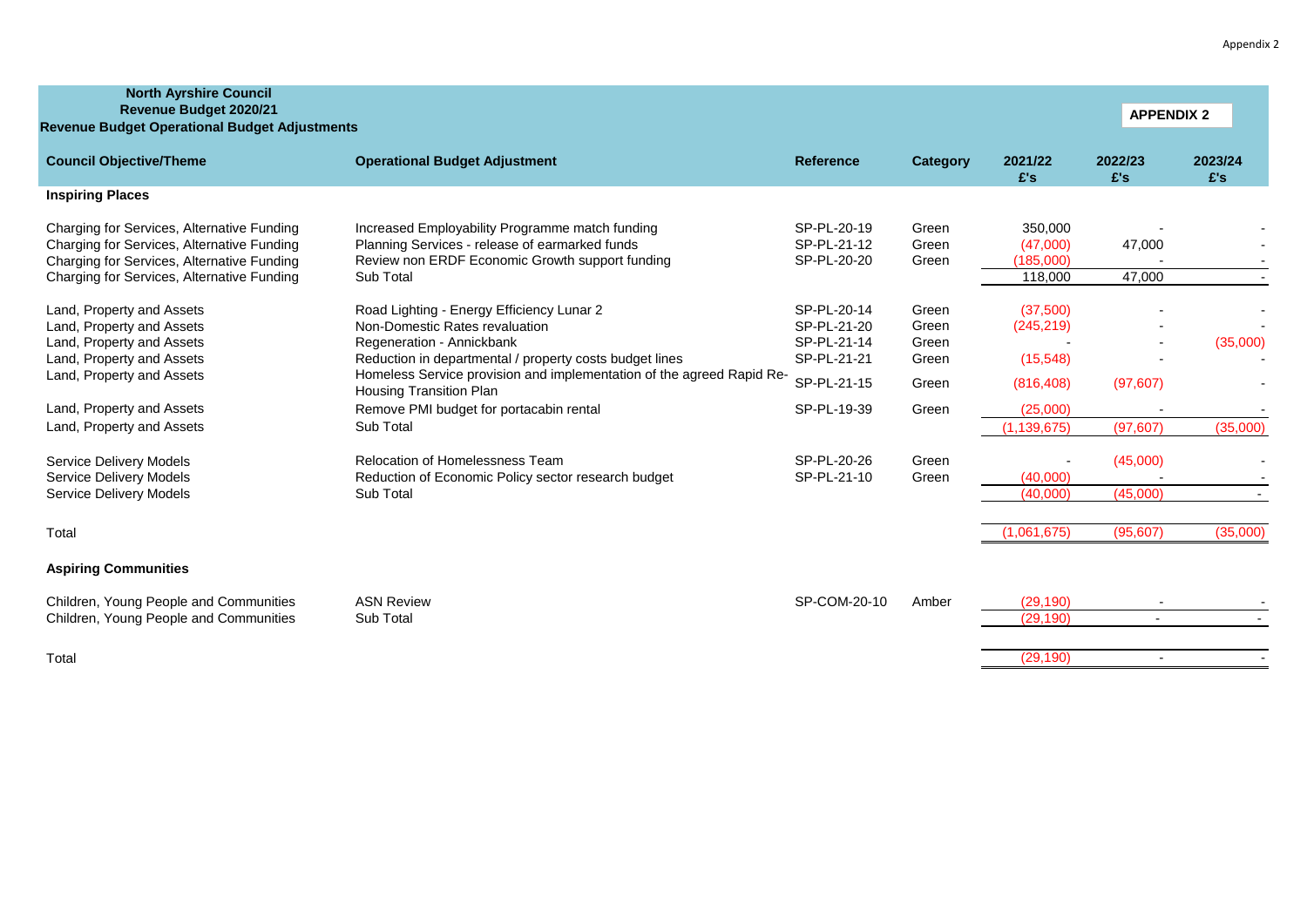| Appendix 2 |  |  |
|------------|--|--|
|------------|--|--|

| <b>North Ayrshire Council</b><br>Revenue Budget 2020/21<br><b>Revenue Budget Operational Budget Adjustments</b> |                                             |                  |          |                | <b>APPENDIX 2</b> |                |
|-----------------------------------------------------------------------------------------------------------------|---------------------------------------------|------------------|----------|----------------|-------------------|----------------|
| <b>Council Objective/Theme</b>                                                                                  | <b>Operational Budget Adjustment</b>        | <b>Reference</b> | Category | 2021/22<br>E's | 2022/23<br>£'s    | 2023/24<br>£'s |
| A Council for the Future                                                                                        |                                             |                  |          |                |                   |                |
| Other                                                                                                           | Contribution to Affordable Housing Reserve  |                  | Green    | 55,000         | 36,000            | 37,000         |
| Other                                                                                                           | Review of Contingency Funds                 | SP-OCI-21-01     | Green    | (250,000)      |                   |                |
| Other                                                                                                           | Sub Total                                   |                  |          | (195,000)      | 36,000            | 37,000         |
| Service Delivery Models                                                                                         | Legal and Licensing restructure             | SP-CX-18-04      | Green    | (11, 224)      |                   |                |
| Service Delivery Models                                                                                         | Benefit Admin Subsidy Adjustment            | SP-FCS-20-03     | Green    | (77, 876)      |                   |                |
| Service Delivery Models                                                                                         | Benefits Review & Digital Automation        | SP-FCS-20-02     | Green    | (48,000)       |                   |                |
| Service Delivery Models                                                                                         | <b>Review of Chief Officer Structure</b>    | SP-OCI-20-02     | Green    | (31, 907)      |                   |                |
| Service Delivery Models                                                                                         | Review of Chief Officer Support Structure   | SP-CE-21-01      | Green    | (22, 505)      |                   |                |
| Service Delivery Models                                                                                         | ICT Platform Budget - cessation of contract | SP-CE-21-02      | Green    | (175,000)      |                   |                |
| Service Delivery Models                                                                                         | Review of Debt Recovery Arrangements        | SP-CE-21-03      | Green    | (100,000)      |                   |                |
| Service Delivery Models                                                                                         | Review of Procurement Team Funding          | SP-CE-21-04      | Green    | (85,000)       | 85,000            |                |
| Service Delivery Models                                                                                         | Sub Total                                   |                  |          | (551, 512)     | 85,000            |                |
| Total                                                                                                           |                                             |                  |          | (746, 512)     | 121,000           | 37,000         |
| <b>TOTAL OPERATIONAL BUDGET ADJUSTMENTS</b>                                                                     |                                             |                  |          | (1,837,377)    | 25,393            | 2,000          |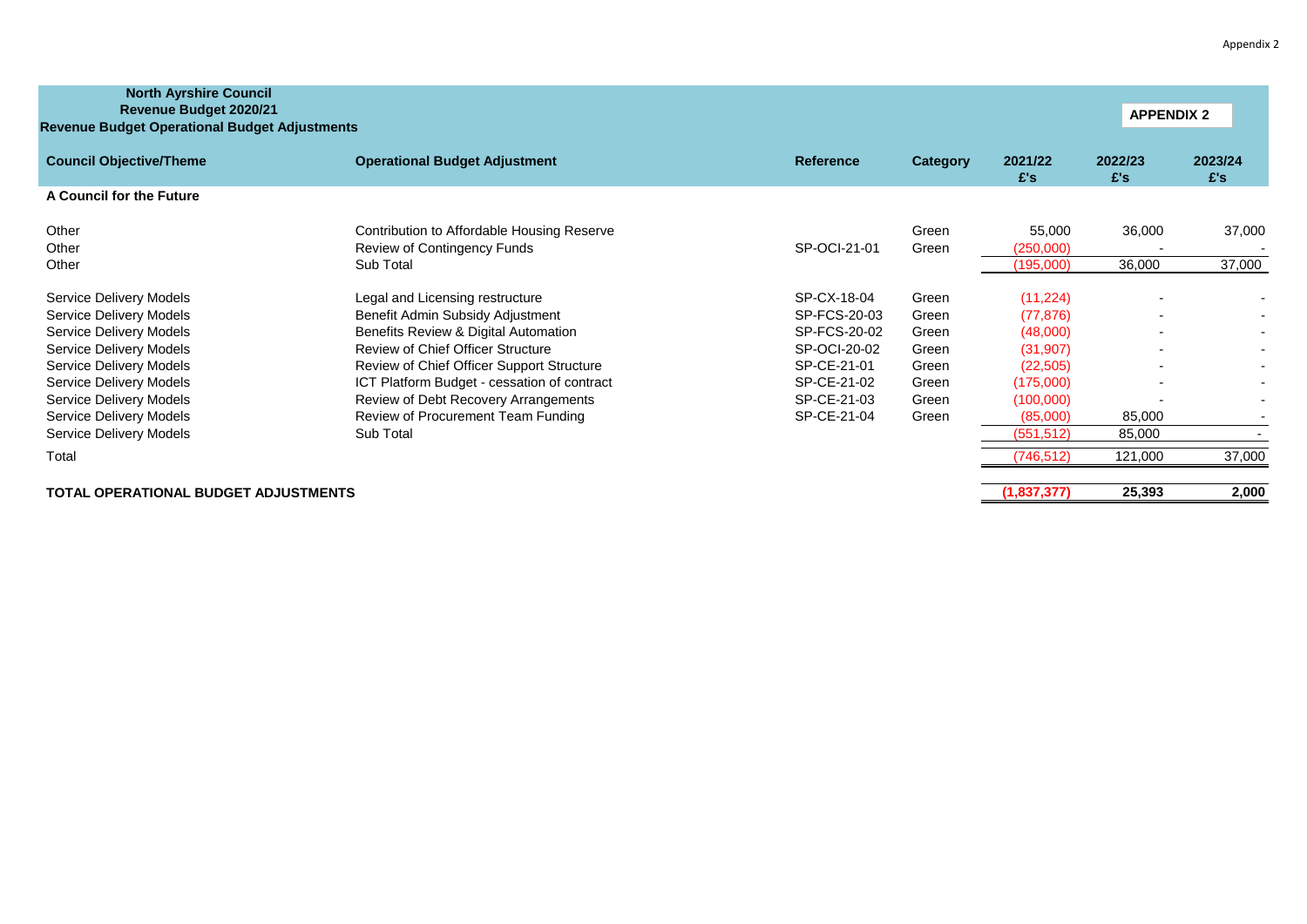|                                                                                                                                               | <b>North Ayrshire Council</b><br>Revenue Budget 2020/21<br><b>Revenue Budget Savings Already Approved</b>                                                                                     | <b>APPENDIX 3</b>                                        |                                |                                |                                                 |                          |
|-----------------------------------------------------------------------------------------------------------------------------------------------|-----------------------------------------------------------------------------------------------------------------------------------------------------------------------------------------------|----------------------------------------------------------|--------------------------------|--------------------------------|-------------------------------------------------|--------------------------|
| <b>Council Objective/Theme</b>                                                                                                                | <b>Saving</b>                                                                                                                                                                                 | <b>Reference</b>                                         | Category                       | 2021/22<br>£'s                 | 2022/23<br>£'s                                  | 2023/24<br>£'s           |
| <b>Inspiring Places</b>                                                                                                                       |                                                                                                                                                                                               |                                                          |                                |                                |                                                 |                          |
| Charging for Services, Alternative Funding<br>Charging for Services, Alternative Funding                                                      | Review of commercial waste at Arran Waste Transfer Station<br>Sub Total                                                                                                                       | SP-PL-20-16                                              | Green                          | (8,500)<br>(8,500)             |                                                 |                          |
| Land, Property and Assets<br>Land, Property and Assets<br>Land, Property and Assets<br>Land, Property and Assets<br>Land, Property and Assets | Reduction in Property Maintenance Budgets<br>Introduction of Car Parking charges and Decriminalised Parking<br><b>Property Rationalisation</b><br>Land & Property Transformation<br>Sub Total | SP-PL-19-26<br>SP-PL-20-03<br>SP-PL-18-40<br>SP-PL-20-31 | Red<br>Green<br>Green<br>Amber | 173,000<br>(50,000)<br>123,000 | (300,000)<br>(340,000)<br>(50,000)<br>(690,000) |                          |
| <b>Service Delivery Models</b><br><b>Service Delivery Models</b><br><b>Service Delivery Models</b>                                            | Review of Community Safety Service<br>Waste Resource Service Review<br>Sub Total                                                                                                              | SP-PL-20-21<br>SP-PL-20-09                               | Green<br>Green                 | (25,000)<br>(25,000)           | $\blacksquare$                                  | (95,000)<br>(95,000)     |
| <b>Transport and Travel</b><br><b>Transport and Travel</b>                                                                                    | Transformation Project - Council Transport<br>Sub Total                                                                                                                                       | SP-PL-20-01                                              | Amber                          | (75,000)<br>(75,000)           | (325,000)<br>(325,000)                          |                          |
| Total                                                                                                                                         |                                                                                                                                                                                               |                                                          |                                | 14,500                         | (1,015,000)                                     | (95,000)                 |
| <b>Aspiring Communities</b>                                                                                                                   |                                                                                                                                                                                               |                                                          |                                |                                |                                                 |                          |
| Children, Young People and Communities                                                                                                        | Educational Psychology service redesign                                                                                                                                                       | SP-EY-19-04                                              | Green                          | (60,000)                       |                                                 |                          |
| Children, Young People and Communities                                                                                                        | Children & Young People - External Residential Placements (joint action<br>with HSCP)                                                                                                         | SP-COM-21-12                                             | Amber                          | (262, 463)                     | (177, 418)                                      |                          |
| Children, Young People and Communities<br>Children, Young People and Communities                                                              | Review of Modern Apprentice Programme<br>Sub Total                                                                                                                                            | SP-PL-20-18                                              | Green                          | (153,000)<br>(475, 463)        | (177, 418)                                      | $\overline{\phantom{a}}$ |
| <b>Service Delivery Models</b>                                                                                                                | <b>KA Leisure Contribution</b>                                                                                                                                                                | SP-COM-20-05                                             | Green                          |                                | (100, 808)                                      | (159, 692)               |
| Service Delivery Models<br>Total                                                                                                              | Sub Total                                                                                                                                                                                     |                                                          |                                | (475, 463)                     | (100, 808)<br>(278, 226)                        | (159, 692)<br>(159, 692) |
| <b>A Council for the Future</b>                                                                                                               |                                                                                                                                                                                               |                                                          |                                |                                |                                                 |                          |
| Charging for Services, Alternative Funding<br>Charging for Services, Alternative Funding                                                      | Fees & Charges Inflation<br>Municipalisation Agenda - Cross Service                                                                                                                           | SP-PL-20-17                                              | Green<br>Green                 | (53, 119)                      | (333,067)                                       | (352, 787)               |
| Charging for Services, Alternative Funding                                                                                                    | Sub Total                                                                                                                                                                                     |                                                          |                                | (53, 119)                      | (333,067)                                       | (352, 787)<br>(352.787)  |
| Total                                                                                                                                         |                                                                                                                                                                                               |                                                          |                                | (53.119)                       | (333.067)                                       |                          |
| TOTAL SAVINGS PREVIOUSLY APPROVED                                                                                                             |                                                                                                                                                                                               |                                                          |                                | (514, 082)                     | (1,626,293)                                     | (607, 479)               |

Appendix 3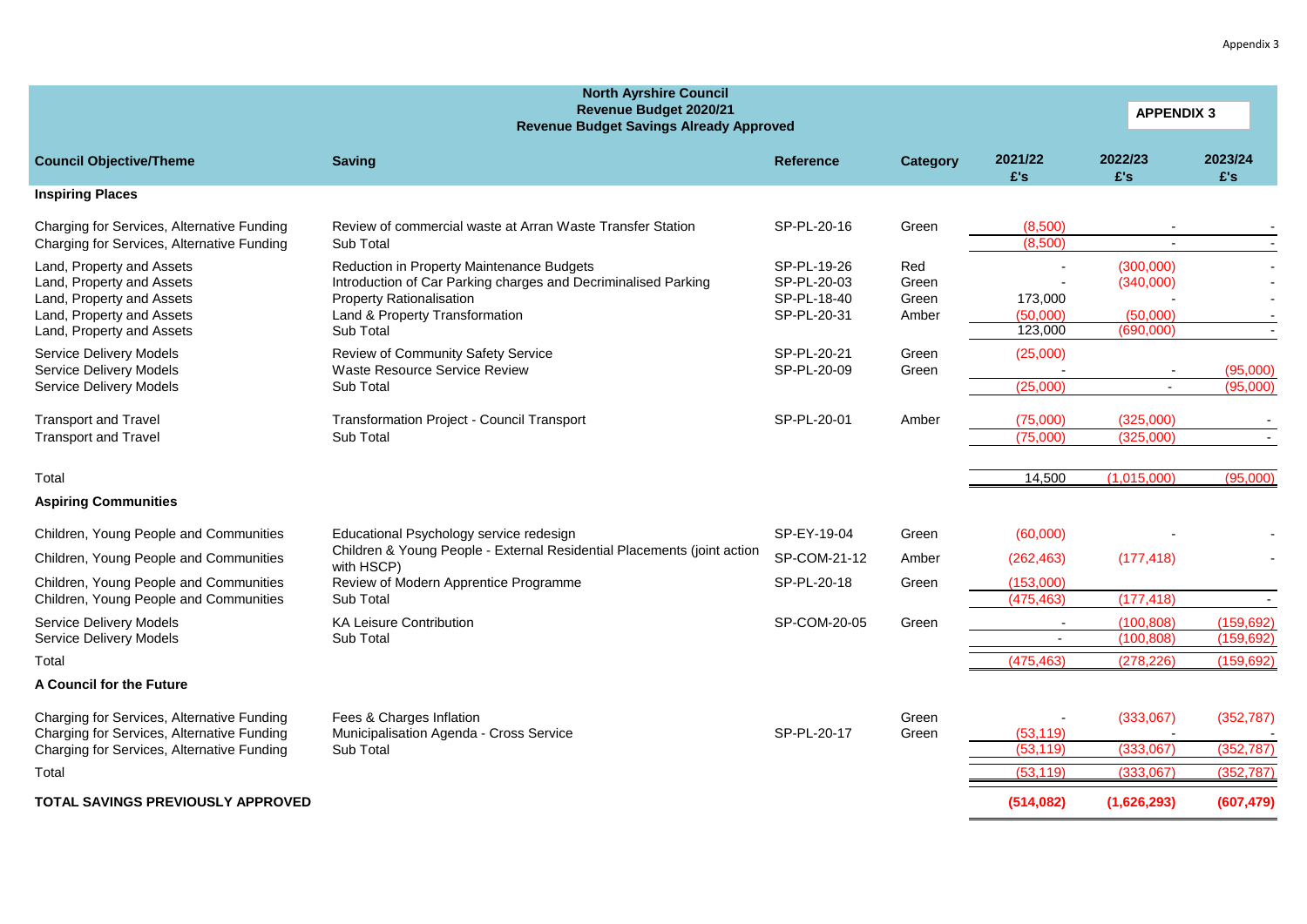| <b>North Ayrshire Council</b><br>Revenue Budget 2020/21<br><b>APPENDIX 4</b><br><b>Revenue Expenditure Requirements</b>                                                                                                                                                       |                                                                                                                                                                                                                           |                                                                                                                                                                                                                                                                                                                  |                                      |                                                                                         |                          |                    |  |  |  |  |  |
|-------------------------------------------------------------------------------------------------------------------------------------------------------------------------------------------------------------------------------------------------------------------------------|---------------------------------------------------------------------------------------------------------------------------------------------------------------------------------------------------------------------------|------------------------------------------------------------------------------------------------------------------------------------------------------------------------------------------------------------------------------------------------------------------------------------------------------------------|--------------------------------------|-----------------------------------------------------------------------------------------|--------------------------|--------------------|--|--|--|--|--|
| <b>Council Objective/Theme</b>                                                                                                                                                                                                                                                | <b>Investment</b>                                                                                                                                                                                                         | Category                                                                                                                                                                                                                                                                                                         | <b>Reference</b>                     | 2021/22<br>£'s                                                                          | 2022/23<br>E's           | 2023/24<br>£'s     |  |  |  |  |  |
| <b>Inspiring Places</b><br><b>Service Delivery Models</b><br>Sub Total                                                                                                                                                                                                        | <b>Waste Processing Contract Costs</b>                                                                                                                                                                                    | Contractual/Unavoidable<br>Contractual/Unavoidable                                                                                                                                                                                                                                                               | BID-PL-21-09                         | 983,852<br>983,852                                                                      | 65,355<br>65,355         | 128,489<br>128,489 |  |  |  |  |  |
| <b>Service Delivery Models</b><br><b>Service Delivery Models</b><br>Sub Total                                                                                                                                                                                                 | Rapid Rehousing Transition Plan<br><b>Additional Environmental Health Provision</b>                                                                                                                                       | New National Expenditure Requirement<br>New National Expenditure Requirement<br>National/Local Pressures                                                                                                                                                                                                         | 16,000<br>34,000<br>50,000           |                                                                                         |                          |                    |  |  |  |  |  |
| Total                                                                                                                                                                                                                                                                         |                                                                                                                                                                                                                           |                                                                                                                                                                                                                                                                                                                  |                                      | 1,033,852                                                                               | 65,355                   | 128,489            |  |  |  |  |  |
| <b>Aspiring Communities</b><br>Land, Property and Assets                                                                                                                                                                                                                      | PPP/DBFM annual indexation<br>Additional School running costs from the Capital                                                                                                                                            | Contractual/Unavoidable<br>Contractual/Unavoidable                                                                                                                                                                                                                                                               | <b>BID-COM-21-01</b><br>BID-PL-21-01 | 142,027                                                                                 | 273,985                  | 273,666            |  |  |  |  |  |
| Land, Property and Assets<br>Sub Total                                                                                                                                                                                                                                        | Programme                                                                                                                                                                                                                 | Contractual/Unavoidable                                                                                                                                                                                                                                                                                          |                                      | 89,778<br>231,805                                                                       | 95,078<br>369,063        | 636,141<br>909,807 |  |  |  |  |  |
| Children, Young People and Communities<br>Children, Young People and Communities                                                                                                                                                                                              | <b>Food Price Inflation</b><br>Cost of the School Day Investment                                                                                                                                                          | National/Local Pressures<br>National/Local Pressures                                                                                                                                                                                                                                                             | BID-PL-21-05                         | 95,224<br>500,000                                                                       | 98,081                   | 101,023            |  |  |  |  |  |
| Sub Total<br>Children, Young People and Communities<br>Children, Young People and Communities<br>Children, Young People and Communities<br>Children, Young People and Communities<br><b>Service Delivery Models</b><br>Service Delivery Models<br><b>Transport and Travel</b> | <b>CPP Transitional Funding</b><br>Early Learning and Childcare Expansion<br>$1 + 2$ Languages<br>Pupil Equity Fund<br><b>British Sign Language</b><br><b>Discretionary Housing Payments</b><br><b>Seatbelt Provision</b> | National/Local Pressures<br>New National Expenditure Requirement<br>New National Expenditure Requirement<br>New National Expenditure Requirement<br>New National Expenditure Requirement<br>New National Expenditure Requirement<br>New National Expenditure Requirement<br>New National Expenditure Requirement |                                      | 595,224<br>12,000<br>1,133,000<br>(16,000)<br>(37,000)<br>(5,000)<br>(471,000)<br>7,000 | 98,081                   | 101,023            |  |  |  |  |  |
| Sub Total                                                                                                                                                                                                                                                                     |                                                                                                                                                                                                                           | New National Expenditure Requirements                                                                                                                                                                                                                                                                            |                                      | 623,000                                                                                 | $\overline{\phantom{a}}$ |                    |  |  |  |  |  |

**Total** 1,450,029 467,144 1,010,830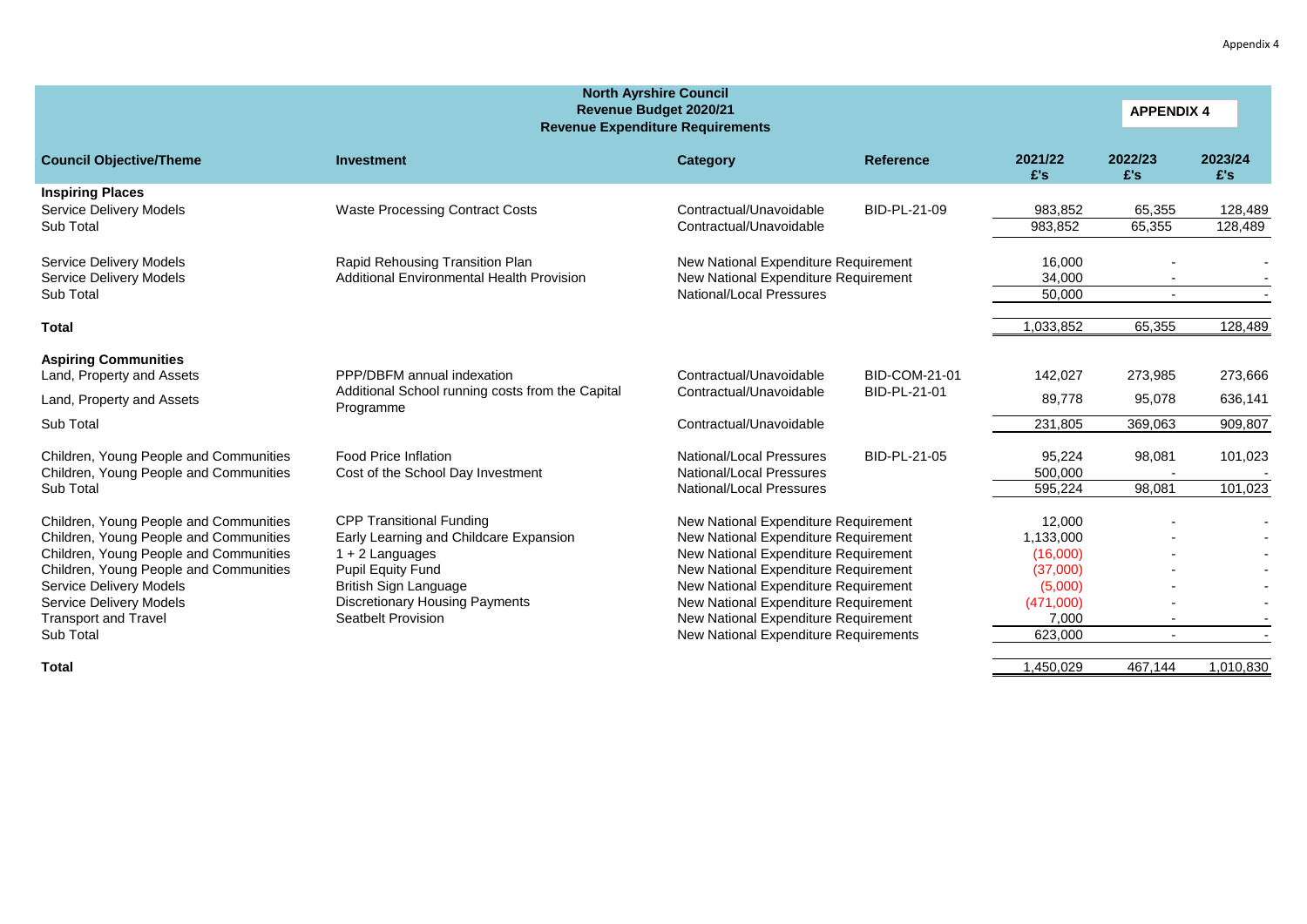| <b>North Ayrshire Council</b><br>Revenue Budget 2020/21<br><b>APPENDIX 4</b><br><b>Revenue Expenditure Requirements</b>       |                                                                                                                                 |                                                                                                          |                                                      |                                                      |                                                         |                                                         |  |  |  |
|-------------------------------------------------------------------------------------------------------------------------------|---------------------------------------------------------------------------------------------------------------------------------|----------------------------------------------------------------------------------------------------------|------------------------------------------------------|------------------------------------------------------|---------------------------------------------------------|---------------------------------------------------------|--|--|--|
| <b>Council Objective/Theme</b>                                                                                                | Investment                                                                                                                      | Category                                                                                                 | <b>Reference</b>                                     | 2021/22<br>E's                                       | 2022/23<br>£'s                                          | 2023/24<br>£'s                                          |  |  |  |
| A Council for the Future<br>Service Delivery Models<br>Service Delivery Models<br><b>Service Delivery Models</b><br>Sub Total | <b>Transformation Programme Staffing</b><br><b>ICT Workforce Resource</b><br>Reduction in Childcare Voucher Employer NI Savings | Contractual/Unavoidable<br>Contractual/Unavoidable<br>Contractual/Unavoidable<br>Contractual/Unavoidable | <b>BID-FCS-20-01</b><br>BID-CE-21-01<br>BID-CE-21-03 | 75,983<br>185,128<br>22,500<br>283,611               | $\overline{\phantom{a}}$                                |                                                         |  |  |  |
| Service Delivery Models<br><b>Service Delivery Models</b><br>Sub Total                                                        | Support for Community Wealth Building<br>Drug Emergency Fund Contribution                                                       | National/Local Pressures<br>National/Local Pressures<br>National/Local Pressures                         | BID-PL-20-07                                         | (101, 275)<br>(86,000)<br>(187, 275)                 | $\overline{\phantom{a}}$                                |                                                         |  |  |  |
| Other<br>Sub Total                                                                                                            | <b>Barclay Implementation</b>                                                                                                   | New National Expenditure Requirement<br>New National Expenditure Requirements                            |                                                      | (8,000)<br>(8,000)                                   | $\overline{\phantom{a}}$                                |                                                         |  |  |  |
| <b>Total</b>                                                                                                                  |                                                                                                                                 |                                                                                                          |                                                      | 88,336                                               | $\sim$                                                  |                                                         |  |  |  |
| <b>Council Wide Pressures</b><br>Inflation<br>Inflation<br>Inflation<br>Inflation<br>Sub Total                                | Joint Board requisitions<br>Pay Award<br>Pension Fund Auto Enrolment<br>Corporate issues (energy, fuel, NDR)                    | Contractual/Unavoidable<br>Contractual/Unavoidable<br>Contractual/Unavoidable<br>Contractual/Unavoidable |                                                      | 7,647<br>5,246,857<br>50,744<br>744,118<br>6,049,366 | 105.121<br>5,498,556<br>289,826<br>927,018<br>6,820,521 | 108,276<br>5,664,918<br>298,521<br>967,883<br>7,039,598 |  |  |  |
| Other<br>Sub Total                                                                                                            | Loan charges                                                                                                                    | Contractual/Unavoidable                                                                                  |                                                      | (2,272,000)<br>(2,272,000)                           | 632,000<br>632,000                                      | 158,000<br>158,000                                      |  |  |  |
| <b>Total</b><br><b>TOTAL REVENUE EXPENDITURE REQUIREMENTS</b>                                                                 |                                                                                                                                 |                                                                                                          |                                                      | 3,777,366<br>6,349,583                               | 7,452,521<br>7,985,019                                  | 7,197,598<br>8,336,918                                  |  |  |  |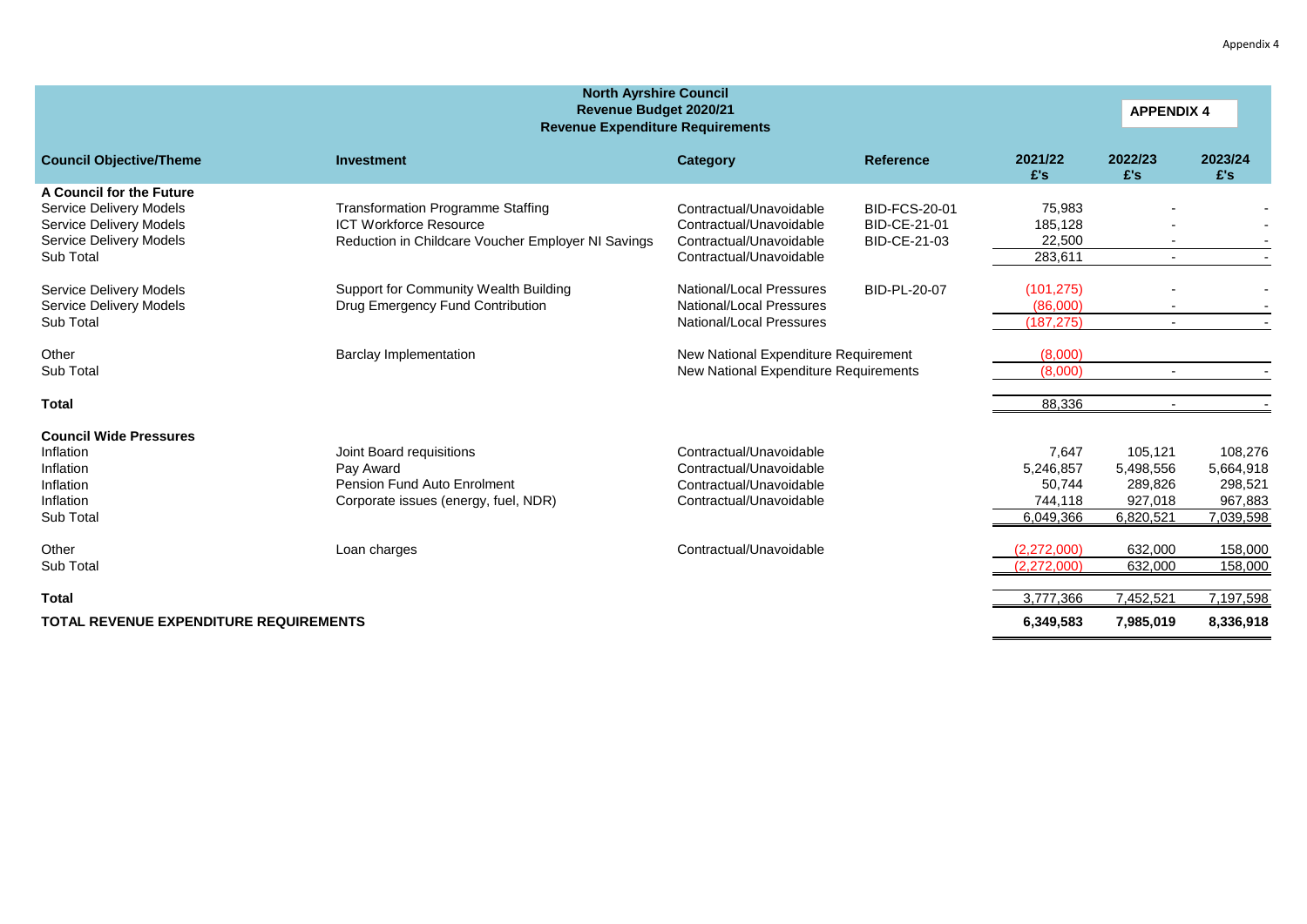| <b>North Ayrshire Council</b><br>Revenue Budget 2020/21<br><b>Revenue Budget Savings to be Approved</b> |              |                                                                                                                                                                                                                             |                                  |             |                                     |                               |                                  |                                     |                   |                                     | <b>APPENDIX 5</b> |
|---------------------------------------------------------------------------------------------------------|--------------|-----------------------------------------------------------------------------------------------------------------------------------------------------------------------------------------------------------------------------|----------------------------------|-------------|-------------------------------------|-------------------------------|----------------------------------|-------------------------------------|-------------------|-------------------------------------|-------------------|
| <b>Council Objective / Reference</b><br><b>Theme</b>                                                    |              | <b>Savings Proposal</b>                                                                                                                                                                                                     | <b>Community Impact Delivery</b> | <b>Risk</b> | 2020/21<br>Current<br><b>Budget</b> | 2021/22<br>Proposed<br>Saving | Workforce<br><i>implications</i> | 2022/23<br>Consequential<br>Savings | <b>New Saving</b> | 2023/24<br>Consequential<br>Savings | <b>New Saving</b> |
|                                                                                                         |              |                                                                                                                                                                                                                             |                                  |             | £                                   | £                             | ¢                                | £.                                  | ¢                 | £                                   | ¢.                |
| <b>Inspiring Places</b>                                                                                 |              |                                                                                                                                                                                                                             |                                  |             |                                     |                               |                                  |                                     |                   |                                     |                   |
| Land, Property and SP-PL-21-05<br>Assets                                                                |              | <b>Grounds Maintenance Review &amp; Community</b> Medium Negative<br><b>Planting</b><br>Review maintenance schedules where the NAC<br>has no statutory duty to maintain the land and<br>introduce a community planting fund |                                  |             |                                     |                               |                                  |                                     | (65,000)          | (30,000)                            |                   |
| <b>Total</b>                                                                                            |              |                                                                                                                                                                                                                             |                                  |             |                                     |                               |                                  |                                     | (65,000)          | (30,000)                            |                   |
| <b>Aspiring Communities</b>                                                                             |              |                                                                                                                                                                                                                             |                                  |             |                                     |                               |                                  |                                     |                   |                                     |                   |
| Children, Young<br>People and<br>Communities                                                            | SP-COM-21-02 | <b>Review of Devolved School Management</b><br><b>Scheme</b><br>Review of non-staffing resources in Education<br>HQ and in schools                                                                                          | None                             |             | 3,147,402                           |                               |                                  | (270,000)                           |                   |                                     |                   |
| Children, Young<br>People and<br>Communities                                                            |              | SP-COM-21-03 Review Early Years Parenting Programmes<br>Review and consolidate various early years<br>parenting programmes                                                                                                  | None                             |             | 685,615                             | (200,000)                     |                                  |                                     |                   |                                     |                   |
| Children, Young<br>People and<br>Communities                                                            | SP-COM-21-04 | <b>Review of Day Care and Childminding</b><br><b>Service</b><br>Review of service following a benchmarking                                                                                                                  | None                             |             | 411,654                             | (100,000)                     |                                  |                                     |                   |                                     |                   |
| Children, Young<br>People and<br>Communities                                                            |              | exercise against other local authorities<br>SP-COM-21-06 Redesign of Communities HQ support<br>function<br>Redesign of function across the Directorate                                                                      | None                             |             | 1,818,472                           | (100,000)                     |                                  |                                     |                   |                                     |                   |
| Service Delivery<br>Models                                                                              |              | SP-COM-21-10 Arran Outdoor Education Centre<br>Reshaping of the outdoor education service<br>within the context of the current and future                                                                                   | None                             |             | 418.478                             |                               |                                  |                                     | (50,000)          |                                     | (50,000)          |
| Children, Young<br>People and<br>Communities                                                            | SP-COM-21-11 | restrictions of the Covid pandemic<br>Review of Teacher Turnover target<br>Increased target for managed savings within<br>teachers' salary budgets                                                                          | None                             |             | (750,000)                           |                               |                                  | (200,000)                           |                   |                                     |                   |
| Service Delivery<br>Models                                                                              |              | SP-COM-21-12 Review of Early Learning and Childcare<br>service provision<br>Review of non staffing elements within                                                                                                          | None                             |             | 2,408,000                           |                               |                                  | (300,000)                           |                   |                                     |                   |
| Total                                                                                                   |              | expanded service provision                                                                                                                                                                                                  |                                  |             |                                     | (400, 000)                    | $\blacksquare$                   | (770,000)                           | (50,000)          | $\blacksquare$                      | (50,000)          |
| A Council for the Future<br>Land & Property<br>Assets                                                   | SP-OCI-21-06 | <b>New Ways of Working</b><br>Developing work-styles through digital<br>technology, including office based and remote<br>working and aligning the property footprint                                                        | None                             |             |                                     | (90,000)                      |                                  | (375,000)                           |                   | (35,000)                            |                   |
| <b>Total</b>                                                                                            |              |                                                                                                                                                                                                                             |                                  |             |                                     | (90,000)                      | $\blacksquare$                   | (375,000)                           | $\sim$            | (35,000)                            |                   |
| <b>TOTAL SAVINGS TO BE APPROVED</b>                                                                     |              |                                                                                                                                                                                                                             |                                  |             |                                     | (490,000)                     | $\blacksquare$                   | (1, 145, 000)                       | (115,000)         | (65,000)                            | (50,000)          |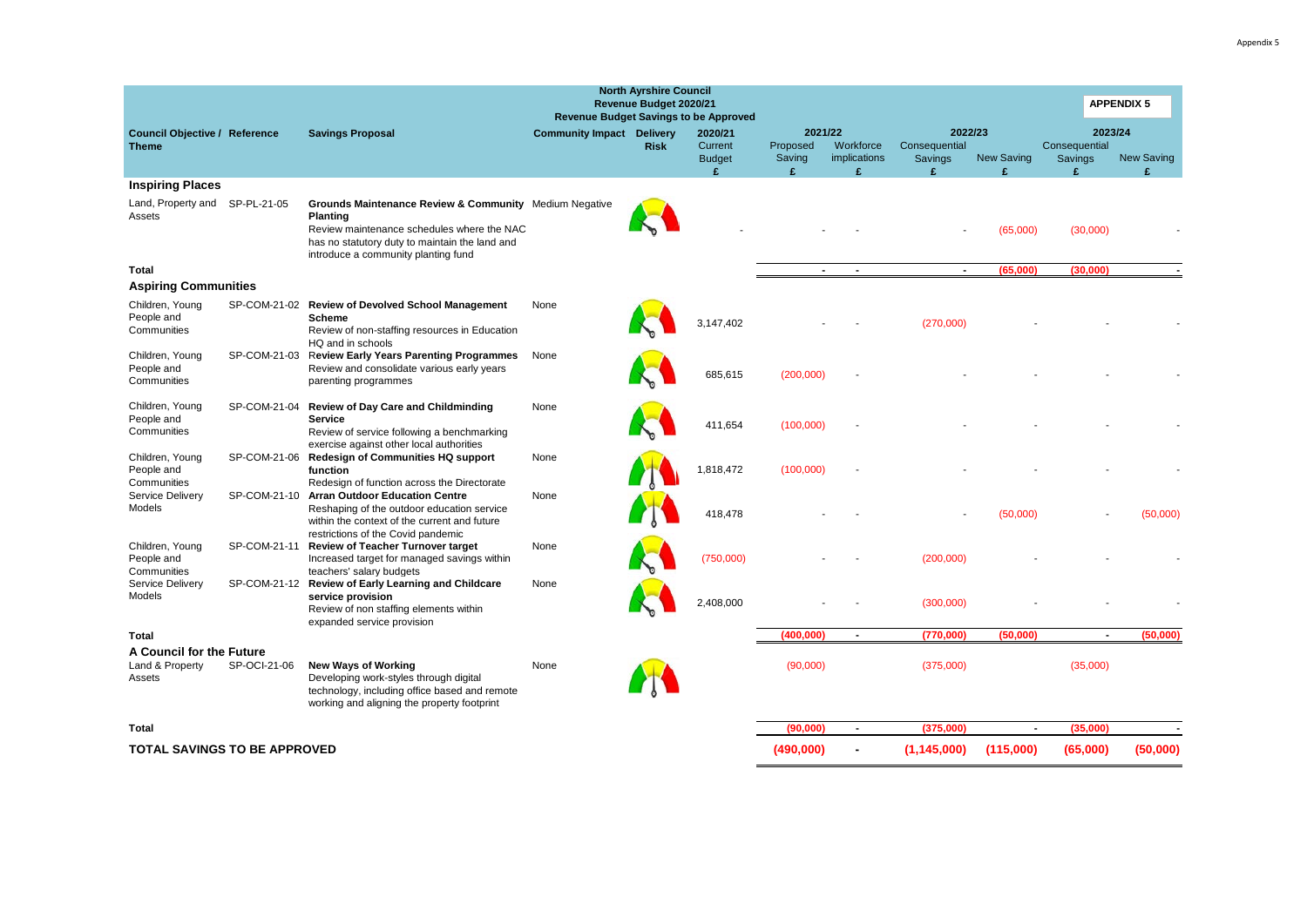| Directorate                                        | Service                                | <b>Manager</b>               | <b>Charge Description</b>                                                                                                                                                                   | Approved Charge<br>(2020/21)                                                            | <b>Proposed Charge</b><br>(2021/22) | Indicative<br>Charge<br>(2022/23)                               | Indicative<br>Charge<br>(2023/24)                                                                   | Basis of increase (20-21) |
|----------------------------------------------------|----------------------------------------|------------------------------|---------------------------------------------------------------------------------------------------------------------------------------------------------------------------------------------|-----------------------------------------------------------------------------------------|-------------------------------------|-----------------------------------------------------------------|-----------------------------------------------------------------------------------------------------|---------------------------|
|                                                    |                                        |                              |                                                                                                                                                                                             |                                                                                         |                                     |                                                                 |                                                                                                     |                           |
| <b>Chief Executives</b>                            | Legal - Licensing                      | Aileen Craig                 | Amendment (due to Licence Partnership)                                                                                                                                                      | £126.00<br>£35.00                                                                       | £126.00<br>£35.00                   | £132.30<br>£36.80                                               | £138.90<br>£38.60                                                                                   | 0.0%                      |
| <b>Chief Executives</b><br><b>Chief Executives</b> | Legal - Licensing<br>Legal - Licensing | Aileen Craig<br>Aileen Craig | Amendment or Duplicate Licence<br>Indoor Sports Entertainment Licence (Temporary)                                                                                                           | £682.00                                                                                 | £682.00                             | £716.10                                                         | £751.90                                                                                             | 0.0%<br>0.0%              |
| <b>Chief Executives</b>                            | Legal - Licensing                      | Aileen Craig                 | Indoor Sports Entertainment Licence (when another NAC Licence is held)                                                                                                                      | £171.00                                                                                 | £171.00                             | £179.60                                                         | £188.60                                                                                             | 0.0%                      |
| <b>Chief Executives</b>                            | Legal - Licensing                      | Aileen Craig                 | Indoor Sports Entertainment Licence (when no other NAC Licences are held)                                                                                                                   | £341.00                                                                                 | £341.00                             | £358.10                                                         | £376.00                                                                                             | 0.0%                      |
| <b>Chief Executives</b>                            | Legal - Licensing                      | Aileen Craig                 | Public Entertainment Licence (Commercial or Community Premises)                                                                                                                             | £262.00                                                                                 | £262.00                             | £275.10                                                         | £288.90                                                                                             | 0.0%                      |
| <b>Chief Executives</b>                            | Legal - Licensing                      | Aileen Craig                 | Public Entertainment Licence (Commercial Premises with Fairground)                                                                                                                          | £398.00                                                                                 | £398.00                             | £417.90                                                         | £438.80                                                                                             | 0.0%                      |
| <b>Chief Executives</b>                            | Legal - Licensing                      | Aileen Craig                 | Public Entertainment Licence - Full Licence (maximum duration of 3 years, and renewable)                                                                                                    | £364.00                                                                                 | £364.00                             | £382.20                                                         | £401.30                                                                                             | 0.0%                      |
| <b>Chief Executives</b>                            | Legal - Licensing                      | Aileen Craig                 | Public Entertainment Licence - Temporary Licence (maximum duration of 6 weeks, and not renewable)                                                                                           | £323.00                                                                                 | £323.00                             | £339.20                                                         | £356.20                                                                                             | 0.0%                      |
| <b>Chief Executives</b>                            | Legal - Licensing                      | Aileen Craig                 | Public Entertainment Licence (Major Event - Pop Concert etc)                                                                                                                                | Total fee is £2632<br>+ variable<br>dependent upor<br>proposed size of<br>the event and | proposed to attend.                 | Total fee is<br>£2764<br>variable<br>dependent<br>upon proposed | Total fee is<br>£2902+<br>variable<br>dependent<br>upon<br>size of the proposed size                | 0.0%                      |
|                                                    |                                        |                              |                                                                                                                                                                                             | number of<br>persons proposed                                                           |                                     | event and<br>number of                                          | of the event<br>and number                                                                          |                           |
|                                                    |                                        |                              |                                                                                                                                                                                             | to attend                                                                               |                                     | persons<br>proposed to<br>attend.                               | of persons<br>proposed to<br>attend.                                                                |                           |
| <b>Chief Executives</b>                            | Legal - Licensing                      | Aileen Craig                 | Animal Boarding Licence (1 to 10 Animals)                                                                                                                                                   | £85.00                                                                                  | £85.00                              | £89.30                                                          | £93.80                                                                                              | 0.0%                      |
| <b>Chief Executives</b>                            | Legal - Licensing                      | Aileen Craig                 | Animal Boarding Licence (11 to 20 Animals)                                                                                                                                                  | £113.00                                                                                 | £113.00                             | £118.70                                                         | £124.60                                                                                             | 0.0%                      |
| <b>Chief Executives</b>                            | Legal - Licensing                      | Aileen Craig                 | Animal Boarding Licence (21 to 30 Animals)                                                                                                                                                  | £148.00<br>£216.00                                                                      | £148.00<br>£216.00                  | £155.40<br>£226.80                                              | £163.20<br>£238.10                                                                                  | 0.0%                      |
| <b>Chief Executives</b><br><b>Chief Executives</b> | Legal - Licensing<br>Legal - Licensing | Aileen Craig<br>Aileen Craig | Animal Boarding Licence (31 to 50 Animals)<br>Animal Boarding Licence (51 to 70 Animals)                                                                                                    | £278.00                                                                                 | £278.00                             | £291.90                                                         | £306.50                                                                                             | 0.0%<br>0.0%              |
| <b>Chief Executives</b>                            | Legal - Licensing                      | Aileen Craig                 | Animal Boarding Licence (Over 70 Animals)                                                                                                                                                   | £352.00                                                                                 | £352.00                             | £369.60                                                         | £388.10                                                                                             | 0.0%                      |
| <b>Chief Executives</b>                            | Legal - Licensing                      | Aileen Craig                 | Booking Office (with public access)                                                                                                                                                         | £341.00                                                                                 | £341.00                             | £358.10                                                         | £376.00                                                                                             | 0.0%                      |
| <b>Chief Executives</b>                            | Legal - Licensing                      | Aileen Craig                 | Booking Office (without public access)                                                                                                                                                      | £228.00                                                                                 | £228.00                             | £239.40                                                         | £251.40                                                                                             | 0.0%                      |
| <b>Chief Executives</b><br><b>Chief Executives</b> | Legal - Licensing<br>Legal - Licensing | Aileen Craig<br>Aileen Craig | Breeding of Dogs Licence (Breeding of Dogs Act 1973) - New<br>Breeding of Dogs Licence (Breeding of Dogs Act 1973) - Renewal                                                                | £477.00<br>£210.00                                                                      | £477.00<br>£210.00                  | £500.90<br>£220.50                                              | £525.90<br>£231.50                                                                                  | 0.0%<br>0.0%              |
| <b>Chief Executives</b>                            | Legal - Licensing                      | Aileen Craig                 | Cinema Licence - grant or renewal for one year                                                                                                                                              | £278.00                                                                                 | £278.00                             | £291.90                                                         | £306.50                                                                                             | 0.0%                      |
| <b>Chief Executives</b>                            | Legal - Licensing                      | Aileen Craig                 | Cinema Licence - grant or renewal for under a year - per month (total not to exceed the one year fee)                                                                                       | £93.00                                                                                  | £93.00                              | £97.70                                                          | £102.60                                                                                             | 0.0%                      |
| <b>Chief Executives</b>                            | Legal - Licensing                      | Aileen Craig                 | Cinema Licence - Transfer                                                                                                                                                                   | £56.00                                                                                  | £56.00                              | £58.80                                                          | £61.70                                                                                              | 0.0%                      |
| <b>Chief Executives</b><br><b>Chief Executives</b> | Legal - Licensing<br>Legal - Licensing | Aileen Craig<br>Aileen Craig | Dangerous Wild Animals - New & Renewal (maximum duration of 12 months, and renewable)<br>Duplicate Licence                                                                                  | £301.00<br>£35.00                                                                       | £301.00<br>£35.00                   | £316.10<br>£36.80                                               | £331.90<br>£38.60                                                                                   | 0.0%<br>0.0%              |
| <b>Chief Executives</b>                            | Legal - Licensing                      | Aileen Craig                 | Fireworks Storage Licence (under 250 kg)                                                                                                                                                    | Various fees for<br>£108 to £236<br>term and renewal<br>or nev                          | depending on and renewal or new     | Various fees for<br>£113 to £248<br>term and<br>renewal or new  | Various fees<br>for $f119$ to<br>£260<br>depending on depending on<br>term and<br>renewal or<br>new | 0.0%                      |
| <b>Chief Executives</b>                            | Legal - Licensing                      | Aileen Craig                 | Knife Dealers Licence - New & Renewal (Full - maximum duration of 3 years, and renewable)                                                                                                   | £341.00                                                                                 | £341.00                             | £358.10                                                         | £376.00                                                                                             | 0.0%                      |
| <b>Chief Executives</b>                            | Legal - Licensing                      | Aileen Craig                 | Late Hours Catering Licence - New & Renewal (Full - maximum duration of 3 years, and renewable)                                                                                             | £181.00                                                                                 | £181.00                             | £190.10                                                         | £199.60                                                                                             | 0.0%                      |
| <b>Chief Executives</b>                            | Legal - Licensing                      | Aileen Craig                 | Market Operators Licence                                                                                                                                                                    | £386.00                                                                                 | £386.00                             | £405.30                                                         | £425.60                                                                                             | 0.0%                      |
| <b>Chief Executives</b>                            | Legal - Licensing                      | Aileen Craig                 | Metal Dealers Licence (Premises & Itinerant)                                                                                                                                                | £119.00                                                                                 | £119.00                             | £125.00                                                         | £131.30                                                                                             | 0.0%                      |
| <b>Chief Executives</b>                            | Legal - Licensing                      | Aileen Craig                 | Pet Shop Licence (Pet Animals Act 1951) New or Renewal - (maximum duration of 12 months, and renewable)                                                                                     | £199.00                                                                                 | £199.00                             | £209.00                                                         | £219.50                                                                                             | 0.0%                      |
| <b>Chief Executives</b>                            | Legal - Licensing                      | Aileen Craig                 | Registration to sell non medical poisons (new)                                                                                                                                              | £25.00                                                                                  | £25.00                              | £26.30                                                          | £27.60                                                                                              | 0.0%                      |
| <b>Chief Executives</b><br><b>Chief Executives</b> | Legal - Licensing                      | Aileen Craig                 | Registration to sell non medical poisons (retention)                                                                                                                                        | £13.00<br>£239.00                                                                       | £13.00<br>£239.00                   | £13.70<br>£251.00                                               | £14.40<br>£263.60                                                                                   | 0.0%<br>0.0%              |
| <b>Chief Executives</b>                            | Legal - Licensing<br>Legal - Licensing | Aileen Craig<br>Aileen Craig | Second Hand Dealers Licence - New (Full - maximum suration of 3 years, and renewable)<br>Second Hand Dealers Licence - Already Licenced (Full - maximum duration of 3 years, and renewable) | £126.00                                                                                 | £126.00                             | £132.30                                                         | £138.90                                                                                             | 0.0%                      |
| <b>Chief Executives</b>                            | Legal - Licensing                      | Aileen Craig                 | Sex Shop Licence - New & Renewal (Full - maximum duration of 3 years, and renewable)                                                                                                        | £2,027.00                                                                               | £2,027.00                           | £2,128.40                                                       | £2,234.80                                                                                           | 0.0%                      |
| <b>Chief Executives</b>                            | Legal - Licensing                      | Aileen Craig                 | Skin Piercing or Tattooing Licence (with Premises)                                                                                                                                          | £358.00                                                                                 | £358.00                             | £375.90                                                         | £394.70                                                                                             | 0.0%                      |
| <b>Chief Executives</b>                            | Legal - Licensing                      | Aileen Craig                 | Skin Piercing or Tattooing Licence (without Premises)                                                                                                                                       | £301.00                                                                                 | £301.00                             | £316.10                                                         | £331.90                                                                                             | 0.0%                      |
| <b>Chief Executives</b>                            | Legal - Licensing                      | Aileen Craig                 | Street Trader Employee Licence - Full licence (maximum duration of 3 years, and renewable)                                                                                                  | £136.00<br>£103.00                                                                      | £136.00<br>£103.00                  | £142.80<br>£108.20                                              | £149.90<br>£113.60                                                                                  | 0.0%                      |
| <b>Chief Executives</b><br><b>Chief Executives</b> | Legal - Licensing<br>Legal - Licensing | Aileen Craig<br>Aileen Craig | Street Trader Employee Licence - Temporary Licence (maximum duration of 3 years, and renewable)<br>Street Trader Operator - Substitute Vehicle                                              | £119.00                                                                                 | £119.00                             | £125.00                                                         | £131.30                                                                                             | 0.0%<br>0.0%              |
| <b>Chief Executives</b>                            | Legal - Licensing                      | Aileen Craig                 | Street Trader Operator Licence - Full Licence (maximum duration of 3 years, and renewable)                                                                                                  | £273.00                                                                                 | £273.00                             | £286.70                                                         | £301.00                                                                                             | 0.0%                      |
| Chief Executives                                   | Legal - Licensing                      | Aileen Craig                 | Street Trader Operator Licence - Temporary Licence (maximum duration of 6 weeks, and not renewable)                                                                                         | £187.00                                                                                 | £187.00                             | £196.40                                                         | £206.20                                                                                             | 0.0%                      |
| <b>Chief Executives</b>                            | Legal - Licensing                      | Aileen Craig                 | Zoo Licence (New - maximum duration of 4 years, and renewable. Vet inspections are charged in addition)                                                                                     | £301.00                                                                                 | £301.00                             | £316.10                                                         | £331.90                                                                                             | 0.0%                      |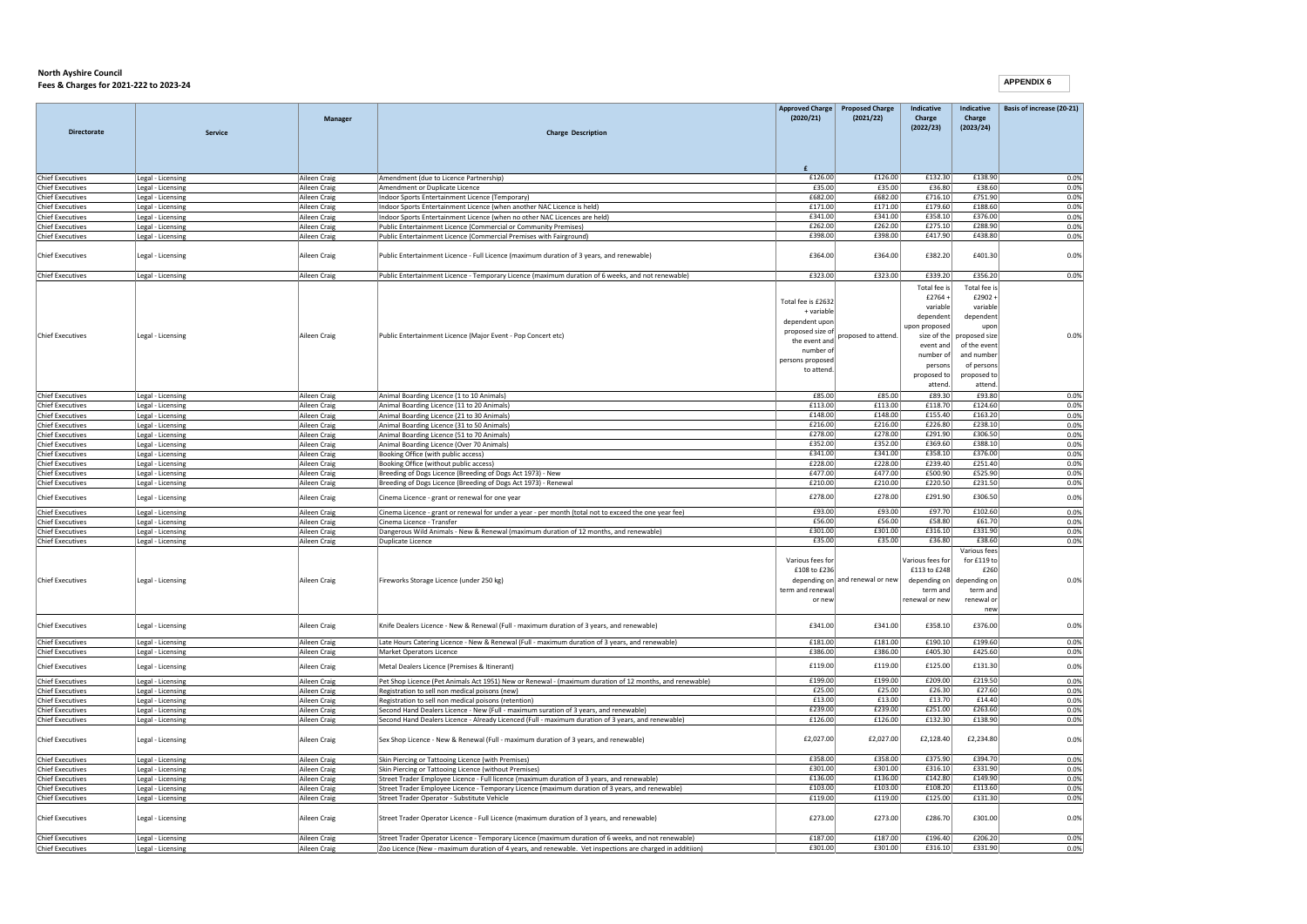|                                                         |                                        |                              |                                                                                                                              |                    | Approved Charge Proposed Charge | Indicative         | Indicative         | Basis of increase (20-21) |
|---------------------------------------------------------|----------------------------------------|------------------------------|------------------------------------------------------------------------------------------------------------------------------|--------------------|---------------------------------|--------------------|--------------------|---------------------------|
|                                                         |                                        | Manager                      |                                                                                                                              | (2020/21)          | (2021/22)                       | Charge             | Charge             |                           |
| <b>Directorate</b>                                      | <b>Service</b>                         |                              | <b>Charge Description</b>                                                                                                    |                    |                                 | (2022/23)          | (2023/24)          |                           |
|                                                         |                                        |                              |                                                                                                                              |                    |                                 |                    |                    |                           |
|                                                         |                                        |                              |                                                                                                                              |                    |                                 |                    |                    |                           |
|                                                         |                                        |                              |                                                                                                                              |                    |                                 |                    |                    |                           |
| <b>Chief Executives</b>                                 | Legal - Licensing                      | Aileen Craig                 | Zoo Licence (Renewal - maximum duration of 6 years, and renewable. Vet inspections are charged in additiion)                 | £301.00            | £301.00                         | £316.10            | £331.90            | 0.0%                      |
|                                                         |                                        |                              |                                                                                                                              |                    |                                 |                    |                    |                           |
|                                                         |                                        |                              |                                                                                                                              |                    |                                 |                    |                    |                           |
|                                                         |                                        |                              |                                                                                                                              | £126.00            | £126.00                         | £132.30            | £138.90            |                           |
| <b>Chief Executives</b>                                 | Legal - Licensing                      | Aileen Craig                 | Venison Dealer                                                                                                               |                    |                                 |                    |                    | 0.0%                      |
|                                                         |                                        |                              |                                                                                                                              |                    |                                 |                    |                    |                           |
|                                                         |                                        |                              |                                                                                                                              |                    |                                 |                    |                    |                           |
| <b>Chief Executives</b>                                 | Legal - Licensing                      | Aileen Craig                 | Venison Employee / Agent                                                                                                     | £68.00             | £68.00                          | £71.40             | £75.00             | 0.0%                      |
| <b>Chief Executives</b>                                 | Legal - Licensing                      | Aileen Craig                 | Game Dealer                                                                                                                  | £5.00              | £5.00                           | £5.30              | £5.60              | 0.0%                      |
| <b>Chief Executives</b>                                 | Legal - Licensing                      | Aileen Craig                 | Poisons alteration                                                                                                           | £6.00              | £6.00                           | £6.30              | £6.60              | 0.0%                      |
| Chief Executives                                        | Legal - Licensing                      | Aileen Craig                 | House in Multiple Occupation Licence (New)                                                                                   | £954.00            | £954.00                         | £1,001.70          | £1,051.80          | 0.0%                      |
| <b>Chief Executives</b>                                 | Legal - Licensing                      | Aileen Craig                 | House in Multiple Occupation Licence (Already Licenced)                                                                      | £716.00            | £716.00                         | £751.80            | £789.40<br>£525.90 | 0.0%                      |
| <b>Chief Executives</b><br><b>Chief Executives</b>      | Legal - Licensing<br>Legal - Licensing | Aileen Craig<br>Aileen Craig | Riding Establishment Licence (1 year, New & Renewal)<br>Riding Establishment Licence (One year, If already licenced)         | £477.00<br>£358.00 | £477.00<br>£358.00              | £500.90<br>£375.90 | £394.70            | 0.0%<br>0.0%              |
| <b>Chief Executives</b>                                 | Legal - Licensing                      | Aileen Craig                 | Replacement Door Sign                                                                                                        | £17.00             | £17.00                          | £17.90             | £18.80             | 0.0%                      |
| <b>Chief Executives</b>                                 | Legal - Licensing                      | Aileen Craig                 | Replacement Licence resulting from change of address                                                                         | £14.00             | £14.00                          | £14.70             | £15.40             | 0.0%                      |
| <b>Chief Executives</b>                                 | Legal - Licensing                      | Aileen Craig                 | <b>Replacement Plate</b>                                                                                                     | £34.00             | £34.00                          | £35.70             | £37.50             | 0.0%                      |
| <b>Chief Executives</b>                                 | Legal - Licensing                      | Aileen Craig                 | Replacement Tariff Card                                                                                                      | £14.00             | £14.00                          | £14.70             | £15.40             | 0.0%                      |
| <b>Chief Executives</b>                                 | Legal - Licensing                      | Aileen Craig                 | Replacement Taxi / Private Hire Car Driver Badge                                                                             | £19.00             | £19.00                          | £20.00             | £21.00             | 0.0%                      |
| <b>Chief Executives</b>                                 | Legal - Licensing                      | Aileen Craig                 | Replacement Window Stickers                                                                                                  | £19.00             | £19.00                          | £20.00             | £21.00             | 0.0%                      |
| <b>Chief Executives</b>                                 | Legal - Licensing                      | Aileen Craig                 | Request to be added to waiting list (for a Taxi Licence)                                                                     | £8.00              | £8.00                           | £8.40              | £8.80              | 0.0%                      |
| <b>Chief Executives</b>                                 | Legal - Licensing                      | Aileen Craig                 | Substitution of Vehicle (Taxi or Private Hire Car)                                                                           | £212.00            | £212.00                         | £222.60            | £233.70            | 0.0%                      |
|                                                         |                                        |                              |                                                                                                                              | £85.00             | £85.00                          | £89.30             | £93.80             | 0.0%                      |
| <b>Chief Executives</b>                                 | Legal - Licensing                      | Aileen Craig                 | Taxi Driver's Licence - Full Licence (1 year, and renewable)                                                                 |                    |                                 |                    |                    |                           |
| <b>Chief Executives</b>                                 | Legal - Licensing                      | Aileen Craig                 | Taxi Driver's Licence - Full Licence (maximum duration of 3 years, and renewable)                                            | £199.00            | £199.00                         | £209.00            | £219.50            | 0.0%                      |
|                                                         |                                        |                              |                                                                                                                              |                    |                                 |                    |                    |                           |
|                                                         |                                        |                              |                                                                                                                              |                    |                                 |                    |                    |                           |
| <b>Chief Executives</b>                                 | Legal - Licensing                      | Aileen Craig                 | Private Hire Car Driver Licence - Full licence (maximum duration of 3 years, and renewable)                                  | £199.00            | £199.00                         | £209.00            | £219.50            | 0.0%                      |
|                                                         |                                        |                              |                                                                                                                              |                    |                                 |                    |                    |                           |
| <b>Chief Executives</b>                                 | Legal - Licensing                      | Aileen Craig                 | Private Hire Car Licence (Operator) - Full Licence (1 year, and renewable)                                                   | £352.00            | £352.00                         | £369.60            | £388.10            | 0.0%                      |
| Chief Executives                                        | Legal - Licensing                      | Aileen Craig                 | Private Hire Car Licence (Operator) - Full Licence (maximum duration of 3 years, and renewable)                              | £590.00            | £590.00                         | £619.50            | £650.50            | 0.0%                      |
| <b>Chief Executives</b>                                 | Legal - Licensing                      | Aileen Craig                 | Taxi Licence (1 year)                                                                                                        | £381.00            | £381.00                         | £400.10            | £420.10            | 0.0%                      |
| <b>Chief Executives</b>                                 |                                        | Aileen Craig                 | Taxi Licence (Operator) - Full Licence (maximum duration of 3 years, and renewable)                                          | £658.00            | £658.00                         | £690.90            | £725.40            | 0.0%                      |
|                                                         | Legal - Licensing                      |                              |                                                                                                                              |                    |                                 |                    |                    |                           |
| <b>Chief Executives</b>                                 | Legal - Licensing                      | Aileen Craig                 | Variation of a Licence                                                                                                       | £58.00             | £58.00                          | £60.90             | £63.90             | 0.0%                      |
| Chief Executives                                        | Legal - Licensing                      | Aileen Craig                 | Private Hire Car Driver's Licence - Full Licence (1 vr. and renewable)                                                       | £85.00             | £85.00                          | £89.30             | £93.80             | 0.0%                      |
| <b>Chief Executives</b>                                 | Legal - Licensing                      | Aileen Craig                 | Inspection of Vehicle (Taxi or Private Hire Car)                                                                             | £88.00             | £88.00                          | £92.40             | £97.00             | 0.0%                      |
| <b>Chief Executives</b>                                 | Legal - Licensing                      | Aileen Craig                 | Re-inspection of Vehicle (Taxi or Private Hire Car)                                                                          | £47.00             | £47.00                          | £49.40             | £51.90             | 0.0%                      |
| <b>Chief Executives</b>                                 | Legal - Licensing                      | Aileen Craig                 | Re-seal of Taximeter                                                                                                         | £23.00             | £23.00                          | £24.20             | £25.40             | 0.0%                      |
| <b>Chief Executives</b>                                 | Legal - Licensing                      | Aileen Craig                 | Civic Government (Scotland) Act 1982 - Temporary Licence (duration specified in Licence, maximum 6 weeks, and not renewable) | £171.00            | £171.00                         | £179.60            | £188.60            | 0.0%                      |
|                                                         |                                        |                              | (unless specifically mentioned in this table)                                                                                | £66.00             | £67.00                          | £70.40             | £73.90             | 0.0%                      |
| <b>Chief Executives</b><br><b>Chief Executives</b>      | Legal - Licensing                      | Aileen Craig                 | Landlord Registration - Principal                                                                                            | £15.00             | £15.00                          | £15.80             | £16.60             | 0.0%                      |
| <b>Chief Executives</b>                                 | Legal - Licensing<br>Legal - Licensing | Aileen Craig<br>Aileen Craig | Landlord Registration - Property<br>Landlord Registration - Late Application                                                 | £132.00            | £133.00                         | £139.70            | £146.70            | 0.0%                      |
| <b>Chief Executives</b>                                 | <b>Registration Services</b>           | Elaine Nixon                 | Civil Marriages / Partnerships at Registration Office outwith office hours                                                   | £458.00            | £458.00                         | £480.90            | £504.90            | 0.0%                      |
| <b>Chief Executives</b>                                 | <b>Registration Services</b>           | <b>Elaine Nixon</b>          | Civil Marriages /l Partnerships at Registration Office during office hours                                                   | £278.00            | £278.00                         | £291.90            | £306.50            | 0.0%                      |
| <b>Chief Executives</b>                                 | <b>Registration Services</b>           | <b>Elaine Nixon</b>          | All Ceremonies at approved venues - fee for attendance of a Registrar during office hours                                    | £445.00            | £445.00                         | £467.30            | £490.70            | 0.0%                      |
| <b>Chief Executives</b>                                 | <b>Registration Services</b>           | <b>Elaine Nixon</b>          | All Ceremonies at approved venues - fee for attendance of a Registrar outwith office hours                                   | £504.00            | £504.00                         | £529.20            | £555.70            | 0.0%                      |
| <b>Chief Executives</b>                                 | <b>Registration Services</b>           | Elaine Nixon                 | Guest Supplement: during office hours when more than 4 guests attend a marriage/civil partnership at Registration offices    | £153.00            | £153.00                         | £160.70            | £168.70            | 0.0%                      |
|                                                         |                                        |                              |                                                                                                                              |                    |                                 |                    |                    |                           |
| <b>Chief Executives</b>                                 | <b>Registration Services</b>           | Elaine Nixon                 | Naming & Renewal of Vows Ceremonies conducted at Registration Offices during office hours                                    | £290.00<br>£348.00 | £290.00<br>£348.00              | £304.50<br>£365.40 | £319.70<br>£383.70 | 0.0%                      |
| <b>Chief Executives</b>                                 | <b>Registration Services</b>           | <b>Elaine Nixon</b>          | Naming & Renewal of Vows Ceremonies conducted at Registration Offices outwith office hours                                   |                    |                                 |                    |                    | 0.0%                      |
| <b>Chief Executives</b>                                 | <b>Registration Services</b>           | Elaine Nixon                 | Civil Marriage/Partnership & Naming Ceremony booked together and conducted at Registration Offices outwith office hours      | £596.00            | £596.00                         | £625.80            | £657.10            | 0.0%                      |
|                                                         |                                        |                              |                                                                                                                              |                    |                                 |                    |                    |                           |
| Chief Executives                                        | <b>Registration Services</b>           | <b>Flaine Nixon</b>          | Civil Marriage/Partnership & Naming Ceremony booked together and conducted at Approved Venues outwith office hours           | £666.00            | £666.00                         | £699.30            | £734.30            | 0.0%                      |
| <b>Chief Executives</b>                                 | <b>Registration Services</b>           | <b>Elaine Nixon</b>          | Civil Marriage/Partnership & Naming Ceremony booked together and conducted at Approved Venues during office hours            | £579.00            | £579.00                         | £608.00            | £638.40            | 0.0%                      |
|                                                         |                                        |                              |                                                                                                                              |                    |                                 |                    |                    |                           |
| <b>Chief Executives</b>                                 | <b>Registration Services</b>           | <b>Elaine Nixon</b>          | Guest supplement: during office hours when more than 4 guests attend a Civil Marriage/Partnership & Naming Ceremony at       | £394.00            | £394.00                         | £413.70            | £434.40            | 0.0%                      |
|                                                         |                                        |                              | <b>Registration Offices</b>                                                                                                  |                    |                                 |                    |                    |                           |
| <b>Health &amp; Social Care</b>                         | Adults                                 |                              | Care at Home Adults                                                                                                          | £14.80             | £16.00<br>£14.00                | £16.80             | £17.64<br>£15.44   | 5.0%                      |
| <b>Health &amp; Social Care</b><br>Health & Social Care | Adults<br>Adults                       |                              | Day Care (purchased and provided)<br>Day Care (charges to Other Las)                                                         | £13.20<br>£220.50  | £232.00                         | £14.70<br>£243.60  | £255.78            | 5.0%<br>5.0%              |
| Health & Social Care                                    | Adults and Older People                |                              | Guest Room Charges at Sheltered Housing Accommodations                                                                       | £5.00              | £5.00                           | £5.25              | £5.51              | 5.0%                      |
| Health & Social Care                                    | Adults and Older People                |                              | Community Alarms service - mainland                                                                                          | £4.70              | £5.00                           | £5.24              | £5.50              | 5.0%                      |
| Health & Social Care                                    | Adults and Older People                |                              | Community Alarms service - Arran                                                                                             | £2.30              | £2.00                           | £2.10              | £2.21              | 5.0%                      |
| Health & Social Care                                    | Adults and Older People                |                              | Meals on Wheels                                                                                                              | £2.95              | £3.00                           | £3.14              | £3.30              | 5.0%                      |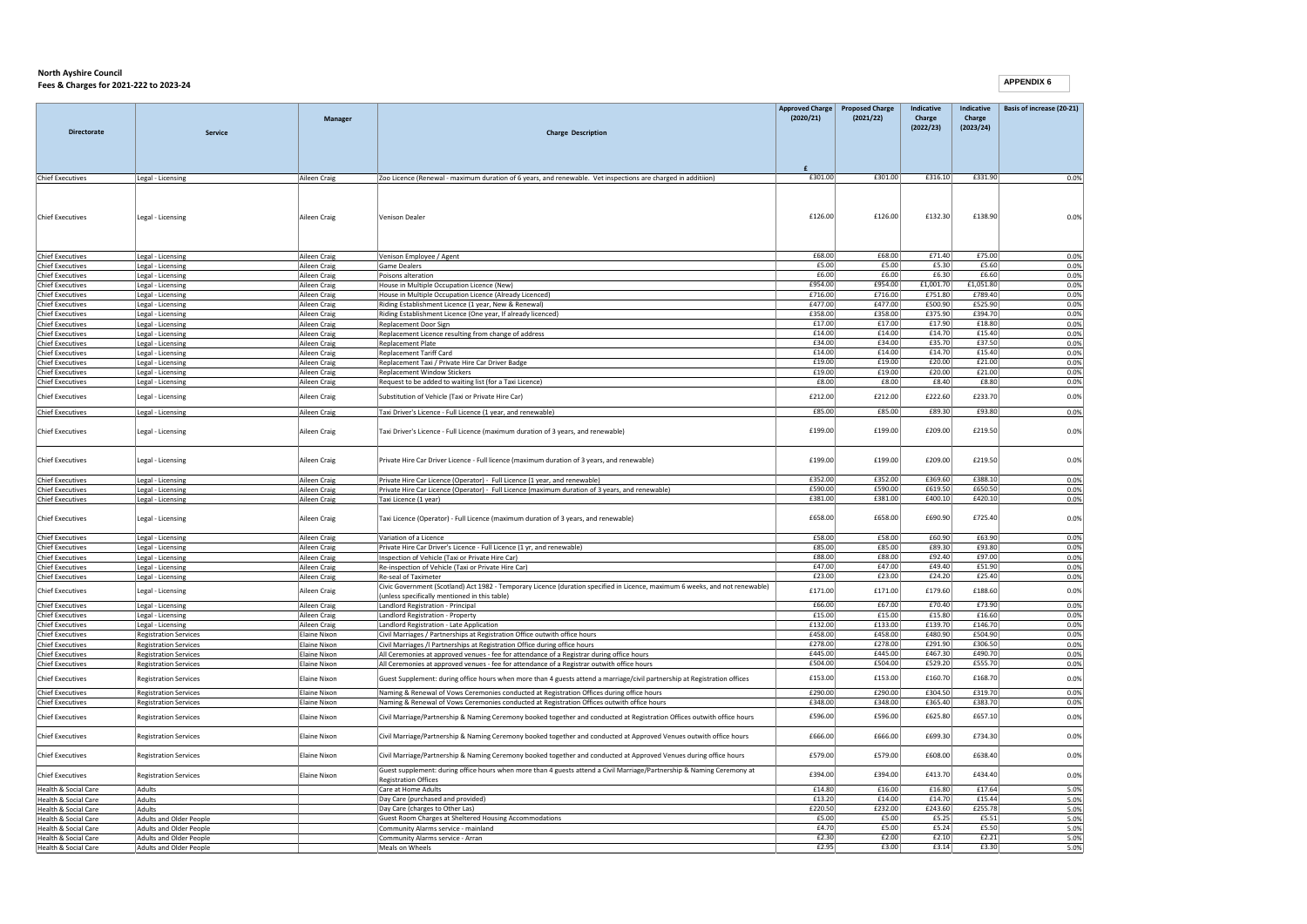```
APPENDIX 6
```

| <b>Directorate</b>         | Service                                                                        | <b>Manager</b>                   | <b>Charge Description</b>                                                                                  | <b>Approved Charge</b><br>(2020/21) | <b>Proposed Charge</b><br>(2021/22) | Indicative<br>Charge<br>(2022/23) | Indicative<br>Charge<br>(2023/24) | Basis of increase (20-21) |
|----------------------------|--------------------------------------------------------------------------------|----------------------------------|------------------------------------------------------------------------------------------------------------|-------------------------------------|-------------------------------------|-----------------------------------|-----------------------------------|---------------------------|
|                            |                                                                                |                                  |                                                                                                            |                                     |                                     |                                   |                                   |                           |
| Health & Social Care       | Older People                                                                   |                                  | Care at Home Older People per hour                                                                         | £14.80<br>£13.20                    | £16.00<br>£14.00                    | £16.80<br>£14.70                  | £17.64<br>£15.44                  | 5.0%<br>5.0%              |
| Health & Social Care       | Older People                                                                   |                                  | Day Care (purchased and provided) Older People                                                             |                                     |                                     |                                   |                                   |                           |
| Communities                | Connected Communities (Community Facilities)                                   | Donna Morrison                   | Hire of table linen                                                                                        | £6.20                               | £6.20                               | £6.50                             | £6.80                             | 0.0%                      |
| Communities                | Connected Communities (Community Facilities)                                   | Donna Morrison                   | Hire of twinkle curtain                                                                                    | £78.20                              | £78.20                              | £82.10                            | £86.20                            | 0.0%                      |
| Communities                | Connected Communities (Community Facilities)                                   | Donna Morrison                   | Hire of Red Carpet                                                                                         | £38.80                              | £38.80                              | £40.70                            | £42.70                            | 0.0%                      |
| Communities                | Connected Communities (Community Facilities)                                   | Donna Morrison                   | Store Requests, hires and deliveries                                                                       | £33.45                              | £33.45                              | £35.10                            | £36.90                            | 0.0%                      |
| Communities                | Connected Communities (Community Facilities)                                   | Donna Morrison                   | Stores hire of tables go pack                                                                              | £5.75                               | £5.75                               | £6.00                             | £6.30                             | 0.0%                      |
|                            |                                                                                |                                  |                                                                                                            |                                     | £11.15                              | £11.70                            | £12.30                            | 0.0%                      |
| Communities                | Connected Communities (Community Facilities)                                   | Donna Morrison                   | Stores hire of tables round                                                                                | £11.15                              | £133.90                             | £140.60                           | £147.60                           | 0.0%                      |
| Communities                | Connected Communities (Community Facilities)                                   | Donna Morrison                   | Inflatable hire package                                                                                    | £133.90                             |                                     |                                   |                                   |                           |
| Communities                | Connected Communities (Community Facilities)                                   | Donna Morrison                   | Party Package Civic Centre                                                                                 | £164.00                             | £164.00                             | £172.20                           | £180.80                           | 0.0%                      |
| Communities                | Connected Communities (Community Facilities)                                   | Donna Morrison                   | Wedding packages - Ceremony and Reception                                                                  | £859.45                             | £859.45                             | £902.40                           | £947.50                           | 0.0%                      |
| Communities                | Connected Communities (Community Facilities)                                   | Donna Morrison                   | Wedding packages - Reception only                                                                          | £616.50                             | £616.50                             | £647.30                           | £679.70                           | 0.0%                      |
| Communities                | Connected Communities (Community Facilities)                                   | Donna Morrison                   | Tea/Coffee/Biscuits                                                                                        | £1.70                               | £1.70                               | £1.80                             | £1.90                             | 0.0%                      |
| Communities                | Connected Communities (Arran Outdoor)                                          | Angela Morrell                   | Holidays 3 days/2 nights (4 people)                                                                        | £592.00                             | £592.00                             | £621.60                           | £652.70                           | 0.0%                      |
| Communities                | Connected Communities (Arran Outdoor)                                          | Angela Morrell                   | Holidays 5 days/4 nights (4 people)                                                                        | £1,176.00                           | £1,176.00                           | £1,234.80                         | £1,296.50                         | 0.0%                      |
| Communities                | Connected Communities (Arran Outdoor)                                          | Angela Morrell                   | Bed and breakfast (adult)                                                                                  | £41.00                              | £41.00                              | £43.10                            | £45.30                            | 0.0%                      |
| Communities                | Connected Communities (Arran Outdoor)                                          | Angela Morrell                   | Dinner, bed and breakfast (adult)                                                                          | £52.00                              | £52.00                              | £54.60                            | £57.30                            | 0.0%                      |
| Communities                | Connected Communities (Arran Outdoor)                                          | Angela Morrell                   | Half day activity (adult)                                                                                  | £53.00                              | £53.00                              | £55.70                            | £58.50<br>£40.80                  | 0.0%                      |
| Communities                | Connected Communities (Arran Outdoor)                                          | Angela Morrell                   | Half day activity (child)                                                                                  | £37.00<br>£106.00                   | £37.00<br>£106.00                   | £38.90<br>£111.30                 | £116.90                           | 0.0%<br>0.0%              |
| Communities<br>Communities | Connected Communities (Arran Outdoor)<br>Connected Communities (Arran Outdoor) | Angela Morrell<br>Angela Morrell | Full day activity (adult)<br>Full day activity (child)                                                     | £74.00                              | £74.00                              | £77.70                            | £81.60                            | 0.0%                      |
| Communities                | Connected Communities (Arran Outdoor)                                          | Angela Morrell                   | Room hire Commercial large classroom                                                                       | £37.00                              | £37.00                              | £38.90                            | £40.80                            | 0.0%                      |
| Communities                | Connected Communities (Arran Outdoor)                                          | Angela Morrell                   | Room hire Family Function large classroom                                                                  | £22.00                              | £22.00                              | £23.10                            | £24.30                            | 0.0%                      |
| Communities                | Connected Communities (Arran Outdoor)                                          | Angela Morrell                   | Room hire NAC large classroom                                                                              | £20.00                              | £20.00                              | £21.00                            | £22.10                            | 0.0%                      |
| Communities                | Connected Communities (Arran Outdoor)                                          | Angela Morrell                   | Room hire general meeting large classroom                                                                  | £12.00                              | £12.00                              | £12.60                            | £13.20                            | 0.0%                      |
| Communities                | Connected Communities (Arran Outdoor)                                          | Angela Morrell                   | Room hire Childcare large classroom                                                                        | £7.00                               | £7.00                               | £7.40                             | £7.80                             | 0.0%                      |
| Communities                | Connected Communities (Arran Outdoor)                                          | Angela Morrell                   | Room hire Disabled/charity large classroom                                                                 | £5.00                               | £5.00                               | £5.30                             | £5.60                             | 0.0%                      |
| Communities                | Connected Communities (Arran Outdoor)                                          | Angela Morrell                   | Room hire Commercial small chartroom                                                                       | £19.00                              | £19.00                              | £20.00                            | £21.00                            | 0.0%                      |
| Communities                | Connected Communities (Arran Outdoor)                                          | Angela Morrell                   | Room hire Family Function small chartroom                                                                  | £11.00                              | £11.00                              | £11.60                            | £12.20                            | 0.0%                      |
| Communities                | Connected Communities (Arran Outdoor)                                          | Angela Morrell                   | Room hire NAC small chartroom                                                                              | £10.00                              | £10.00                              | £10.50                            | £11.00                            | 0.0%                      |
| Communities                | Connected Communities (Arran Outdoor)                                          | Angela Morrell                   | Room hire genral meeting small chartroom                                                                   | £6.00                               | £6.00                               | £6.30                             | £6.60<br>£3.40                    | 0.0%                      |
| Communities                | Connected Communities (Arran Outdoor)                                          | Angela Morrell                   | Room hire Childcare small chartroom                                                                        | £3.00                               | £3.00<br>£2.00                      | £3.20<br>£2.10                    | £2.20                             | 0.0%                      |
| Communities<br>Communities | Connected Communities (Arran Outdoor)<br>Connected Communities (Arran Outdoor) | Angela Morrell<br>Angela Morrell | Room hire Disabled/charity small chartroom                                                                 | £2.00<br>£208.00                    | £208.00                             | £218.40                           | £229.30                           | 0.0%<br>0.0%              |
| Communities                | Connected Communities (Arran Outdoor)                                          | Angela Morrell                   | NAC School Group 5 days/4 nights (per person)<br>Other school Group 5 days/4 nights (per person)           | £418.00                             | £418.00                             | £438.90                           | £460.80                           | 0.0%                      |
| Communities                | Connected Communities (Arran Outdoor)                                          | Angela Morrell                   | NAC School Group 3 days/2 nights (per person)                                                              | £110.00                             | £110.00                             | £115.50                           | £121.30                           | 0.0%                      |
| Communities                | Connected Communities (Arran Outdoor)                                          | Angela Morrell                   | Other school Group 3 days/2 nights (per person)                                                            | £220.00                             | £220.00                             | £231.00                           | £242.60                           | 0.0%                      |
| Communities                | Connected Communities (Arts)                                                   | Lesley Forsyth                   | Studio 1 - Commercial                                                                                      | £26.00                              | £26.00                              | £27.30                            | £28.70                            | 0.0%                      |
| Communities                | Connected Communities (Arts)                                                   | Lesley Forsyth                   | Studio 1 - Non-Commercial                                                                                  | £18.00                              | £18.00                              | £18.90                            | £19.80                            | 0.0%                      |
| Communities                | <b>Connected Communities (Arts)</b>                                            | Lesley Forsyth                   | Studio 2 - Commercial                                                                                      | £19.00                              | £19.00                              | £20.00                            | £21.00                            | 0.0%                      |
| Communities                | Connected Communities (Arts)                                                   | Lesley Forsyth                   | Studio 2 - Non-Commercial                                                                                  | £7.25                               | £7.25                               | £7.60                             | £8.00                             | 0.0%                      |
| Communities                | Connected Communities (Arts)                                                   | Lesley Forsyth                   | Theatre Hire - Commercial                                                                                  | £71.00                              | £71.00                              | £74.60                            | £78.30                            | 0.0%                      |
| Communities                | Connected Communities (Arts)                                                   | Lesley Forsyth                   | Theatre Hire - Non-Commercial                                                                              | £42.00                              | £42.00                              | £44.10                            | £46.30                            | 0.0%                      |
| Communities                | Connected Communities (Community Facilities)                                   | Donna Morrison                   | Hall lets, Letting Commission and School Letting - Category 1 user (eg Commercial Activities) - SMALL ROOM | £21.40                              | £21.40                              | £22.50                            | £23.60                            | 0.0%                      |
| Communities                | Connected Communities (Community Facilities)                                   | Donna Morrison                   | Hall lets, Letting Commission and School Letting - Category 1 user (eg Commercial Activities) - LARGE ROOM | £43.25                              | £43.25                              | £45.40                            | £47.70                            | 0.0%                      |
| Communities                | Connected Communities (Community Facilities)                                   | Donna Morrison                   | Hall lets, Letting Commission and School Letting - Category 2 user (eg Family Functions) - SMALL ROOM      | £12.65                              | £12.65                              | £13.30                            | £14.00                            | 0.0%                      |
| Communities                | Connected Communities (Community Facilities)                                   | Donna Morrison                   | Hall lets, Letting Commission and School Letting - Category 2 user (eg Family Functions) - LARGE ROOM      | £25.30                              | £25.30                              | £26.60                            | £27.90                            | 0.0%                      |
| Communities                | Connected Communities (Community Facilities)                                   | Donna Morrison                   | Hall lets, Letting Commission and School Letting - Category 3 user (eg Agency Letting) - SMALL ROOM        | £7.00                               | £7.00                               | £7.40                             | £7.80                             | 0.0%                      |
|                            |                                                                                |                                  |                                                                                                            |                                     | £14.00                              | £14.70                            | £15.40                            | 0.0%                      |
| Communities                | Connected Communities (Community Facilities)                                   | Donna Morrison                   | Hall lets, Letting Commission and School Letting - Category 3 user (eg Agency Letting) - LARGE ROOM        | £14.00                              | £3.30                               | £3.50                             | £3.70                             | 0.0%                      |
| Communities                | Connected Communities (Community Facilities)                                   | Donna Morrison                   | Hall lets, Letting Commission and School Letting - Category 4 user (eg Pre 5 groups) - SMALL ROOM          | £3.30                               |                                     |                                   |                                   |                           |
| Communities                | Connected Communities (Community Facilities)                                   | Donna Morrison                   | Hall lets, Letting Commission and School Letting - Category 4 user (eg Pre 5 groups) - LARGE ROOM          | £6.45                               | £6.45                               | £6.80                             | £7.10                             | 0.0%                      |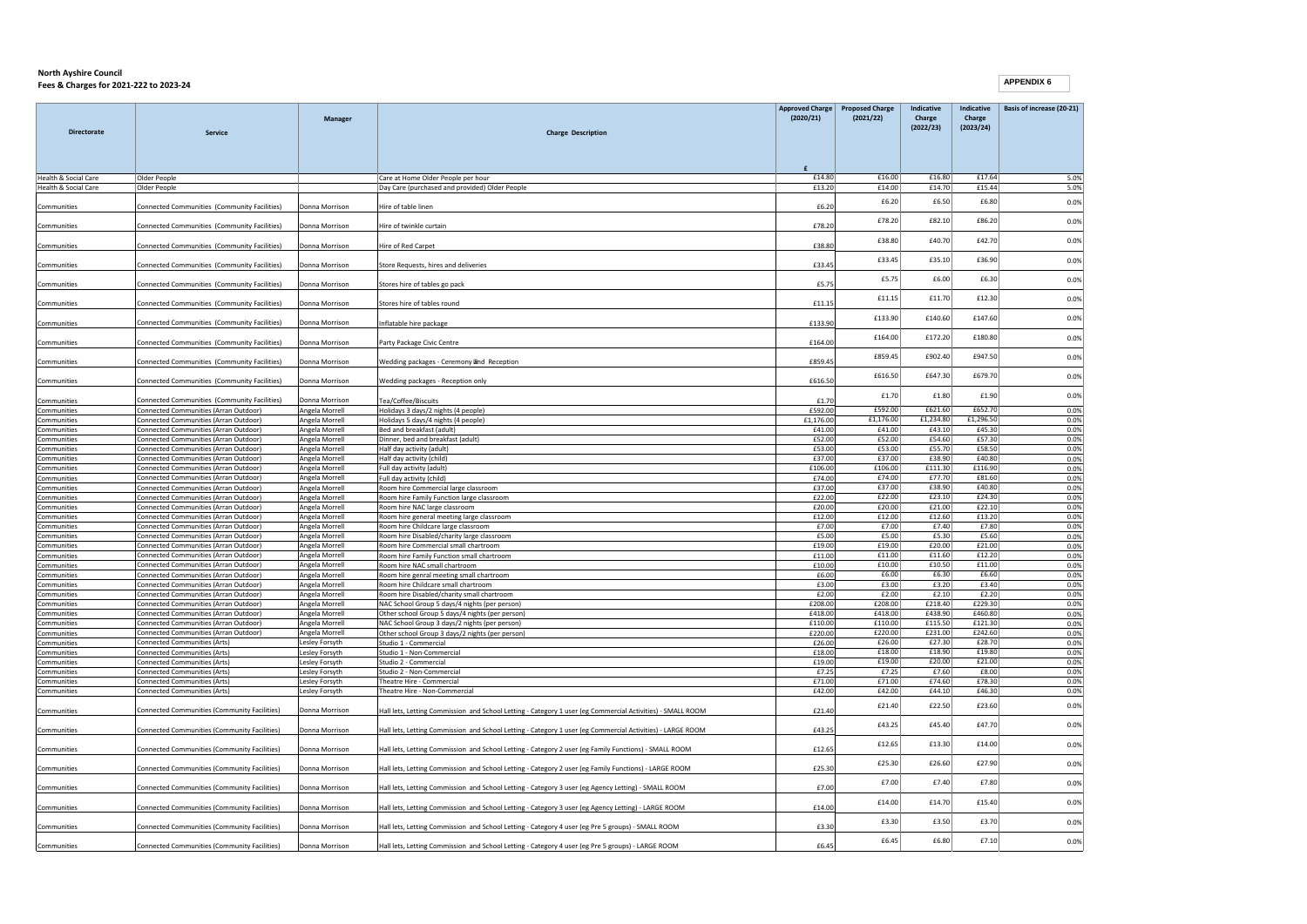|                            |                                                                                | <b>Manager</b>                   |                                                                                                                                | <b>Approved Charge</b><br>(2020/21) | <b>Proposed Charge</b><br>(2021/22) | Indicative<br>Charge<br>(2022/23) | Indicative<br>Charge<br>(2023/24) | Basis of increase (20-21)                                              |
|----------------------------|--------------------------------------------------------------------------------|----------------------------------|--------------------------------------------------------------------------------------------------------------------------------|-------------------------------------|-------------------------------------|-----------------------------------|-----------------------------------|------------------------------------------------------------------------|
| <b>Directorate</b>         | <b>Service</b>                                                                 |                                  | <b>Charge Description</b>                                                                                                      |                                     |                                     |                                   |                                   |                                                                        |
|                            |                                                                                |                                  |                                                                                                                                |                                     |                                     |                                   |                                   |                                                                        |
| Communities                | Connected Communities (Community Facilities)                                   | Donna Morrison                   | Hall lets, Letting Commission and School Letting - Category 5 user (eg Disabled org's) - SMALL ROOM                            | £3.10                               | £3.10                               | £3.30                             | £3.50                             | 0.0%                                                                   |
| Communities                | Connected Communities (Community Facilities)                                   | Donna Morrison                   | Hall lets, Letting Commission and School Letting - Category 5 user (eg Disabled Org's) - LARGE ROOM                            | £6.10                               | £6.10                               | £6.40                             | £6.70                             | 0.0%                                                                   |
| Communities                | Connected Communities (Community Facilities)                                   | Donna Morrison                   | Astro Pitch Youth                                                                                                              | £14.40                              | £14.40                              | £15.10                            | £15.90                            | 0.0%                                                                   |
| Communities                | Connected Communities (Community Facilities)                                   | Donna Morrison                   | Astro Pitch Adult                                                                                                              | £21.60                              | £21.60                              | £22.70                            | £23.80                            | 0.0%                                                                   |
| Communities                | Connected Communities (Community Facilities)                                   | Donna Morrison                   | Floodlights                                                                                                                    | £7.75                               | £7.75                               | £8.10                             | £8.50                             | 0.0%                                                                   |
| Communities                | Connected Communities (Country Parks)                                          | Lesley Forsyth                   | Campsite                                                                                                                       | £9.00                               | £9.00                               | £9.50                             | £10.00                            | 0.0%                                                                   |
| Communities                | Connected Communities (Country Parks)                                          | Lesley Forsyth                   | <b>Events Fields</b>                                                                                                           | £111.00<br>£67.00                   | £111.00<br>£67.00                   | £116.60<br>£70.40                 | £122.40<br>£73.90                 | 0.0%                                                                   |
| Communities<br>Communities | Connected Communities (Country Parks)<br>Connected Communities (Country Parks) | Lesley Forsyth<br>Lesley Forsyth | Campsite Field<br>Visitor Facility Block - Full Day                                                                            | £75.00                              | £75.00                              | £78.80                            | £82.70                            | 0.0%<br>0.0%                                                           |
| Communities                | Connected Communities (Country Parks)                                          | Lesley Forsyth                   | Visitor Facility Block - Half Day                                                                                              | £37.50                              | £37.50                              | £39.40                            | £41.40                            | 0.0%                                                                   |
| Communities                | Connected Communities (Country Parks)                                          | Lesley Forsyth                   | Portacabin Toilets                                                                                                             | £19.00                              | £19.00                              | £20.00                            | £21.00                            | 0.0%                                                                   |
| Communities                | Connected Communities (Country Parks)                                          | Lesley Forsyth                   | Racquet Hall - NAC Group / School                                                                                              | £14.00                              | £14.00                              | £14.70                            | £15.40                            | 0.0%                                                                   |
| Communities                | Connected Communities (Country Parks)                                          | Lesley Forsyth                   | Racquet Hall - Non Commercial                                                                                                  | £25.30                              | £25.30                              | £26.60                            | £27.90                            | 0.0%                                                                   |
| Communities                | Connected Communities (Country Parks)                                          | Lesley Forsyth                   | Racquet Hall - Commercial                                                                                                      | £43.25                              | £43.25                              | £45.40                            | £47.70                            | 0.0%                                                                   |
| Communities                | Connected Communities (Country Parks)                                          | Lesley Forsyth                   | Ranger Service - NAC Group                                                                                                     | No charge                           | No charge                           | No charge                         | No charge                         | 0.0%                                                                   |
| Communities<br>Place       | Connected Communities (Country Parks)<br>Economic Growth (Planning Services)   | Lesley Forsyth<br>Jim Miller     | Ranger Service - All Other Groups<br>Planning Search fees                                                                      | £30.00<br>£101.00                   | £30.00<br>£101.00                   | £31.50<br>£106.10                 | £33.10<br>f111.40                 | 0.0%<br>0.0%                                                           |
| Place                      | Economic Growth (Planning Services)                                            | Jim Miller                       | <b>Section 50 Certificates</b>                                                                                                 | £107.40                             | £107.40                             | £112.80                           | £118.40                           | 0.0%                                                                   |
| Place                      | Economic Growth (Planning Services)                                            | Jim Miller                       | Press Adverts Arran                                                                                                            | £92.00                              | £92.00                              | £96.60                            | £101.40                           | 0.0%                                                                   |
| Place                      | Economic Growth (Planning Services)                                            | Jim Miller                       | Press Adverts Mainland                                                                                                         | £203.00                             | £203.00                             | £213.20                           | £223.90                           | 0.0%                                                                   |
| Place                      | Economic Growth (Planning Services)                                            | Jim Miller                       | All Planning Application fees:                                                                                                 |                                     | £0.00                               | £0.00                             | £0.00                             | 0.0%                                                                   |
| Place                      | Economic Growth (Planning Services)                                            | Jim Miller                       | Operations:                                                                                                                    |                                     | £0.00                               | £0.00                             | £0.00                             | 0.0%                                                                   |
| Place                      | Economic Growth (Planning Services)                                            | Jim Miller<br><b>Jim Miller</b>  | eg Construction of buildings - planning permission in principle                                                                | £401.00                             | £401.00                             | £421.10                           |                                   | £442.20 Fees are fixed by statute                                      |
| Place<br>Place             | Economic Growth (Planning Services)                                            | <b>Jim Miller</b>                | eg The erection of buildings - planning permission in principle                                                                | £401.00                             | £401.00<br>£202.00                  | £421.10<br>£212.10                |                                   | £442.20 Fees are fixed by statute<br>£222.70 Fees are fixed by statute |
| Place                      | Economic Growth (Planning Services)<br>Economic Growth (Planning Services)     | <b>Jim Miller</b>                | eg The erection of buildings - where the area of gross floor space to be created does not exceed 40 sq metres<br>Uses of land: | £202.00                             | £0.00                               | £0.00                             |                                   | £0.00 Fees are fixed by statute                                        |
| Place                      | Economic Growth (Planning Services)                                            | Jim Mille                        | eg The change of use of a building                                                                                             | £401.00                             | £401.00                             | £421.10                           |                                   | £442.20 Fees are fixed by statute                                      |
| Place                      | Economic Growth (Transportation)                                               | <b>Claire Fitzsimmons</b>        | <b>Construction Consent Amendments</b>                                                                                         | £365.00                             | £365.00                             | £383.30                           | £402.50                           | 0.0%                                                                   |
| Place                      | Economic Growth (Transportation)                                               | <b>Claire Fitzsimmons</b>        | Supply of Traffic Count data                                                                                                   | £200.85                             | £200.85                             | £210.90                           | £221.40                           | 0.0%                                                                   |
| Communities                | Heritage                                                                       | Lesley Forsyth                   | Genealogy pre 1874 - one line of family tree                                                                                   | £48.00                              | £48.00                              | £50.40                            | £52.90                            | 0.0%                                                                   |
| Communities                | Heritage                                                                       | Lesley Forsyth                   | Genealogy pre 1874 - two lines of family tree                                                                                  | £95.00                              | £95.00                              | £99.80                            | £104.80                           | 0.0%                                                                   |
| Communities                | Heritage                                                                       | Lesley Forsyth                   | Genealogy pre 1874 - three lines of family tree                                                                                | £136.00                             | £136.00                             | £142.80                           | £149.90                           | 0.0%                                                                   |
| Communities                | Heritage                                                                       | Lesley Forsyth                   | Genealogy pre 1874 - four lines of family tree                                                                                 | £183.00                             | £183.00                             | £192.20                           | £201.80                           | 0.0%                                                                   |
| Communities<br>Communities | Heritage<br>Heritage                                                           | Lesley Forsyth<br>Lesley Forsyth | Genealogy pre 1900 - one line of family tree<br>Genealogy pre 1900 - two lines of family tree                                  | £55.00<br>£109.00                   | £55.00<br>£109.00                   | £57.80<br>£114.50                 | £60.70<br>£120.20                 | 0.0%<br>0.0%                                                           |
| Communities                | Heritage                                                                       | Lesley Forsyth                   | Genealogy pre 1900 - three lines of family tree                                                                                | £158.00                             | £158.00                             | £165.90                           | £174.20                           | 0.0%                                                                   |
| Communities                | Heritage                                                                       | Lesley Forsyth                   | Genealogy pre 1900 - four lines of family tree                                                                                 | £212.00                             | £212.00                             | £222.60                           | £233.70                           | 0.0%                                                                   |
| Communities                | Heritage                                                                       | Lesley Forsyth                   | Genealogy pre 1920 - one line of family tree                                                                                   | £56.00                              | £56.00                              | £58.80                            | £61.70                            | 0.0%                                                                   |
| Communities                | Heritage                                                                       | Lesley Forsyth                   | Genealogy pre 1920 - two lines of family tree                                                                                  | £111.00                             | £111.00                             | £116.60                           | £122.40                           | 0.0%                                                                   |
| Communities                | Heritage                                                                       | Lesley Forsyth                   | Genealogy pre 1920 - three lines of family tree                                                                                | £161.00                             | £161.00                             | £169.10                           | £177.60                           | 0.0%                                                                   |
| Communities                | Heritage                                                                       | Lesley Forsyth                   | Genealogy pre 1920 - four lines of family tree                                                                                 | £217.00                             | £217.00                             | £227.90                           | £239.30                           | 0.0%                                                                   |
| Communities                | Heritage                                                                       | Lesley Forsyth                   | Genealogy post 1935 - one line of family tree                                                                                  | £63.00                              | £63.00                              | £66.20                            | £69.50                            | 0.0%                                                                   |
| Communities                | Heritage                                                                       | Lesley Forsyth                   | Genealogy post 1935 - two lines of family tree                                                                                 | £125.00                             | £125.00<br>£182.00                  | £131.30<br>£191.10                | £137.90<br>£200.70                | 0.0%                                                                   |
| Communities<br>Communities | Heritage<br>Heritage                                                           | Lesley Forsyth<br>Lesley Forsyth | Genealogy post 1935 - three lines of family tree<br>Genealogy post 1935 - four lines of family tree                            | £182.00<br>£245.00                  | £245.00                             | £257.30                           | £270.20                           | 0.0%<br>0.0%                                                           |
| Communities                | Libraries                                                                      | Lesley Forsyth                   | <b>Magnifying Sheets</b>                                                                                                       | £2.00                               | £2.00                               | £2.10                             | £2.20                             | 0.0%                                                                   |
| Communities                | Libraries                                                                      | Lesley Forsyth                   | Tea/Coffee                                                                                                                     | £1.20                               | £1.20                               | £1.30                             | £1.40                             | 0.0%                                                                   |
| Communities                | Libraries                                                                      | Lesley Forsyth                   | <b>Street Plans</b>                                                                                                            | £2.90                               | £2.90                               | £3.00                             | £3.20                             | 0.0%                                                                   |
| Communities                | Libraries                                                                      | Lesley Forsyth                   | <b>Lost and Damaged Books</b>                                                                                                  |                                     | £0.00                               | £0.00                             | £0.00                             | 0.0%                                                                   |
| Communities                | Libraries                                                                      | Lesley Forsyth                   | Lost and Damaged Audio                                                                                                         |                                     | £0.00                               | f0.00                             | f0.00                             | 0.0%                                                                   |
| Communities                | Libraries                                                                      | Lesley Forsyth                   | <b>Book Sales (NAC Stock)</b>                                                                                                  |                                     | £0.00<br>£0.10                      | £0.00                             | £0.00<br>£0.10                    | 0.0%                                                                   |
| Communities<br>Communities | Libraries<br>Libraries                                                         | Lesley Forsyth<br>Lesley Forsyth | Black and White Photocopying/Printing A4 or A3 single-sided<br>Black and White Photocopying/Printing A4 or A3 double-sided     | £0.10<br>£0.25                      | £0.20                               | £0.10<br>£0.20                    | £0.20                             | 0.0%<br>0.0%                                                           |
| Communities                | Libraries                                                                      | Lesley Forsyth                   | Colour Photocopying/Printing A4 or A3 single-sided                                                                             | £0.35                               | £0.35                               | £0.40                             | £0.40                             | 0.0%                                                                   |
| Communities                | Libraries                                                                      | Lesley Forsyth                   | Colour Photocopying/Printing A4 or A3 double-sided                                                                             | £0.65                               | £0.70                               | £0.70                             | £0.70                             | 0.0%                                                                   |
| Communities                | Libraries                                                                      | Lesley Forsyth                   | DVD Lending Service - DVD's per Week hire                                                                                      | £1.75                               | £1.75                               | £1.80                             | £1.90                             | 0.0%                                                                   |
| Communities                | Libraries                                                                      | Lesley Forsyth                   | DVD Lending Service - Day ones (New releases) 2 nights hire                                                                    | £2.00                               | £2.00                               | £2.10                             | £2.20                             | 0.0%                                                                   |
| Communities                | Libraries                                                                      | Lesley Forsyth                   | Audio Charges - CD                                                                                                             | £0.30                               | £0.30                               | £0.30                             | £0.30                             | 0.0%                                                                   |
| Communities                | Libraries                                                                      | Lesley Forsyth                   | Room Hire - Category 1 user (eg Commercial Activities) - SMALL ROOM                                                            | £21.40                              | £21.40                              | £22.50                            | £23.60                            | 0.0%                                                                   |
| Communities                | Libraries                                                                      | Lesley Forsyth                   | Room Hire - Category 2 user (eg Family Functions) - SMALL ROOM                                                                 | £12.65                              | £12.65                              | £13.30                            | £14.00                            | 0.0%                                                                   |
| Communities                | Libraries                                                                      | Lesley Forsyth                   | Room Hire - Category 3 user (eg Agency Letting) - SMALL ROOM                                                                   | £7.00                               | £7.00                               | £7.40                             | £7.80                             | 0.0%                                                                   |
| Communities<br>Communities | Libraries<br>Libraries                                                         | Lesley Forsyth                   | Room Hire - Category 4 user (eg Pre 5 groups) - SMALL ROOM                                                                     | £3.30<br>£3.10                      | £3.30<br>£3.10                      | £3.50<br>£3.30                    | £3.70<br>£3.50                    | 0.0%<br>0.0%                                                           |
| Place                      | Protective Services (Building Standards)                                       | Lesley Forsyth<br>Scott McKenzie | Room Hire - Category 5 user (eg Disabled org's) - SMALL ROOM<br><b>Clearance Certificates</b>                                  | £235.10                             | £235.10                             | £246.90                           | £259.20                           | 0.0%                                                                   |
| Place                      | Protective Services (Building Standards)                                       | Scott McKenzie                   | Searches                                                                                                                       | £101.00                             | £101.00                             | £106.10                           | £111.40                           | 0.0%                                                                   |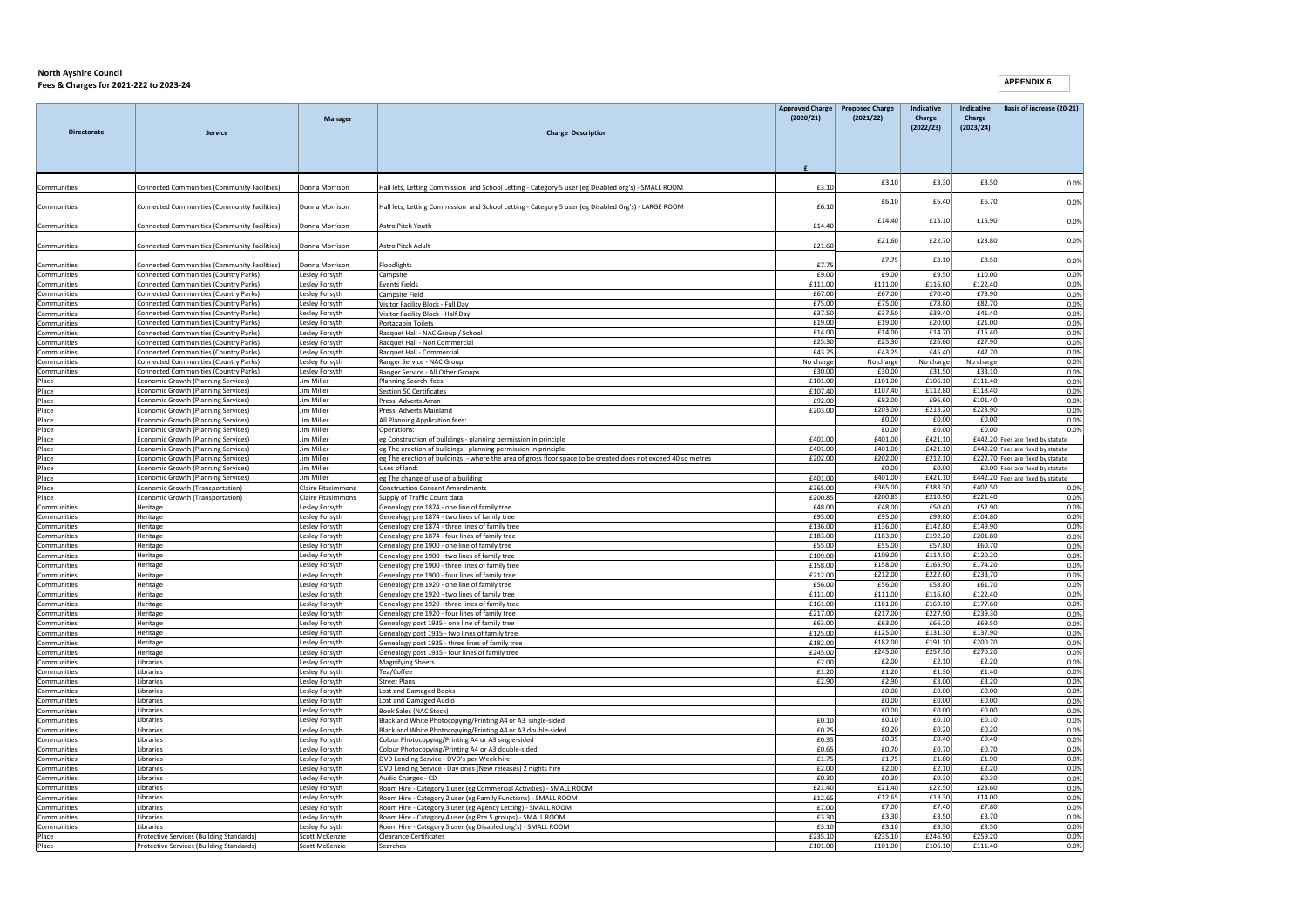| <b>Directorate</b>         | <b>Service</b>                                                                           | Manager                                | <b>Charge Description</b>                                                                                                                                                                                      | <b>Approved Charge</b><br>(2020/21) | <b>Proposed Charge</b><br>(2021/22) | Indicative<br>Charge<br>(2022/23) | Indicative<br>Charge<br>(2023/24) | Basis of increase (20-21) |
|----------------------------|------------------------------------------------------------------------------------------|----------------------------------------|----------------------------------------------------------------------------------------------------------------------------------------------------------------------------------------------------------------|-------------------------------------|-------------------------------------|-----------------------------------|-----------------------------------|---------------------------|
|                            |                                                                                          |                                        |                                                                                                                                                                                                                |                                     |                                     |                                   |                                   |                           |
|                            |                                                                                          |                                        |                                                                                                                                                                                                                |                                     |                                     |                                   |                                   |                           |
| Place                      | Protective Services (Building Standards)                                                 | Scott McKenzie                         | <b>Section 50 Certificates</b>                                                                                                                                                                                 | £125.00                             | £125.00<br>£408.80                  | £131.30<br>£429.20                | £137.90<br>£450.70                | 0.0%                      |
| Place<br>Place             | Protective Services (Building Standards)<br>Protective Services (Environmental Health)   | Scott McKenzie<br>Scott McKenzie       | <b>Section 89 Certificates</b><br>Bacteriological Swimming Pool Sampling                                                                                                                                       | £408.80<br>£51.00                   | £51.00                              | £53.60                            | £56.30                            | 0.0%<br>0.0%              |
| Place                      | Protective Services (Environmental Health)                                               | Scott McKenzie                         | Legionelia Swimming Pool Sampling                                                                                                                                                                              | £95.00                              | £95.00                              | £99.80                            | £104.80                           | 0.0%                      |
| Place                      | Protective Services (Environmental Health)                                               | Scott McKenzie                         | <b>Chemical Swimming Pool Sampling</b>                                                                                                                                                                         | £70.00                              | £70.00                              | £73.50                            | £77.20                            | 0.0%                      |
| Place                      | Protective Services (Environmental Health)                                               | Scott McKenzie                         | Pest Control - Fumigations/Sprays for heavy infestations e.g. bedbugs, fleas includes survey and revisit.                                                                                                      | £77.00                              | £77.00                              | £80.90                            | £84.90                            | 0.0%                      |
| Place                      | Protective Services (Environmental Health)                                               | Scott McKenzie                         | Pest Control Charge - Insects (Domestic)                                                                                                                                                                       | £50.00                              | £50.00                              | £52.50                            | £55.10                            | 0.0%                      |
| Place                      | Protective Services (Environmental Health)                                               | Scott McKenzie                         | Pest Control Charge - Rats/Mice/Insects (Commercial)                                                                                                                                                           | £77.00                              | £77.00                              | £80.90                            | £84.90                            | 0.0%                      |
| Place                      | Protective Services (Environmental Health)                                               | Scott McKenzie<br>Scott McKenzie       | Pest Control Charge - Rats/Mice/Squirrels (Domestic) includes up to 3 visits.                                                                                                                                  | £77.00<br>£50.00                    | £77.00<br>£50.00                    | £80.90<br>£52.50                  | £84.90<br>£55.10                  | 0.0%                      |
| Place<br>Place             | Protective Services (Environmental Health)<br>Protective Services (Environmental Health) | Scott McKenzie                         | Pest Control Charge - Wasp Nests/Bees<br>Food Hygiene Training Delegate Charge                                                                                                                                 | £29.00                              | £29.00                              | £30.50                            | £32.00                            | 0.0%<br>0.0%              |
| Place                      | Protective Services (Environmental Health)                                               | Scott McKenzie                         | <b>Section 50 Certificates</b>                                                                                                                                                                                 | £125.00                             | £125.00                             | £131.30                           | £137.90                           | 0.0%                      |
| Place                      | Protective Services (Environmental Health)                                               | Scott McKenzie                         | Certificate of Compliance (not required as part of licence application)                                                                                                                                        | £100.00                             | £100.00                             | £105.00                           | £110.30                           | 0.0%                      |
| Place                      | Protective Services (Environmental Health)                                               | Scott McKenzie                         | Health Certificate for export to China                                                                                                                                                                         | £36.00                              | £36.00                              | £37.80                            | £39.70                            | 0.0%                      |
| Place                      | Protective Services (Trading Standards)                                                  | Scott McKenzie                         | Liquid fuel measuring instruments - first meter tested                                                                                                                                                         | £159.00                             | £159.00                             | £167.00                           | £175.40                           | 0.0%                      |
| Place                      | Protective Services (Trading Standards)                                                  | Scott McKenzie                         | Liquid fuel measuring instruments Beach additional meter tested during same visit                                                                                                                              | £98.00                              | £98.00                              | £102.90                           | £108.00                           | 0.0%                      |
| Place                      | Protective Services (Trading Standards)                                                  | Scott McKenzie                         | All other weighing and measuring equipment Zone officer on site (per hour)                                                                                                                                     | £86.00                              | £86.00                              | £90.30                            | £94.80                            | 0.0%                      |
| Place                      | Protective Services (Trading Standards)                                                  | Scott McKenzie                         | All other weighing and measuring equipment Ptwo or more officers on site (per hour)                                                                                                                            | £138.00                             | £138.00<br>£4.00                    | £144.90                           | £152.10<br>£4.40                  | 0.0%                      |
| Communities<br>Communities | Early Years<br><b>Music Services</b>                                                     | Callum Maxwell<br>Ronan Watson         | Wraparound Charges<br><b>Tuition Fee</b>                                                                                                                                                                       | £4.00<br>£198.00                    | £198.00                             | £4.20<br>£207.90                  | £218.30                           | 0.0%<br>0.0%              |
| Communities                | <b>Music Services</b>                                                                    | Ronan Watson                           | Tuition Fee - siblings                                                                                                                                                                                         | £99.00                              | £99.00                              | £104.00                           | £109.20                           | 0.0%                      |
|                            |                                                                                          | Wallace Turpie/ David                  |                                                                                                                                                                                                                |                                     |                                     |                                   |                                   |                           |
| Place                      | <b>Bereavement Service</b>                                                               | Mackay<br>Wallace Turpie/David         | Interment of Eighteen and Over                                                                                                                                                                                 | £806.00                             | £806.00                             | £886.60                           | £975.30                           | 0.0%                      |
| Place                      | <b>Bereavement Service</b>                                                               | Mackay<br>Wallace Turpie/ David        | Purchase of Exclusive Right of Burial (New Lair)                                                                                                                                                               | £859.00                             | £859.00                             | £944.90                           | £1,039.40                         | 0.0%                      |
| Place                      | <b>Bereavement Service</b>                                                               | Mackay                                 | Purchase of Exclusive Right of Burial (Woodland Area)                                                                                                                                                          | £859.00                             | £859.00                             | £944.90                           | £1.039.40                         | 0.0%                      |
| Place                      | <b>Bereavement Service</b>                                                               | Wallace Turpie/David<br>Mackay         | Interment of Cremated Remains (Aged 18 and over)                                                                                                                                                               | £228.00                             | £228.00                             | £250.80                           | £275.90                           | 0.0%                      |
| Place                      | <b>Bereavement Service</b>                                                               | Wallace Turpie/ David<br>Mackay        | <b>Memorial Foundation</b>                                                                                                                                                                                     | £176.00                             | £176.00                             | £184.80                           | £194.00                           | 0.0%                      |
| Place                      | <b>Bereavement Service</b>                                                               | Wallace Turpie/David<br>Mackay         | Dis-interments                                                                                                                                                                                                 | £970.00                             | £970.00                             | £1,018.50                         | £1,069.40                         | 0.0%                      |
| Place                      | <b>Bereavement Service</b>                                                               | Wallace Turpie/David<br>Mackay         | Interment in common ground                                                                                                                                                                                     | £252.00                             | £252.00                             | £264.60                           | £277.80                           | 0.0%                      |
| Place                      | <b>Bereavement Service</b>                                                               | Wallace Turpie/ David<br>Mackay        | Purchase of Exclusive Right of Burial - Cremated Remains Only (New Lair)                                                                                                                                       | £471.00                             | £471.00                             | £518.10                           | £569.90                           | 0.0%                      |
| Place                      | <b>Bereavement Service</b>                                                               | Wallace Turpie/ David<br>Mackay        | Purchase of Exclusive Right of Burial - Cremated Remains Only in Garden of Remembrance (New Lair)                                                                                                              | £471.00                             | £471.00                             | £518.10                           | £569.90                           | 0.0%                      |
| Place                      | <b>Bereavement Service</b>                                                               | Wallace Turpie/David<br>Mackay         | Purchase of Exclusive Right of Burial - Private Baby Lair                                                                                                                                                      | FOC                                 | FOC                                 | FOC                               | FOC                               | 0.0%                      |
| Place                      | <b>Bereavement Service</b>                                                               | Wallace Turpie/ David<br>Mackay        | Interment of Eighteen and Over (Saturdays and Public Holidays)                                                                                                                                                 | £1,209.00                           | £1,209.00                           | £1,329.90                         | £1,462.90                         | 0.0%                      |
|                            |                                                                                          | Wallace Turpie/ David                  |                                                                                                                                                                                                                |                                     | £21.00                              | £22.10                            | £23.20                            | 0.0%                      |
| Place                      | Bereavement Service                                                                      | Mackay<br>Wallace Turpie/David         | Transfer of Title Deeds/Duplicate Title Deeds                                                                                                                                                                  | £21.00                              | £44.00                              | £46.20                            | £48.50                            | 0.0%                      |
| Place                      | <b>Bereavement Service</b>                                                               | Mackav                                 | Memorial permit                                                                                                                                                                                                | £44.00                              |                                     |                                   |                                   |                           |
| <b>School Meals</b>        | FM<br><b>FM</b>                                                                          | Carolyn Hope                           | Secondary School meals                                                                                                                                                                                         | £2.05                               | £2.05                               | £2.20                             | £2.30                             | 0.0%                      |
| <b>School Meals</b>        |                                                                                          | Carolyn Hope<br>Wallace Turpie/ David  | Primary School meals                                                                                                                                                                                           | £2.05                               | £2.05                               | £2.20                             | £2.30                             | 0.0%                      |
| Place                      | Largs Car Park                                                                           | Mackay                                 | Car park Charges - up to 1 hour                                                                                                                                                                                | £1.00                               | f1.00                               | £1.00                             | f1.00                             | 0.0%                      |
| Place                      | Largs Car Park                                                                           | Wallace Turpie/ David<br>Mackav        | Car park Charges - over 1 hour up to 3 hours                                                                                                                                                                   | £3.00                               | £3.00                               | £3.00                             | £3.00                             | 0.0%                      |
| Place                      | Largs Car Park                                                                           | Wallace Turpie/David<br>Mackay         | Car park Charges - over 3 hours                                                                                                                                                                                | £4.00                               | £4.00                               | £4.00                             | £4.00                             | 0.0%                      |
| Place                      | <b>Streetscene Services</b>                                                              | Wallace Turpie/ David<br>Mackay        | <b>Abandoned Trolley Charge</b>                                                                                                                                                                                | £33.00                              | £33.00                              | £34.70                            | £36.40                            | 0.0%                      |
| Place                      | <b>Streetscene Services</b>                                                              | Wallace Turpie/David<br>Mackay         | <b>Grass Cutting Scheme</b>                                                                                                                                                                                    | £70.00                              | £70.00                              | £73.50                            | £77.20                            | 0.0%                      |
| Place                      | <b>Transport Services</b>                                                                | Gordon Mitchell                        | Car Inspection                                                                                                                                                                                                 | £30.00                              | £30.00                              | £31.50                            | £33.10                            | 0.0%                      |
| Place                      | <b>Transport Services</b>                                                                | <b>Gordon Mitchell</b>                 | MOT Class 4                                                                                                                                                                                                    | £57.00                              | £57.00                              | £59.90                            | £62.90                            | 0.0%                      |
| Place                      | <b>Transport Services</b>                                                                | Gordon Mitchell                        | MOT Class 5                                                                                                                                                                                                    | £75.00                              | £75.00                              | £78.80                            | £82.70                            | 0.0%                      |
| Place                      | <b>Transport Services</b>                                                                | Gordon Mitchell                        | MOT Class 7                                                                                                                                                                                                    | £62.00                              | £62.00                              | £65.10                            | £68.40                            | 0.0%                      |
| Place                      | <b>Transport Services</b>                                                                | <b>Gordon Mitchell</b>                 | <b>Tachograph Calibration</b>                                                                                                                                                                                  | £58.00                              | £58.00                              | £60.90                            | £63.90                            | 0.0%                      |
| Place                      | <b>Transport Services</b>                                                                | Gordon Mitchell                        | Tachograph 2 year Inspection                                                                                                                                                                                   | £40.00                              | £40.00                              | £42.00                            | £44.10                            | 0.0%                      |
| Place                      | <b>Transport Services</b>                                                                | Gordon Mitchell                        | Tachograph 6 year Inspection                                                                                                                                                                                   | £58.00                              | £58.00                              | £60.90                            | £63.90                            | 0.0%                      |
| Place                      | <b>Transport Services</b>                                                                | Gordon Mitchell                        | Per hire charge for transport hires to external groups.                                                                                                                                                        | £23.00                              | £23.00<br>£74.00                    | £24.20<br>£77.70                  | £25.40<br>£81.60                  | 0.0%                      |
| Place<br>Place             | Roads<br>Roads                                                                           | Campbell Dempster<br>Campbell Dempster | Section 56 Roads Opening Permit Vehicle Access Crossing                                                                                                                                                        | £74.00<br>£208.00                   | £208.00                             | £218.40                           | £229.30                           | 0.0%<br>0.0%              |
| Place                      | Roads                                                                                    | Campbell Dempster                      | Section 56 Road Opening Permit Other works involving excavation in the public road<br>Section 56 Road Opening Permit Other works involving excavation in the public road. Duration charge for additional week. | £98.00                              | £98.00                              | £102.90                           | £108.00                           | 0.0%                      |
|                            |                                                                                          |                                        |                                                                                                                                                                                                                |                                     |                                     |                                   |                                   |                           |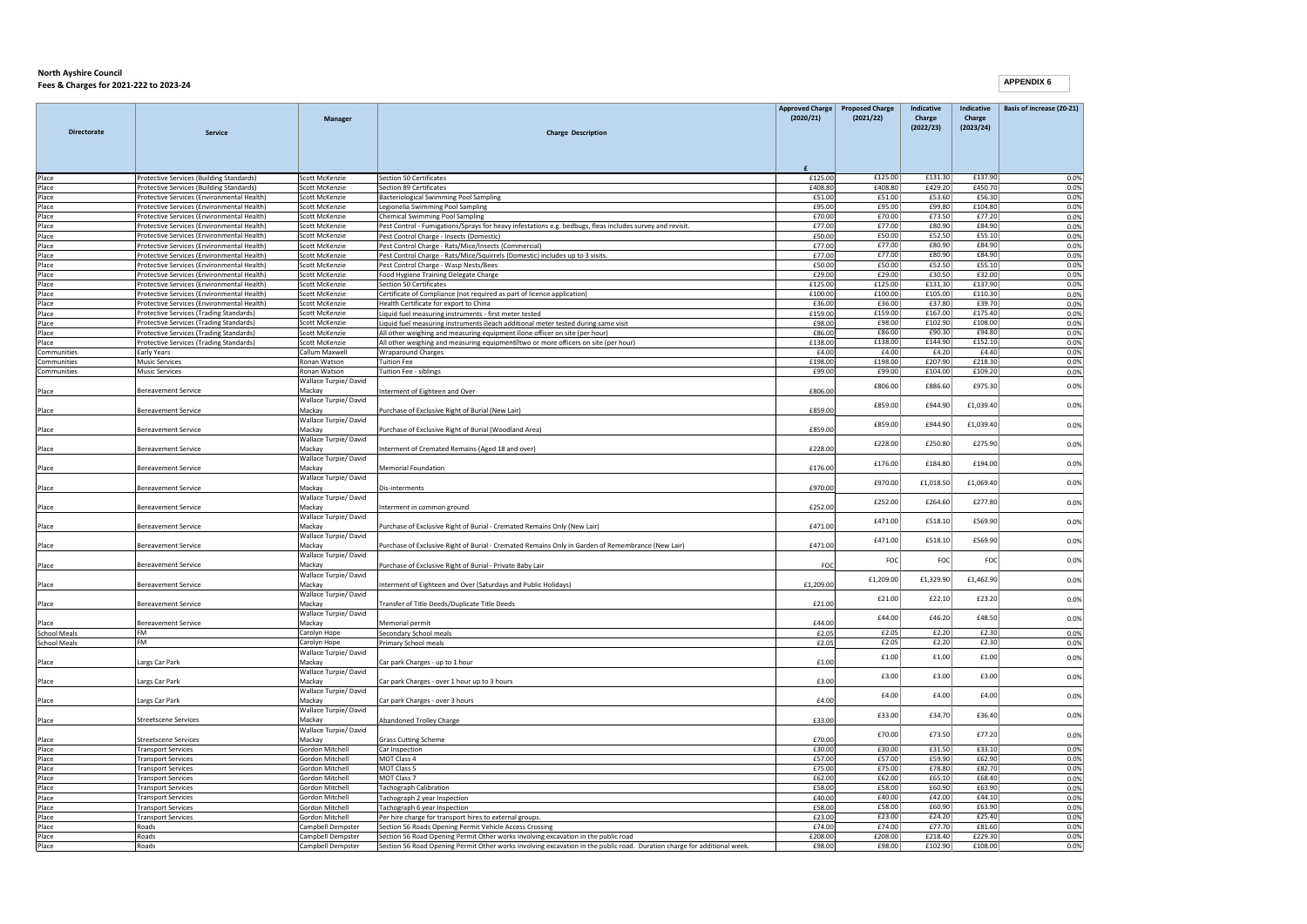|                    |                                                  | Manager                               |                                                                                                                                                                   | <b>Approved Charge</b><br>(2020/21) | <b>Proposed Charge</b><br>(2021/22) | Indicative<br>Charge | Indicative<br>Charge | Basis of increase (20-21) |
|--------------------|--------------------------------------------------|---------------------------------------|-------------------------------------------------------------------------------------------------------------------------------------------------------------------|-------------------------------------|-------------------------------------|----------------------|----------------------|---------------------------|
| <b>Directorate</b> | Service                                          |                                       | <b>Charge Description</b>                                                                                                                                         |                                     |                                     | (2022/23)            | (2023/24)            |                           |
|                    |                                                  |                                       |                                                                                                                                                                   |                                     |                                     |                      |                      |                           |
|                    |                                                  |                                       |                                                                                                                                                                   |                                     |                                     |                      |                      |                           |
| Place              | Roads                                            | Campbell Dempster                     | Section 58 Road Occupation Permits Builders Materials - for up to 4 weeks                                                                                         | £86.00                              | £86.00                              | £90.30               | £94.80               | 0.0%                      |
| Place<br>Place     | Roads<br>Roads                                   | Campbell Dempster<br>ampbell Dempster | Section 58 Road Occupation Permits Cranes - for up to 4 weeks<br>Section 58 Road Occupation Permits Scaffolding - for up to 4 weeks                               | £86.00<br>£86.00                    | £86.00<br>£86.00                    | £90.30<br>£90.30     | £94.80<br>£94.80     | 0.0%<br>0.0%              |
| Place              | Roads                                            | ampbell Dempster                      | Section 85 Skip Permits - for up to 4 weeks                                                                                                                       | £51.00                              | £51.00                              | £53.60               | £56.30               | 0.0%                      |
| Place              | Roads                                            | Campbell Dempster                     | Femporary Traffic Signal Permit (three way or more only). This would be in addition to Section 56 charge                                                          | £122.00                             | £122.00                             | £128.10              | £134.50              | 0.0%                      |
| Place              | Roads                                            | Campbell Dempster                     | Temporary Traffic Signal Permit (three way or more only). This would be in addition to Section 56 charge. Duration charge for add                                 | £122.00                             | £122.00                             | £128.10              | £134.50              | 0.0%                      |
| Place              | Roads                                            | Campbell Dempster                     | Property Enquiry Adoption Plan                                                                                                                                    | £37.00                              | £37.00                              | £38.90               | £40.80               | 0.0%                      |
| Place              | Roads                                            | Campbell Dempster                     | NRSWA Section 109 Permission                                                                                                                                      | £317.00                             | £317.00                             | £332.90              | £349.50              | 0.0%                      |
| Place              | Roads                                            | Campbell Dempster                     | NRSWA Public Utility Sample Inspections                                                                                                                           | £36.00                              | £36.00                              | £37.80               | £39.70               | 0.0%                      |
| Place              | Roads                                            | Campbell Dempster                     | 5 day Temporary Traffic Order (by notice)                                                                                                                         | £426.00                             | £426.00                             | £447.30              | £469.70              | 0.0%                      |
| Place              | Roads                                            | Campbell Dempster                     | <b>Emergency Temporary Traffic Order (by notice)</b>                                                                                                              | £426.00                             | £426.00                             | £447.30              | £469.70              | 0.0%                      |
| Place              | Roads                                            | Campbell Dempster                     | Temporary Traffic Orders (advertised in press). Advertising costs are extra.                                                                                      | £658.00                             | £658.00                             | £690.90              | £725.40              | 0.0%                      |
| Place              | Roads                                            | Campbell Dempstei                     | Supply of Traffic Count Data. Price per site.                                                                                                                     | £208.00                             | £208.00                             | £218.40              | £229.30              | 0.0%                      |
| Place<br>Place     | Roads<br>Roads                                   | ampbell Dempster<br>ampbell Dempster  | Supply / Use of information from the Saturn Traffic Model<br>Neighbourhood Watch Signs                                                                            | £1,340.00<br>£37.00                 | £1,340.00<br>£37.00                 | £1,407.00<br>£38.90  | £1,477.40<br>£40.80  | 0.0%<br>0.0%              |
| Place              | Roads                                            | Campbell Dempster                     | Switching off Traffic Signals for third parties                                                                                                                   | £147.00                             | £147.00                             | £154.40              | £162.10              | 0.0%                      |
| Place              | Roads                                            | Campbell Dempster                     | Temporary signs for events                                                                                                                                        | £98.00                              | £98.00                              | £102.90              | £108.00              | 0.0%                      |
| Place              | Roads                                            | Campbell Dempster                     | Signs for new Housing Developments                                                                                                                                | £378.00                             | £378.00                             | £396.90              | £416.70              | 0.0%                      |
| Place              | Roads                                            | Campbell Dempster                     | H Bar Markings (Access protection markings)                                                                                                                       | £61.00                              | £61.00                              | £64.10               | £67.30               | 0.0%                      |
| Place              | <b>Waste Resources</b>                           | David Mackay                          | New/Replacement Waste Container 360 Litre                                                                                                                         | £75.01                              | £75.01                              | £78.80               | £82.70               | 0.0%                      |
| Place              | <b>Waste Resources</b>                           | David Mackay                          | New/Replacement Waste Container 1100 Litre                                                                                                                        | £382.14                             | £382.14<br>£444.65                  | £401.20<br>£466.90   | £421.30              | 0.0%                      |
| Place<br>Place     | <b>Waste Resources</b><br><b>Waste Resources</b> | David Mackay<br>David Mackay          | New/Replacement Waste Container 1280 Litre<br>Jolift Commercial White Goods per item                                                                              | £444.65<br>£49.67                   | £49.67                              | £52.20               | £490.20<br>£54.80    | 0.0%<br>0.0%              |
| Place              | <b>Waste Resources</b>                           | David Mackay                          | Bin Repair - standard lock supply & fitting                                                                                                                       | £22.71                              | £22.71                              | £23.80               | £25.00               | 0.0%                      |
| Place              | <b>Waste Resources</b>                           | David Mackay                          | Bin Repair - new forest lock lock supply & fitting                                                                                                                | £33.00                              | £33.00                              | £34.70               | £36.40               | 0.0%                      |
| Place              | <b>Waste Resources</b>                           | David Mackay                          | Bin Repair - push to lock supply & fitting                                                                                                                        | £45.84                              | £45.84                              | £48.10               | £50.50               | 0.0%                      |
| Place              | <b>Waste Resources</b>                           | David Mackay                          | Bin Repair - lid supplied & lock fixed cost                                                                                                                       | £141.35                             | £141.35                             | £148.40              | £155.80              | 0.0%                      |
| Place              | <b>Waste Resources</b>                           | David Mackay                          | BIN Repair - one front wheel supplied and fitted cost                                                                                                             | £73.86                              | £73.86                              | £77.60               | £81.50               | 0.0%                      |
| Place<br>Place     | <b>Waste Resources</b><br><b>Waste Resources</b> | David Mackay<br>David Mackay          | Bin Repair - one back wheel supplied and fitted cost<br>New/Replacement Waste Container 240 Litre                                                                 | £80.00<br>£45.50                    | £80.00<br>£45.50                    | £84.00<br>£47.80     | £88.20<br>£50.20     | 0.0%<br>0.0%              |
| Place              | <b>Waste Resources</b>                           | David Mackay                          | New/Replacement Waste Container 140 Litre                                                                                                                         | £31.26                              | £31.26                              | £32.80               | £34.40               | 0.0%                      |
| Place              | <b>Waste Resources</b>                           | David Mackay                          | New/Replacement Waste Container 660 Litre                                                                                                                         | £319.50                             | £319.50                             | £335.50              | £352.30              | 0.0%                      |
| Place              | <b>Waste Resources</b>                           | David Mackay                          | Special Uplift Charges                                                                                                                                            | £25.20                              | £25.20                              | £26.50               | £27.80               | 0.0%                      |
| Place              | <b>Waste Resources</b>                           | David Mackay                          | Special Uplift individual item Charges                                                                                                                            | £5.04                               | £5.04                               | £5.30                | £5.60                | 0.0%                      |
| Place              | <b>Waste Resources</b>                           | David Mackay                          | Commercial Refuse Scheduled Bin Unlift Residual Waste Service 240 Litre Bin                                                                                       | £5.81                               | £5.81                               | £6.10                | £6.40                | 0.0%                      |
| Place<br>Place     | <b>Waste Resources</b><br><b>Waste Resources</b> | Javid Mackay<br>David Mackay          | Commercial Refuse Scheduled Bin Uplift Residual Waste Service 360 Litre Bin<br>Commercial Refuse Scheduled Bin Uplift Residual Waste Service 660 Litre Bin        | £8.72<br>£15.97                     | £8.72<br>£15.97                     | £9.20<br>£16.80      | £9.70<br>£17.60      | 0.0%<br>0.0%              |
| Place              | <b>Waste Resources</b>                           | David Mackay                          | Commercial Refuse Scheduled Bin Uplift Residual Waste Service 1100 Litre Bin                                                                                      | £26.64                              | £26.64                              | £28.00               | £29.40               | 0.0%                      |
| Place              | <b>Waste Resources</b>                           | David Mackay                          | Commercial Refuse Scheduled Bin Uplift Residual Waste Service 1280 Litre Bin                                                                                      | £31.07                              | £31.07                              | £32.60               | £34.20               | 0.0%                      |
| Place              | <b>Waste Resources</b>                           | David Mackay                          | Sub-Contracted Commercial Collection Residual Waste 240 Litre bin                                                                                                 | £6.27                               | £6.27                               | £6.60                | £6.90                | 0.0%                      |
| Place              | <b>Waste Resources</b>                           | David Mackay                          | Sub-Contracted Commercial Collection Residual Waste 360 Litre bin                                                                                                 | £9.41                               | £9.41                               | £9.90                | £10.40               | 0.0%                      |
| Place              | <b>Waste Resources</b>                           | David Mackay                          | Sub-Contracted Commercial Collection Residual Waste 660 Litre bin                                                                                                 | £17.23                              | £17.23                              | £18.10               | £19.00               | 0.0%                      |
| Place              | <b>Waste Resources</b>                           | David Mackay                          | Sub-Contracted Commercial Collection Residual Waste 1100 Litre bin                                                                                                | £28.75<br>£33.54                    | £28.75<br>£33.54                    | £30.20<br>£35.20     | £31.70<br>£37.00     | 0.0%                      |
| Place<br>Place     | <b>Waste Resources</b><br><b>Waste Resources</b> | David Mackay<br>David Mackay          | Sub-Contracted Commercial Collection Residual Waste 1280 Litre bin<br>Commercial Refuse Scheduled Bin Uplift Food/Organic 140 Litre Bin                           | £4.86                               | £4.86                               | £5.10                | £5.40                | 0.0%<br>0.0%              |
| Place              | <b>Waste Resources</b>                           | David Mackay                          | Commercial Refuse Scheduled Bin Uplift Garden Waste 240 Litre Bin                                                                                                 | £0.00                               | £0.00                               | £0.00                | £0.00                | 0.0%                      |
| Place              | <b>Waste Resources</b>                           | David Mackay                          | Commercial Refuse Scheduled Bin Uplift Food/Organic 500 Litre Bin                                                                                                 | £17.38                              | £17.38                              | £18.20               | £19.10               | 0.0%                      |
| Place              | <b>Waste Resources</b>                           | David Mackay                          | Sub-Contracted Commercial Collection Mixed Recyclate 240 Litre bin                                                                                                | £0.00                               | £0.00                               | £0.00                | £0.00                | 0.0%                      |
| Place              | <b>Waste Resources</b>                           | David Mackay                          | Sub-Contracted Charity Mixed Recycling Waste 140 Litre bin                                                                                                        | £0.00                               | £0.00                               | £0.00                | £0.00                | 0.0%                      |
| Place              | <b>Waste Resources</b>                           | David Mackay                          | Subcontractor Commercial Refuse Scheduled Bin Uplift Food/Organic 140 Litre Bin                                                                                   | £6.17                               | £6.17                               | £6.50                | £6.80                | 0.0%                      |
| Place<br>Place     | <b>Waste Resources</b><br><b>Waste Resources</b> | David Mackay<br>David Mackay          | Subcontractor Commercial Refuse Scheduled Bin Uplift Garden Waste 240 Litre Bin<br>SubcontractorCommercial Refuse Scheduled Bin Uplift Food/Organic 500 Litre Bin | f0.00<br>£22.01                     | £0.00<br>£22.01                     | £0.00<br>£23.10      | £0.00<br>£24.30      | 0.0%<br>0.0%              |
| Place              | <b>Waste Resources</b>                           | David Mackay                          | Charity Refuse Scheduled Bin Uplift Residual Waste Service 240 Litre Bin                                                                                          | £2.91                               | £2.91                               | £3.10                | £3.30                | 0.0%                      |
| Place              | <b>Waste Resources</b>                           | David Mackay                          | Charity Refuse Scheduled Bin Uplift Residual Waste Service 360 Litre Bin                                                                                          | £4.37                               | £4.37                               | £4.60                | £4.80                | 0.0%                      |
| Place              | <b>Waste Resources</b>                           | David Mackay                          | Charity Refuse Scheduled Bin Uplift Residual Waste Service 660 Litre Bin                                                                                          | £7.99                               | £7.99                               | £8.40                | £8.80                | 0.0%                      |
| Place              | <b>Waste Resources</b>                           | David Mackay                          | Charity Refuse Scheduled Bin Uplift Residual Waste Service 1100 Litre Bin                                                                                         | £13.31                              | £13.31                              | £14.00               | £14.70               | 0.0%                      |
| Place              | <b>Waste Resources</b>                           | David Mackay                          | Charity Refuse Scheduled Bin Uplift Residual Waste Service 1280 Litre Bin                                                                                         | £15.53                              | £15.53                              | £16.30               | £17.10               | 0.0%                      |
| Place              | <b>Waste Resources</b>                           | Javid Mackay                          | Charity Scheduled Bin Uplift Mixed Recyclate Service 140 Litre Bin                                                                                                | £0.00                               | £0.00                               | £0.00                | £0.00                | 0.0%                      |
| Place<br>Place     | <b>Waste Resources</b><br><b>Waste Resources</b> | David Mackay<br>David Mackay          | Charity Scheduled Bin Uplift Mixed Recyclate Service 240 Litre Bin<br>Charity Scheduled Bin Uplift Mixed Recyclate Service 360 Litre Bin                          | £2.25<br>£3.36                      | £2.25<br>£3.36                      | £2.40<br>£3.50       | £2.50<br>£3.70       | 0.0%<br>0.0%              |
| Place              | <b>Waste Resources</b>                           | David Mackay                          | Charity Scheduled Bin Uplift Mixed Recyclate Service 660 Litre Bin                                                                                                | £6.18                               | £6.18                               | £6.50                | £6.80                | 0.0%                      |
| Place              | <b>Waste Resources</b>                           | David Mackay                          | Charity Scheduled Bin Uplift Mixed Recyclate Service 1100 Litre Bin                                                                                               | £10.29                              | £10.29                              | £10.80               | £11.30               | 0.0%                      |
| Place              | <b>Waste Resources</b>                           | David Mackay                          | Charity Scheduled Bin Uplift Mixed Recyclate Service 1280 Litre Bin                                                                                               | £11.96                              | £11.96                              | £12.60               | £13.20               | 0.0%                      |
| Place              | <b>Waste Resources</b>                           | David Mackay                          | Charity Scheduled Bin Uplift Food/Organic 140 Litre Bin                                                                                                           | £2.44                               | £2.44                               | £2.60                | £2.70                | 0.0%                      |
| Place              | <b>Waste Resources</b>                           | David Mackay                          | Charity Scheduled Bin Uplift Garden Waste 240 Litre Bin                                                                                                           | £0.00                               | £0.00                               | £0.00                | £0.00                | 0.0%                      |
| Place              | <b>Waste Resources</b>                           | David Mackay                          | Charity Scheduled Bin Uplift Food/Organic 500 Litre Bin                                                                                                           | £8.68                               | £8.68                               | £9.10                | £9.60<br>£0.00       | 0.0%                      |
| Place<br>Place     | <b>Waste Resources</b><br><b>Waste Resources</b> | David Mackay<br>David Mackay          | Commercial Refuse Scheduled Bin Uplift Mixed Recyclate Service 140 Litre Bin                                                                                      | £0.00<br><b>f4.48</b>               | £0.00<br>£4.48                      | £0.00<br>£4.70       | £4.90                | 0.0%<br>0.0%              |
| Place              | <b>Waste Resources</b>                           | David Mackay                          | Commercial Refuse Scheduled Bin Uplift Mixed Recyclate Service 240 Litre Bin<br>Commercial Refuse Scheduled Bin Uplift Mixed Recyclate Service 360 Litre Bin      | £6.74                               | £6.74                               | £7.10                | £7.50                | 0.0%                      |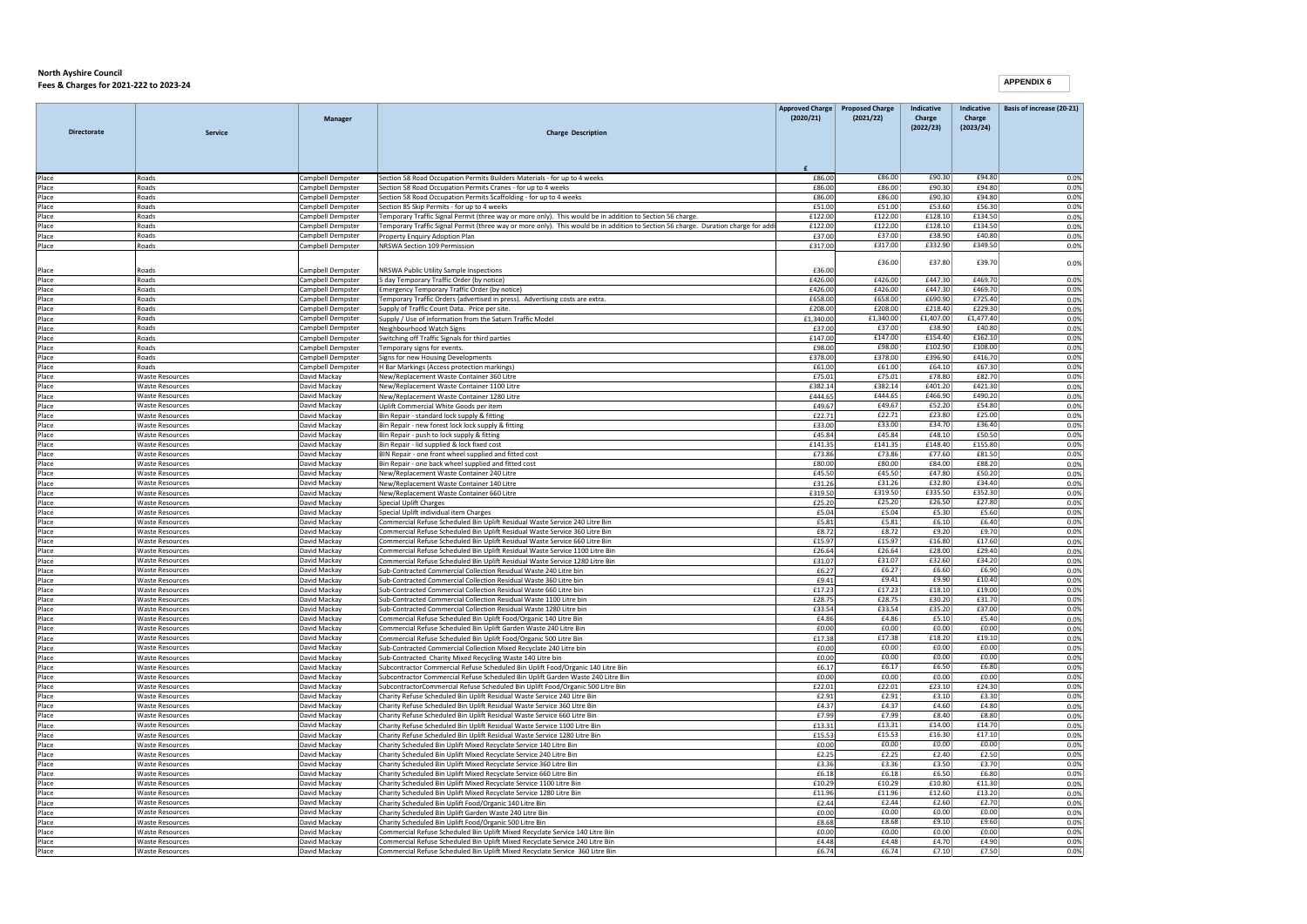```
APPENDIX 6
```

| <b>Directorate</b> | <b>Service</b>                                   | Manager                      | <b>Charge Description</b>                                                                                    | <b>Approved Charge</b><br>(2020/21) | <b>Proposed Charge</b><br>(2021/22) | Indicative<br>Charge<br>(2022/23) | Indicative<br>Charge<br>(2023/24) | Basis of increase (20-21) |
|--------------------|--------------------------------------------------|------------------------------|--------------------------------------------------------------------------------------------------------------|-------------------------------------|-------------------------------------|-----------------------------------|-----------------------------------|---------------------------|
|                    |                                                  |                              |                                                                                                              | £                                   |                                     |                                   |                                   |                           |
| Place              | <b>Waste Resources</b>                           | David Mackay                 | Commercial Refuse Scheduled Bin Uplift Mixed Recyclate Service 660 Litre Bin                                 | £12.34                              | £12.34                              | £13.00                            | £13.70                            | 0.0%                      |
| Place              | <b>Waste Resources</b>                           | David Mackay                 | Commercial Refuse Scheduled Bin Uplift Mixed Recyclate Service 1100 Litre Bin                                | £20.57                              | £20.57                              | £21.60                            | £22.70                            | 0.0%                      |
| Place              | <b>Waste Resources</b>                           | David Mackay                 | Commercial Refuse Scheduled Bin Uplift Mixed Recyclate Service 1280 Litre Bin                                | £23.93                              | £23.93                              | £25.10                            | £26.40                            | 0.0%                      |
| Place              | <b>Waste Resources</b>                           | David Mackay                 | Sub-Contracted Commercial Collection Residual Waste 140 Litre bin                                            | £3.68                               | £3.68                               | £3.90                             | £4.10                             | 0.0%                      |
| Place              | <b>Waste Resources</b>                           | David Mackay                 | Charity Refuse Scheduled Bin Uplift Residual Waste Service 140 Litre Bin                                     | £1.69                               | £1.69<br>£1.84                      | £1.80<br>£1.90                    | £1.90                             | 0.0%                      |
| Place              | <b>Waste Resources</b>                           | David Mackay                 | Sub-Contracted Charity Residual Waste 140 Litre bin                                                          | £1.84                               | £3.39                               | £3.60                             | £2.00<br>£3.80                    | 0.0%                      |
| Place              | <b>Waste Resources</b>                           | David Mackay                 | Commercial Refuse Scheduled Bin Uplift Residual Waste Service 140 Litre Bin                                  | £3.39                               | £125.66                             | £131.90                           | £138.50                           | 0.0%                      |
| Place              | <b>Waste Resources</b><br><b>Waste Resources</b> | David Mackay                 | Sack Sales Pre-Paid - Trade Recycling per 100                                                                | £125.66                             | £121.79                             | £127.90                           | £134.30                           | 0.0%<br>0.0%              |
| Place              |                                                  | David Mackay                 | Sack Sales Pre-Paid - Trade Waste per 50                                                                     | £121.79<br>£134.15                  | £134.15                             | £140.90                           | £147.90                           |                           |
| Place              | <b>Waste Resources</b>                           | David Mackay                 | Sub contract Sack Sales Pre-Paid - Trade Recycling per 100                                                   | £133.06                             | £133.06                             | £139.70                           | £146.70                           | 0.0%<br>0.0%              |
| Place<br>Place     | <b>Waste Resources</b><br><b>Waste Resources</b> | David Mackay<br>David Mackay | Sub contract Sack Sales Pre-Paid - Trade Waste per 50<br>Sub-Contracted Charity Residual Waste 240 Litre bin |                                     | £3.14                               | £3.30                             | £3.50                             | 0.0%                      |
| Place              | <b>Waste Resources</b>                           | David Mackay                 | Sub-Contracted Charity Residual Waste 360 Litre bin                                                          | £3.14<br>£4.70                      | £4.70                               | £4.90                             | £5.10                             |                           |
| Place              | <b>Waste Resources</b>                           | David Mackay                 | Sub-Contracted Charity Residual Waste 660 Litre bin                                                          | £8.62                               | £8.62                               | £9.10                             | £9.60                             | 0.0%<br>0.0%              |
| Place              | <b>Waste Resources</b>                           | David Mackay                 | Sub-Contracted Charity Residual Waste 1100 Litre bin                                                         | £14.37                              | £14.37                              | £15.10                            | £15.90                            | 0.0%                      |
| Place              | <b>Waste Resources</b>                           | David Mackay                 | Sub-Contracted Charity Residual Waste 1280 Litre bin                                                         | £16.77                              | £16.77                              | £17.60                            | £18.50                            | 0.0%                      |
| Place              | <b>Waste Resources</b>                           | David Mackay                 | Sub-Contracted Charity Mixed Recycling Waste 240 Litre bin                                                   | £2.44                               | £2.44                               | £2.60                             | £2.70                             | 0.0%                      |
| Place              | <b>Waste Resources</b>                           | David Mackay                 | Sub-Contracted Charity Mixed Recycling Waste 360 Litre bin                                                   | £3.64                               | £3.64                               | £3.80                             | £4.00                             | 0.0%                      |
| Place              | <b>Waste Resources</b>                           | David Mackay                 | Sub-Contracted Charity Mixed Recycling Waste 660 Litre bin                                                   | £6.66                               | £6.66                               | £7.00                             | £7.40                             | 0.0%                      |
| Place              | <b>Waste Resources</b>                           | David Mackay                 | Sub-Contracted Charity Mixed Recycling Waste 1100 Litre bin                                                  | £11.10                              | £11.10                              | £11.70                            | £12.30                            | 0.0%                      |
| Place              | <b>Waste Resources</b>                           | David Mackay                 | Sub-Contracted Charity Mixed Recycling Waste 1280 Litre bin                                                  | £12.92                              | £12.92                              | £13.60                            | £14.30                            | 0.0%                      |
| Place              | <b>Waste Resources</b>                           | David Mackay                 | Sub-Contracted Charity Food/Organic Waste 140 Litre bin                                                      | £3.09                               | £3.09                               | £3.20                             | £3.40                             | 0.0%                      |
| Place              | <b>Waste Resources</b>                           | David Mackay                 | Sub-Contracted Charity Food/Organic Waste 500 Litre bin                                                      | £11.00                              | £11.00                              | £11.60                            | £12.20                            | 0.0%                      |
| Place              | <b>Waste Resources</b>                           | David Mackay                 | Sub-Contracted Commercial Collection Mixed Recyclate 240 Litre bin                                           | £4.85                               | £4.85                               | £5.10                             | £5.40                             | 0.0%                      |
| Place              | <b>Waste Resources</b>                           | David Mackav                 | Sub-Contracted Commercial Collection Mixed Recyclate 360 Litre bin                                           | £7.27                               | £7.27                               | £7.60                             | £8.00                             | 0.0%                      |
| Place              | <b>Waste Resources</b>                           | David Mackay                 | Sub-Contracted Commercial Collection Mixed Recyclate 660 Litre bin                                           | £13.31                              | £13.31                              | £14.00                            | £14.70                            | 0.0%                      |
| Place              | <b>Waste Resources</b>                           | David Mackay                 | Sub-Contracted Commercial Collection Mixed Recyclate 1100 Litre bin                                          | £22.21                              | £22.21                              | £23.30                            | £24.50                            | 0.0%                      |
| Place              | <b>Waste Resources</b>                           | David Mackay                 | Sub-Contracted Commercial Collection Mixed Recyclate 1280 Litre bin                                          | £25.81                              | £25.81                              | £27.10                            | £28.50                            | 0.0%                      |
| Place              | <b>Waste Resources</b>                           | David Mackay                 | Event container delivery & uplift                                                                            | £69.46                              | £69.46                              | £72.90                            | £76.50                            | 0.0%                      |
| Place              | <b>Waste Resources</b>                           | David Mackay                 | Contamination charge - 140/240/360 ltr bins                                                                  | £17.37                              | £17.37                              | £18.20                            | £19.10                            | 0.0%                      |
| Place              | <b>Waste Resources</b>                           | David Mackay                 | Contamination charge - 500/660/1100/1280 ltr bins                                                            | £40.52                              | £40.52                              | £42.50                            | £44.60                            | 0.0%                      |
| Place              | <b>Waste Resources</b>                           | David Mackay                 | Container retrieval - 140/240/360 ltr bins                                                                   | £17.37                              | £17.37                              | £18.20                            | £19.10                            | 0.0%                      |
| Place              | <b>Waste Resources</b>                           | David Mackay                 | Container retrieval - 500/660/1100/1280 ltr bins                                                             | £40.52                              | £40.52                              | £42.50                            | £44.60                            | 0.0%                      |
| Place              | <b>Waste Resources</b>                           | David Mackay                 | <b>Arran Yellow Tip Permit</b>                                                                               | £58.68                              | £58.68                              | £61.60                            | £64.70                            | 0.0%                      |
| Place              | <b>Waste Resources</b>                           | David Mackay                 | Arran Blue Tip Permit                                                                                        | £97.71                              | £97.71                              | £102.60                           | £107.70                           | 0.0%                      |
| Place              | <b>Waste Resources</b>                           | David Mackay                 | Green - Treatment per Te                                                                                     | £57.89                              | £57.89                              | £60.80                            | £63.80                            | 0.0%                      |
| Place              | <b>Waste Resources</b>                           | David Mackay                 | Soil - Treatment per Te                                                                                      | £34.73                              | £34.73                              | £36.50                            | £38.30                            | 0.0%                      |
| Place              | <b>Waste Resources</b>                           | David Mackay                 | Scrap - Treatment per Te                                                                                     | £34.73                              | £34.73                              | £36.50                            | £38.30                            | 0.0%                      |
| Place              | <b>Waste Resources</b>                           | David Mackay                 | Wood - Treatment per Te                                                                                      | £34.73                              | £34.73                              | £36.50                            | £38.30                            | 0.0%                      |
| Place              | <b>Waste Resources</b>                           | David Mackay                 | Plastics - Treatment per Te                                                                                  | £57.89                              | £57.89                              | £60.80                            | £63.80                            | 0.0%                      |
| Place              | <b>Waste Resources</b>                           | David Mackay                 | Bricks/rubble - Treatment per Te                                                                             | £34.73                              | £34.73                              | £36.50                            | £38.30                            | 0.0%                      |
| Place              | <b>Waste Resources</b>                           | David Mackay                 | ampheads - Treatment per Te                                                                                  | £34.73                              | £34.73                              | £36.50                            | £38.30                            | 0.0%                      |
| Place              | <b>Waste Resources</b>                           | David Mackay                 | Void Uplift bin charge (Up to full set)                                                                      | £50.23                              | £50.23                              | £52.70                            | £55.30                            | 0.0%                      |
| Place              | <b>Waste Resources</b>                           | David Mackay                 | Special Uplift Squad - 30 min                                                                                | £50.23                              | £50.23                              | £52.70                            | £55.30                            | 0.0%                      |
| Place              | <b>Waste Resources</b>                           | David Mackay                 | Special Uplift Squad - 60 min                                                                                | £100.45                             | £100.45                             | £105.50                           | £110.80                           | 0.0%                      |
| Place              | <b>Waste Resources</b>                           | David Mackay                 | Special Uplift - disposal - 1/4te                                                                            | £37.40                              | £37.40                              | £39.30                            | £41.30                            | 0.0%                      |
| Place              | <b>Waste Resources</b>                           | David Mackay                 | Special Uplift - disposal - 1/2te                                                                            | £74.79                              | £74.79                              | £78.50                            | £82.40                            | 0.0%                      |
| Place              | <b>Waste Resources</b>                           | David Mackay                 | Special Uplift - disposal - Te                                                                               | £149.58                             | £149.58                             | £157.10                           | £165.00                           | 0.0%                      |
| Place              | <b>Waste Resources</b>                           | David Mackay                 | Special uplift - Confidential waste per bag                                                                  | £6.22                               | £6.22                               | £6.50                             | £6.80                             | 0.0%                      |
| Place              | <b>Waste Resources</b>                           | David Mackay                 | Direct disposal and treatment EFW per Te                                                                     | £149.58                             | £149.58                             | £157.10                           | £165.00                           | 0.0%                      |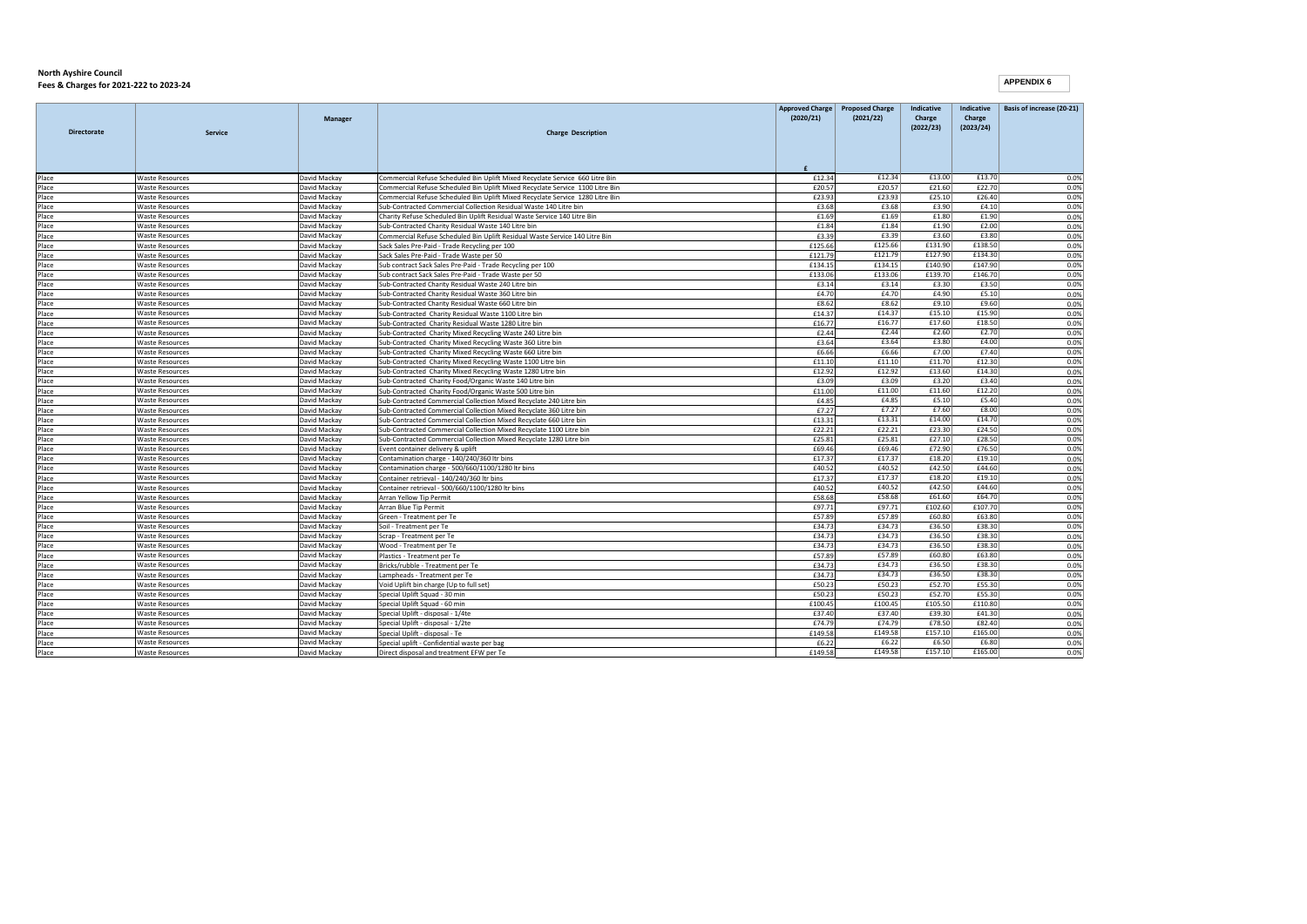|       | North Ayrshire Council General Services Revenue Budget 2021-22 |                                                                                           |                                                      |                            |                                                                         |                                            |                               |                                           |                                              |                      |  |  |
|-------|----------------------------------------------------------------|-------------------------------------------------------------------------------------------|------------------------------------------------------|----------------------------|-------------------------------------------------------------------------|--------------------------------------------|-------------------------------|-------------------------------------------|----------------------------------------------|----------------------|--|--|
|       |                                                                |                                                                                           |                                                      |                            |                                                                         |                                            |                               |                                           |                                              |                      |  |  |
|       | <b>Subjective Analysis</b>                                     |                                                                                           |                                                      |                            |                                                                         |                                            |                               |                                           |                                              |                      |  |  |
| £000  | £000                                                           | <b>Supplies &amp;</b><br><b>Services</b><br>£000                                          | <b>Transport &amp;</b><br><b>Plant Costs</b><br>£000 | <b>Admin Costs</b><br>£000 | <b>Other Agencies,</b><br><b>Bodies &amp;</b><br><b>Persons</b><br>£000 | <b>Transfer</b><br><b>Payments</b><br>£000 | Other<br>Expenditure<br>£000  | Capital<br><b>Financing Costs</b><br>£000 | Income<br>£000                               | <b>TOTAL</b><br>£000 |  |  |
|       | 68                                                             | 2,991                                                                                     | 43                                                   |                            | 2,056                                                                   | 48,496                                     |                               |                                           | (50, 980)                                    | 20,911               |  |  |
|       | 363                                                            | 15,309                                                                                    | 144                                                  | 577                        | 9,408                                                                   | 580                                        |                               | 78                                        | (2, 255)                                     | 149,908              |  |  |
|       | 21,361                                                         | 12,648                                                                                    | 7,229                                                |                            | 17,516                                                                  |                                            |                               | 77                                        | (50,067)                                     | 64,235               |  |  |
| 1,895 | 328                                                            | 9,965                                                                                     | 275                                                  | 337                        | 4,758                                                                   |                                            |                               | 14,611                                    | (2, 248)                                     | 30,226               |  |  |
|       | 22,120                                                         | 40,913                                                                                    | 7,691                                                |                            | 33,739                                                                  | 49,076                                     |                               | 14,766                                    | (105, 550)                                   | 265,280              |  |  |
|       |                                                                |                                                                                           |                                                      |                            |                                                                         |                                            |                               |                                           |                                              | 100,016              |  |  |
|       | 22,120                                                         | 40,913                                                                                    | 7,691                                                |                            | 33,739                                                                  | 49,076                                     |                               | 14,766                                    | (105, 550)                                   | 365,296              |  |  |
|       |                                                                | <b>Employee Costs Property Costs</b><br>16,575<br>124,320<br>53,902<br>196,692<br>196,692 |                                                      |                            |                                                                         | 1,462<br>1,291<br>3,668<br>3,668           | <b>Summary by Directorate</b> |                                           | 200<br>1,384<br>279<br>304<br>2,167<br>2,167 | <b>APPENDIX 7</b>    |  |  |

#### **Funded by:**

| <b>AEF</b>                        |  |  |   | 150 |        |  | (304, 763) | (304, 613) |
|-----------------------------------|--|--|---|-----|--------|--|------------|------------|
| <b>Council Tax</b>                |  |  |   |     | 11,621 |  | (71, 442)  | (59, 821)  |
| <b>Contribution from Reserves</b> |  |  |   |     |        |  | (862)      | (862)      |
| <b>Total Funding</b>              |  |  | 0 | 150 | 11,621 |  | (377,067)  | (365, 296) |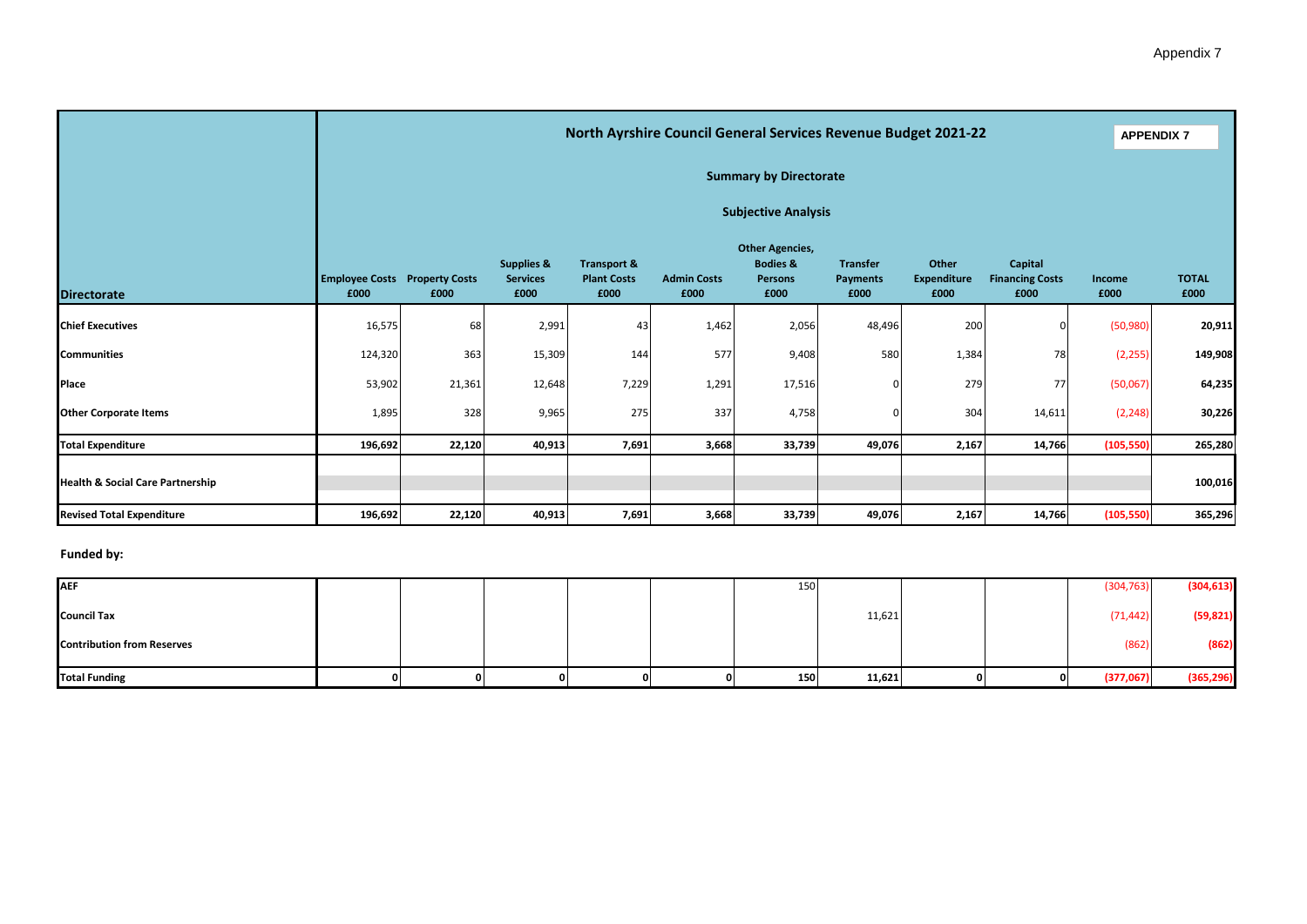|                                            |                                              |          |                                                  |                                | North Ayrshire Council General Services Revenue Budget 2021-22 |                                        |                                            |                              |                                     |                |                      |
|--------------------------------------------|----------------------------------------------|----------|--------------------------------------------------|--------------------------------|----------------------------------------------------------------|----------------------------------------|--------------------------------------------|------------------------------|-------------------------------------|----------------|----------------------|
|                                            |                                              |          |                                                  |                                |                                                                | <b>Finance &amp; Corporate Support</b> |                                            |                              |                                     |                |                      |
|                                            |                                              |          |                                                  |                                |                                                                | <b>Subjective Analysis</b>             |                                            |                              |                                     |                |                      |
| <b>Objective Analysis</b>                  | <b>Employee Costs Property Costs</b><br>£000 | £000     | <b>Supplies &amp;</b><br><b>Services</b><br>£000 | <b>Transport Costs</b><br>£000 | <b>Admin Costs</b><br>£000                                     | <b>Third Party</b><br>Payments<br>£000 | <b>Transfer</b><br><b>Payments</b><br>£000 | Other<br>Expenditure<br>£000 | Capital<br><b>Financing</b><br>£000 | Income<br>£000 | <b>TOTAL</b><br>£000 |
| <b>Directorate</b>                         | 701                                          | $\Omega$ |                                                  |                                | 24                                                             |                                        |                                            |                              |                                     | (8)            | 727                  |
| Audit, Fraud, Safety & Insurance           | 753                                          | 61       | 16                                               |                                | 14                                                             |                                        | ∩                                          |                              |                                     | (293)          | 564                  |
| <b>Corporate Procurement</b>               | 857                                          | $\Omega$ | 12                                               |                                | $\overline{7}$                                                 | 96                                     |                                            |                              |                                     | (108)          | 868                  |
| <b>Financial Services</b>                  | 1,336                                        |          | 90                                               |                                | 29                                                             |                                        | $\Omega$                                   | $\Omega$                     |                                     | (168)          | 1,288                |
| Revenues                                   | 407                                          |          | 47                                               | $\Omega$                       | 222                                                            |                                        | 47,895                                     | 200                          | n                                   | (47, 742)      | 1,030                |
| <b>Business Support</b>                    | 1,336                                        |          | 7                                                |                                | 17                                                             |                                        | $\Omega$                                   |                              |                                     | (185)          | 1,175                |
| <b>Customer Services</b>                   | 2,260                                        |          | 244                                              |                                | 96                                                             | 1,183                                  | 601                                        |                              |                                     | (922)          | 3,466                |
| <b>Employee Services</b>                   | 1,038                                        |          | 60                                               |                                | 23                                                             |                                        | $\Omega$                                   |                              |                                     | (31)           | 1,095                |
| <b>HR &amp; OD</b>                         | 744                                          | $\Omega$ | 21                                               | $\mathbf 1$                    | 60                                                             | 422                                    | $\Omega$                                   |                              | ŋ                                   | (426)          | 822                  |
| ICT                                        | 3,220                                        |          | 2,260                                            | 13                             | 19                                                             | O                                      | $\Omega$                                   |                              |                                     | (239)          | 5,273                |
| <b>Civil Contingencies</b>                 | $\Omega$                                     |          | n                                                | $\Omega$                       | 1                                                              | 60                                     |                                            |                              |                                     | $\mathsf{C}$   | 61                   |
| <b>Committee Services</b>                  | 530                                          |          | 114                                              |                                | 13                                                             | 61                                     | $\Omega$                                   |                              |                                     | (112)          | 613                  |
| <b>Communications</b>                      | 455                                          |          | 10                                               |                                | 11                                                             |                                        |                                            |                              |                                     | (7)            | 470                  |
| <b>Information Governance</b>              | 430                                          |          |                                                  |                                |                                                                |                                        | ∩                                          |                              |                                     | (21)           | 416                  |
| Legal & Licensing                          | 1,150                                        |          | 35                                               |                                | 46                                                             |                                        | <sup>0</sup>                               |                              |                                     | (717)          | 520                  |
| <b>Member Services</b>                     | 177                                          |          | 35                                               |                                | 865                                                            | 88                                     |                                            |                              |                                     | C              | 1,164                |
| <b>Policy, Performance &amp; Elections</b> | 407                                          |          | 20                                               |                                |                                                                | $\overline{7}$                         | n                                          |                              |                                     |                | 445                  |
| <b>Growth &amp; Investment</b>             | 106                                          |          | Ω                                                |                                |                                                                | 103                                    |                                            |                              |                                     |                | 209                  |
| <b>Transformation Services</b>             | 669                                          | ∩        | 10                                               |                                |                                                                | 22                                     | $\Omega$                                   |                              |                                     | c              | 704                  |
|                                            |                                              |          |                                                  |                                |                                                                |                                        |                                            |                              |                                     |                |                      |

**Total 16,575 68 2,991 43 1,462 2,056 48,496 200 0 (50,980) 20,911**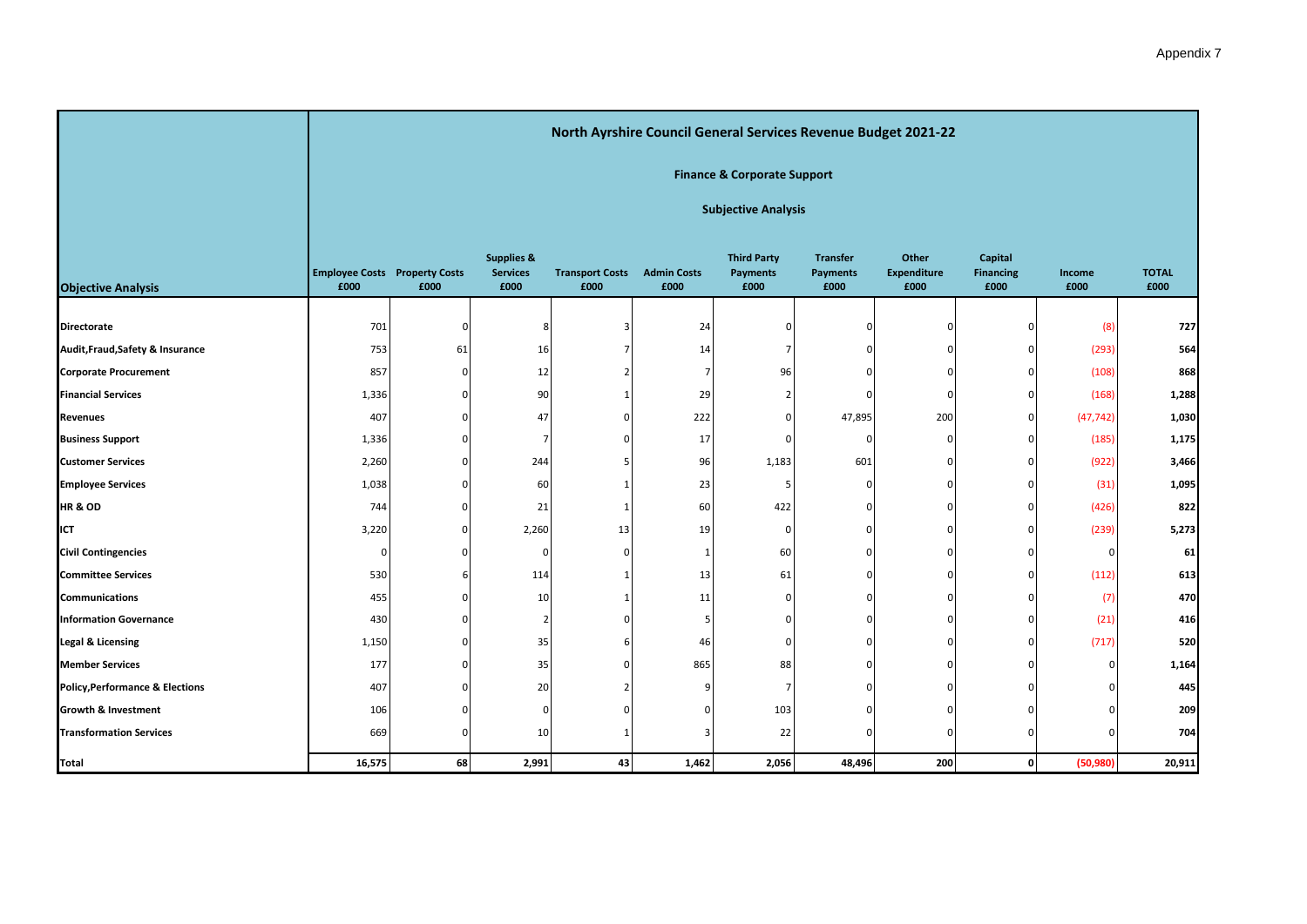| Appendix 7 |  |
|------------|--|
|------------|--|

|                                 |                                              |                            |                                                  | North Ayrshire Council General Services Revenue Budget 2021-22 |                            |                                            |                                            |                                     |                                     |                |                      |  |  |
|---------------------------------|----------------------------------------------|----------------------------|--------------------------------------------------|----------------------------------------------------------------|----------------------------|--------------------------------------------|--------------------------------------------|-------------------------------------|-------------------------------------|----------------|----------------------|--|--|
|                                 |                                              |                            |                                                  |                                                                |                            | <b>Education &amp; Youth Employment</b>    |                                            |                                     |                                     |                |                      |  |  |
|                                 |                                              | <b>Subjective Analysis</b> |                                                  |                                                                |                            |                                            |                                            |                                     |                                     |                |                      |  |  |
| <b>Objective Analysis</b>       | <b>Employee Costs Property Costs</b><br>£000 | £000                       | <b>Supplies &amp;</b><br><b>Services</b><br>£000 | <b>Transport Costs</b><br>£000                                 | <b>Admin Costs</b><br>£000 | <b>Payments to</b><br>other Bodies<br>£000 | <b>Transfer</b><br><b>Payments</b><br>£000 | Other<br><b>Expenditure</b><br>£000 | Capital<br><b>Financing</b><br>£000 | Income<br>£000 | <b>TOTAL</b><br>£000 |  |  |
|                                 |                                              |                            |                                                  |                                                                |                            |                                            |                                            |                                     |                                     |                |                      |  |  |
| <b>Additional Support Needs</b> | 14,056                                       |                            | 151                                              | 54                                                             | 60                         | 2,077                                      |                                            |                                     |                                     | (267)          | 16,133               |  |  |
| <b>Attainment Challenge</b>     | 101                                          |                            |                                                  |                                                                |                            |                                            |                                            |                                     |                                     |                | 101                  |  |  |
| <b>Connected Communities</b>    | 6,648                                        | 237                        | 839                                              | 40                                                             | 175                        | 4,251                                      |                                            |                                     |                                     | (635)          | 11,555               |  |  |
| <b>Early Years Education</b>    | 23,071                                       |                            | 406                                              | 13                                                             | 64                         | 1,701                                      |                                            | 664                                 |                                     |                | 25,929               |  |  |
| <b>Education - Other</b>        | 2,316                                        | 117                        | 279                                              | 20                                                             | 226                        | 1,070                                      | 580                                        | 676                                 | 78                                  | (1, 234)       | 4,128                |  |  |
| <b>Primary Education</b>        | 35,569                                       |                            | 1,535                                            |                                                                | 28                         | 141                                        |                                            | 43                                  |                                     | (55)           | 37,270               |  |  |
| <b>Pupil Equity Fund</b>        | 4,277                                        |                            |                                                  |                                                                |                            |                                            |                                            |                                     |                                     |                | 4,277                |  |  |
| <b>Secondary Education</b>      | 38,282                                       |                            | 12,098                                           |                                                                | 24                         | 167                                        |                                            |                                     |                                     | (63)           | 50,515               |  |  |
| Total                           | 124,320                                      | 363                        | 15,309                                           | 144                                                            | 577                        | 9,408                                      | 580                                        | 1,384                               | 78                                  | (2, 255)       | 149,908              |  |  |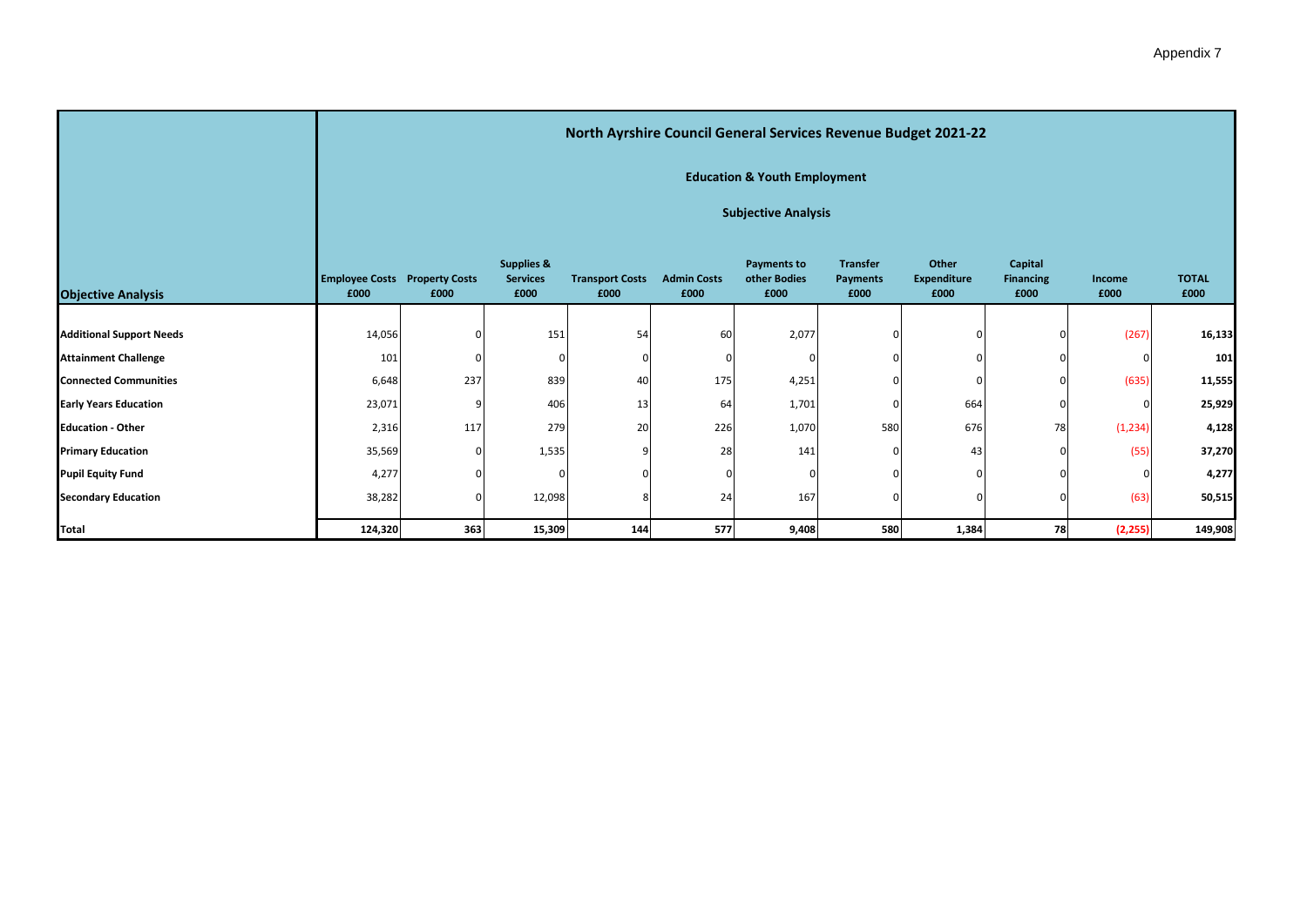|                                           |                                              |                            |                                                  |                                |                            |                                            |                                            | North Ayrshire Council General Services Revenue Budget 2021-22 |                                     |                |                      |  |  |
|-------------------------------------------|----------------------------------------------|----------------------------|--------------------------------------------------|--------------------------------|----------------------------|--------------------------------------------|--------------------------------------------|----------------------------------------------------------------|-------------------------------------|----------------|----------------------|--|--|
|                                           |                                              |                            |                                                  |                                |                            | Place                                      |                                            |                                                                |                                     |                |                      |  |  |
|                                           |                                              | <b>Subjective Analysis</b> |                                                  |                                |                            |                                            |                                            |                                                                |                                     |                |                      |  |  |
| <b>Objective Analysis</b>                 | <b>Employee Costs Property Costs</b><br>£000 | £000                       | <b>Supplies &amp;</b><br><b>Services</b><br>£000 | <b>Transport Costs</b><br>£000 | <b>Admin Costs</b><br>£000 | <b>Payments to</b><br>other Bodies<br>£000 | <b>Transfer</b><br><b>Payments</b><br>£000 | Other<br><b>Expenditure</b><br>£000                            | Capital<br><b>Financing</b><br>£000 | Income<br>£000 | <b>TOTAL</b><br>£000 |  |  |
| Directorate and support                   | 244                                          |                            |                                                  | C                              | 13                         |                                            | 0                                          | n                                                              |                                     | (23)           | 241                  |  |  |
| <b>Head of Commercial Services</b>        | 148                                          |                            | 43                                               |                                | 8                          |                                            | $\Omega$                                   |                                                                |                                     |                | 200                  |  |  |
| <b>Economic Development</b>               | 2,775                                        | 30                         | 8                                                | 22                             | 17                         | 1,566                                      | $\Omega$                                   |                                                                | $\Omega$                            | (477)          | 3,941                |  |  |
| <b>Internal Transport</b>                 | 1,609                                        | 28                         | 132                                              | 6,372                          | 20                         | 2,353                                      | $\mathbf{0}$                               | $\Omega$                                                       | $\Omega$                            | (756)          | 9,759                |  |  |
| Management                                | 332                                          |                            | 10                                               | -1                             | 14                         | 41                                         | $\mathbf{0}$                               |                                                                | U                                   |                | 400                  |  |  |
| <b>Planning &amp; Protective Services</b> | 2,540                                        | <sup>0</sup>               | 163                                              | 45                             | 44                         | 211                                        | $\Omega$                                   |                                                                | $\Omega$                            | (1, 325)       | 1,678                |  |  |
| <b>Roads</b>                              | 4,178                                        | 24                         | 2,011                                            | 41                             | 200                        | 1,429                                      | $\Omega$                                   |                                                                | $\Omega$                            | (1, 125)       | 6,758                |  |  |
| Streetscene                               | 6,642                                        | 213                        | 414                                              | 129                            | 52                         | 214                                        | $\Omega$                                   |                                                                | $\Omega$                            | (2,828)        | 4,836                |  |  |
| <b>Waste Resources</b>                    | 4,736                                        | 17                         | 383                                              | 166                            | 97                         | 6,461                                      | $\mathbf{0}$                               | 78                                                             | $\Omega$                            | (2,920)        | 9,017                |  |  |
| <b>Head of Physical Environment</b>       | 152                                          | $\Omega$                   | $\Omega$                                         | $\Omega$                       | $\Omega$                   | $\Omega$                                   | $\Omega$                                   | $\Omega$                                                       | $\Omega$                            | (34)           | 119                  |  |  |
| <b>Building Services</b>                  | 8,664                                        | 141                        | 5,374                                            | 308                            | 13                         | 2,841                                      | $\mathbf{0}$                               | n                                                              | $\Omega$                            | (19, 850)      | (2,510)              |  |  |
| <b>Energy &amp; Sustainability</b>        | 364                                          | 4,503                      |                                                  | -1                             | .5                         | 168                                        | $\Omega$                                   |                                                                | $\Omega$                            | (636)          | 4,409                |  |  |
| <b>Facilities Management</b>              | 11,694                                       | 865                        | 3,462                                            | 27                             | 103                        | 14                                         | $\Omega$                                   |                                                                | $\Omega$                            | (3,954)        | 12,212               |  |  |
| <b>Other Housing</b>                      | 4,413                                        | 2,297                      | 134                                              | 55                             | 74                         | 1,930                                      | $\Omega$                                   | 200                                                            | 77                                  | (5, 877)       | 3,304                |  |  |
| PMI                                       | 4,164                                        | 13,234                     | 343                                              | 55                             | 361                        | 167                                        | $\Omega$                                   | $\Omega$                                                       | $\Omega$                            | (8,403)        | 9,921                |  |  |
| <b>Property Governance</b>                | 1,249                                        |                            | 158                                              |                                | 271                        | 121                                        | $\Omega$                                   | $\Omega$                                                       | $\Omega$                            | (1,862)        | (50)                 |  |  |
| Total                                     | 53,902                                       | 21,361                     | 12,648                                           | 7,229                          | 1,291                      | 17,516                                     | $\mathbf{0}$                               | 279                                                            | 77                                  | (50,067)       | 64,235               |  |  |